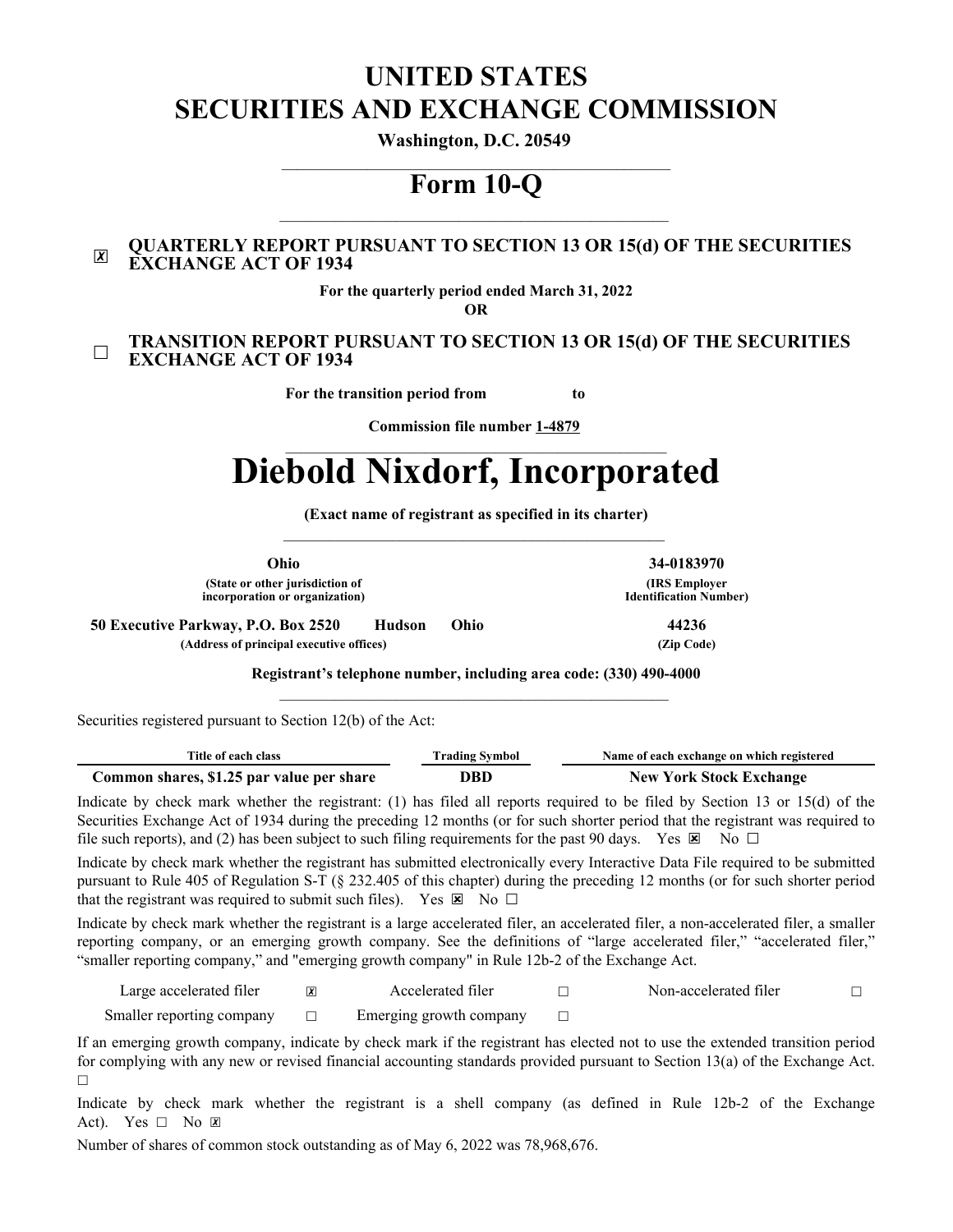# **DIEBOLD NIXDORF, INCORPORATED AND SUBSIDIARIES Form 10-Q**

# **Index**

<span id="page-1-0"></span>

| <b>Part I - Financial Information</b>                                                                                                      | $\overline{\mathbf{3}}$ |
|--------------------------------------------------------------------------------------------------------------------------------------------|-------------------------|
| <b>Item 1: Financial Statements</b>                                                                                                        | $\overline{\mathbf{3}}$ |
| <b>Condensed Consolidated Balance Sheets - March 31, 2022 (Unaudited) and December 31, 2021</b>                                            | $\overline{3}$          |
| <b>Condensed Consolidated Statements of Operations (Unaudited) – Three Months Ended March 31, 2022</b><br>and 2021                         | $\overline{\mathbf{4}}$ |
| <b>Condensed Consolidated Statements of Comprehensive Income (Loss) (Unaudited) – Three Months</b><br><b>Ended March 31, 2022 and 2021</b> | $\overline{5}$          |
| <u><b>Condensed Consolidated Statements of Cash Flows (Unaudited) – Three Months Ended March 31, 2022</b></u><br>and 2021                  | $\overline{\mathbf{6}}$ |
| <b>Notes to Condensed Consolidated Financial Statements (Unaudited)</b>                                                                    | $\overline{1}$          |
| <b>Item 2: Management's Discussion and Analysis of Financial Condition and Results of Operations</b>                                       | <u> 29</u>              |
| <b>Item 3: Quantitative and Qualitative Disclosures About Market Risk</b>                                                                  | 43                      |
| <b>Item 4: Controls and Procedures</b>                                                                                                     | 43                      |
| <b>Part II - Other Information</b>                                                                                                         | 44                      |
| <b>Item 1: Legal Proceedings</b>                                                                                                           | 44                      |
| <b>Item 1A: Risk Factors</b>                                                                                                               | 44                      |
| <b>Item 2: Unregistered Sales of Equity Securities and Use of Proceeds</b>                                                                 | 44                      |
| <b>Item 3: Defaults Upon Senior Securities</b>                                                                                             | 44                      |
| <b>Item 4: Mine Safety Disclosures</b>                                                                                                     | 44                      |
| <b>Item 5: Other Information</b>                                                                                                           | 44                      |
| <b>Item 6: Exhibits</b>                                                                                                                    | 45                      |
| <b>Signatures</b>                                                                                                                          | 46                      |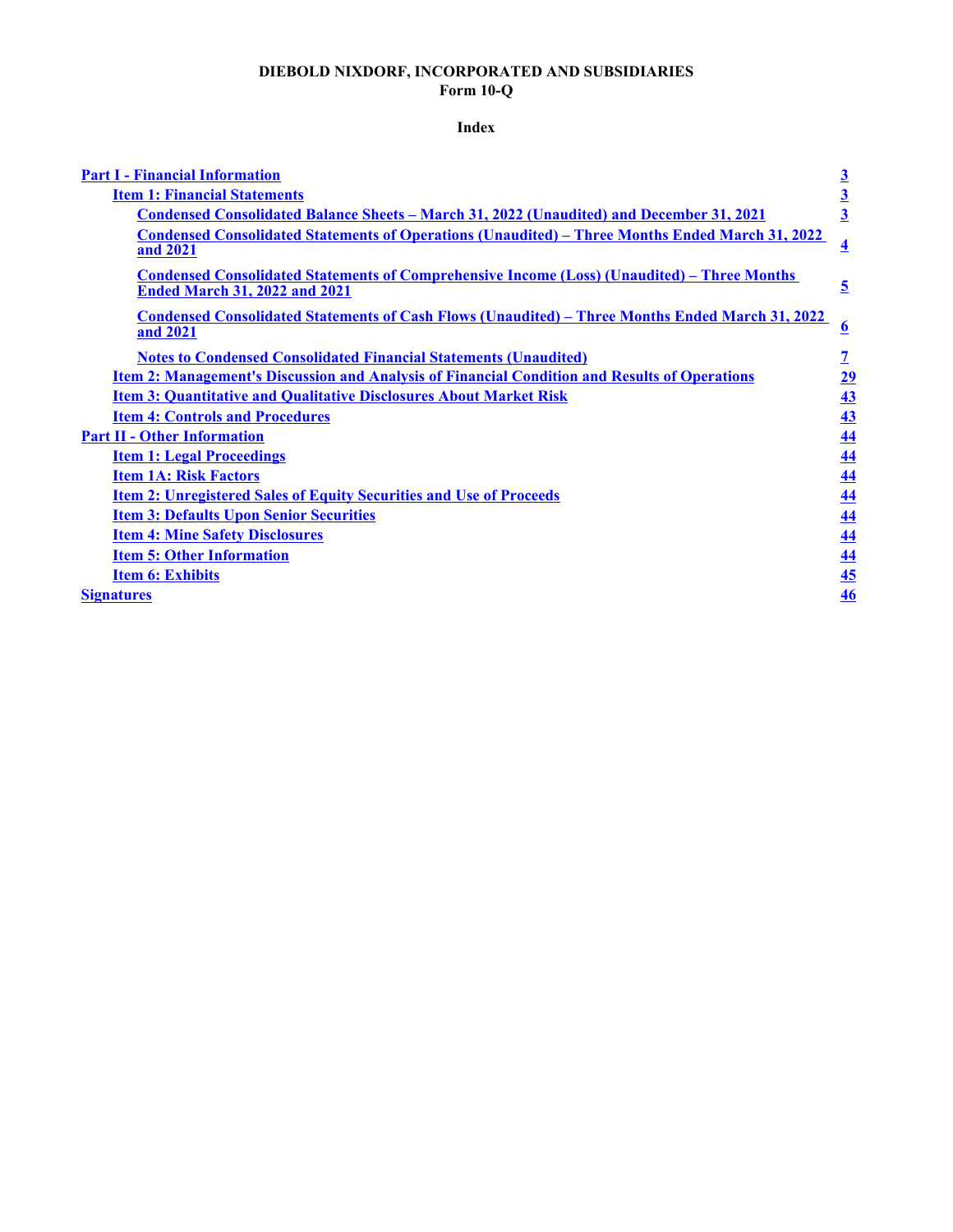#### <span id="page-2-0"></span>**Part I – Financial Information Item 1: Financial Statements**

# **DIEBOLD NIXDORF, INCORPORATED AND SUBSIDIARIES Condensed Consolidated Balance Sheets**

#### **(in millions, except share and per share amounts)**

|                                                                                                                                                                            | March 31,<br>2022<br>(Unaudited) |           |                          | December 31.<br>2021 |
|----------------------------------------------------------------------------------------------------------------------------------------------------------------------------|----------------------------------|-----------|--------------------------|----------------------|
| <b>ASSETS</b>                                                                                                                                                              |                                  |           |                          |                      |
| Current assets                                                                                                                                                             |                                  |           |                          |                      |
| Cash, cash equivalents, and restricted cash                                                                                                                                | \$                               | 224.7     | \$                       | 388.9                |
| Short-term investments                                                                                                                                                     |                                  | 42.1      |                          | 34.3                 |
| Trade receivables, less allowances for doubtful accounts of \$38.2 and \$35.3, respectively                                                                                |                                  | 549.8     |                          | 595.2                |
| Inventories                                                                                                                                                                |                                  | 620.8     |                          | 544.2                |
| Prepaid expenses                                                                                                                                                           |                                  | 49.5      |                          | 48.2                 |
| Current assets held for sale                                                                                                                                               |                                  | 60.9      |                          | 73.4                 |
| Other current assets                                                                                                                                                       |                                  | 233.7     |                          | 203.1                |
| Total current assets                                                                                                                                                       |                                  | 1,781.5   |                          | 1,887.3              |
| Securities and other investments                                                                                                                                           |                                  | 9.7       |                          | 11.0                 |
| Property, plant and equipment, net of accumulated depreciation and amortization of \$500.9 and<br>\$494.3, respectively                                                    |                                  | 131.5     |                          | 138.1                |
| Goodwill                                                                                                                                                                   |                                  | 731.9     |                          | 743.6                |
| Deferred income taxes                                                                                                                                                      |                                  | 96.8      |                          | 95.7                 |
| Customer relationships, net                                                                                                                                                |                                  | 277.3     |                          | 301.7                |
| Other assets                                                                                                                                                               |                                  | 287.8     |                          | 329.8                |
| <b>Total assets</b>                                                                                                                                                        | $\overline{\$}$                  | 3,316.5   | $\overline{\mathcal{S}}$ | 3,507.2              |
| <b>LIABILITIES AND EQUITY</b>                                                                                                                                              |                                  |           |                          |                      |
| <b>Current liabilities</b>                                                                                                                                                 |                                  |           |                          |                      |
| Notes payable                                                                                                                                                              | \$                               | 10.4      | \$                       | 47.1                 |
| Accounts payable                                                                                                                                                           |                                  | 623.9     |                          | 706.3                |
| Deferred revenue                                                                                                                                                           |                                  | 379.1     |                          | 322.4                |
| Payroll and other benefits liabilities                                                                                                                                     |                                  | 165.2     |                          | 186.5                |
| Current liabilities held for sale                                                                                                                                          |                                  | 12.4      |                          | 20.3                 |
| Other current liabilities                                                                                                                                                  |                                  | 471.5     |                          | 466.8                |
| Total current liabilities                                                                                                                                                  |                                  | 1,662.5   |                          | 1,749.4              |
| Long-term debt                                                                                                                                                             |                                  | 2,340.5   |                          | 2,245.6              |
| Pensions, post-retirement and other benefits                                                                                                                               |                                  | 80.6      |                          | 104.2                |
| Deferred income taxes                                                                                                                                                      |                                  | 105.5     |                          | 105.5                |
| Other liabilities                                                                                                                                                          |                                  | 136.0     |                          | 139.5                |
| Equity                                                                                                                                                                     |                                  |           |                          |                      |
| Diebold Nixdorf, Incorporated shareholders' equity                                                                                                                         |                                  |           |                          |                      |
| Preferred shares, no par value, 1,000,000 authorized shares, none issued                                                                                                   |                                  |           |                          |                      |
| Common shares, \$1.25 par value, 125,000,000 authorized shares, 95,565,609 and 94,599,742<br>issued shares, $78,927,653$ and $78,352,333$ outstanding shares, respectively |                                  | 119.5     |                          | 118.3                |
| Additional capital                                                                                                                                                         |                                  | 820.1     |                          | 819.6                |
| Retained earnings (accumulated deficit)                                                                                                                                    |                                  | (1,005.5) |                          | (822.4)              |
| Treasury shares, at cost (16,637,956 and 16,247,409 shares, respectively)                                                                                                  |                                  | (585.4)   |                          | (582.1)              |
| Accumulated other comprehensive loss                                                                                                                                       |                                  | (365.4)   |                          | (378.5)              |
| Total Diebold Nixdorf, Incorporated shareholders' equity                                                                                                                   |                                  | (1,016.7) |                          | (845.1)              |
| Noncontrolling interests                                                                                                                                                   |                                  | 8.1       |                          | 8.1                  |
| <b>Total equity</b>                                                                                                                                                        |                                  | (1,008.6) |                          | (837.0)              |
| <b>Total liabilities and equity</b>                                                                                                                                        | $\overline{\$}$                  | 3,316.5   | $\overline{\$}$          | 3,507.2              |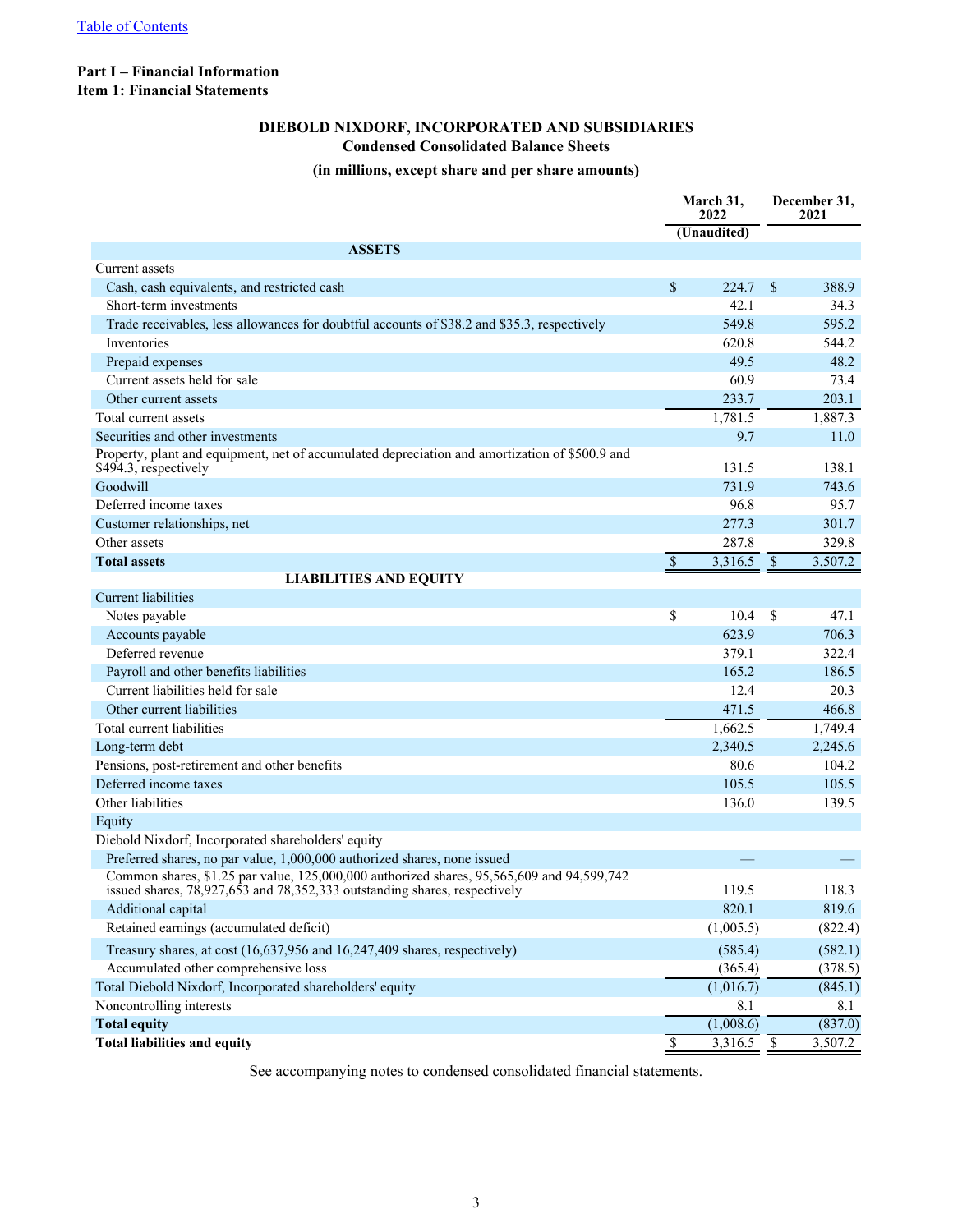# **DIEBOLD NIXDORF, INCORPORATED AND SUBSIDIARIES Condensed Consolidated Statements of Operations (unaudited) (in millions, except per share amounts)**

<span id="page-3-0"></span>

|                                                            |             | Three months ended |        |  |  |
|------------------------------------------------------------|-------------|--------------------|--------|--|--|
|                                                            |             | March 31           |        |  |  |
|                                                            | 2022        |                    | 2021   |  |  |
| <b>Net sales</b>                                           |             |                    |        |  |  |
| Services                                                   | \$<br>526.2 | $\mathbb{S}$       | 573.6  |  |  |
| Products                                                   | 303.6       |                    | 370.3  |  |  |
|                                                            | 829.8       |                    | 943.9  |  |  |
| <b>Cost of sales</b>                                       |             |                    |        |  |  |
| Services                                                   | 374.2       |                    | 389.6  |  |  |
| Products                                                   | 270.3       |                    | 281.1  |  |  |
|                                                            | 644.5       |                    | 670.7  |  |  |
| <b>Gross profit</b>                                        | 185.3       |                    | 273.2  |  |  |
| Selling and administrative expense                         | 181.0       |                    | 203.4  |  |  |
| Research, development and engineering expense              | 32.3        |                    | 34.1   |  |  |
| (Gain) loss on sale of assets, net                         |             | 0.2                | (0.5)  |  |  |
| Impairment of assets                                       | 55.2        |                    |        |  |  |
|                                                            | 268.7       |                    | 237.0  |  |  |
| <b>Operating profit (loss)</b>                             | (83.4)      |                    | 36.2   |  |  |
| Other income (expense)                                     |             |                    |        |  |  |
| Interest income                                            |             | 1.3                | 1.7    |  |  |
| Interest expense                                           | (48.1)      |                    | (48.7) |  |  |
| Foreign exchange gain (loss), net                          |             | (4.7)              | 5.7    |  |  |
| Miscellaneous, net                                         |             | 2.6                | (0.7)  |  |  |
| <b>Loss before taxes</b>                                   | (132.3)     |                    | (5.8)  |  |  |
| Income tax expense                                         | 50.9        |                    | 1.2    |  |  |
| Equity in loss of unconsolidated subsidiaries              |             | (0.7)              | (1.1)  |  |  |
| <b>Net loss</b>                                            | (183.9)     |                    | (8.1)  |  |  |
| Net income (loss) attributable to noncontrolling interests |             | (0.8)              |        |  |  |
| Net loss attributable to Diebold Nixdorf, Incorporated     | \$          | $(183.1)$ \$       | (8.1)  |  |  |
|                                                            |             |                    |        |  |  |
| Basic and diluted weighted-average shares outstanding      | 78.7        |                    | 78.0   |  |  |
|                                                            |             |                    |        |  |  |
| Net loss attributable to Diebold Nixdorf, Incorporated     |             |                    |        |  |  |
| Basic and diluted loss per share                           | $\mathbb S$ | $(2.33)$ \$        | (0.10) |  |  |
|                                                            |             |                    |        |  |  |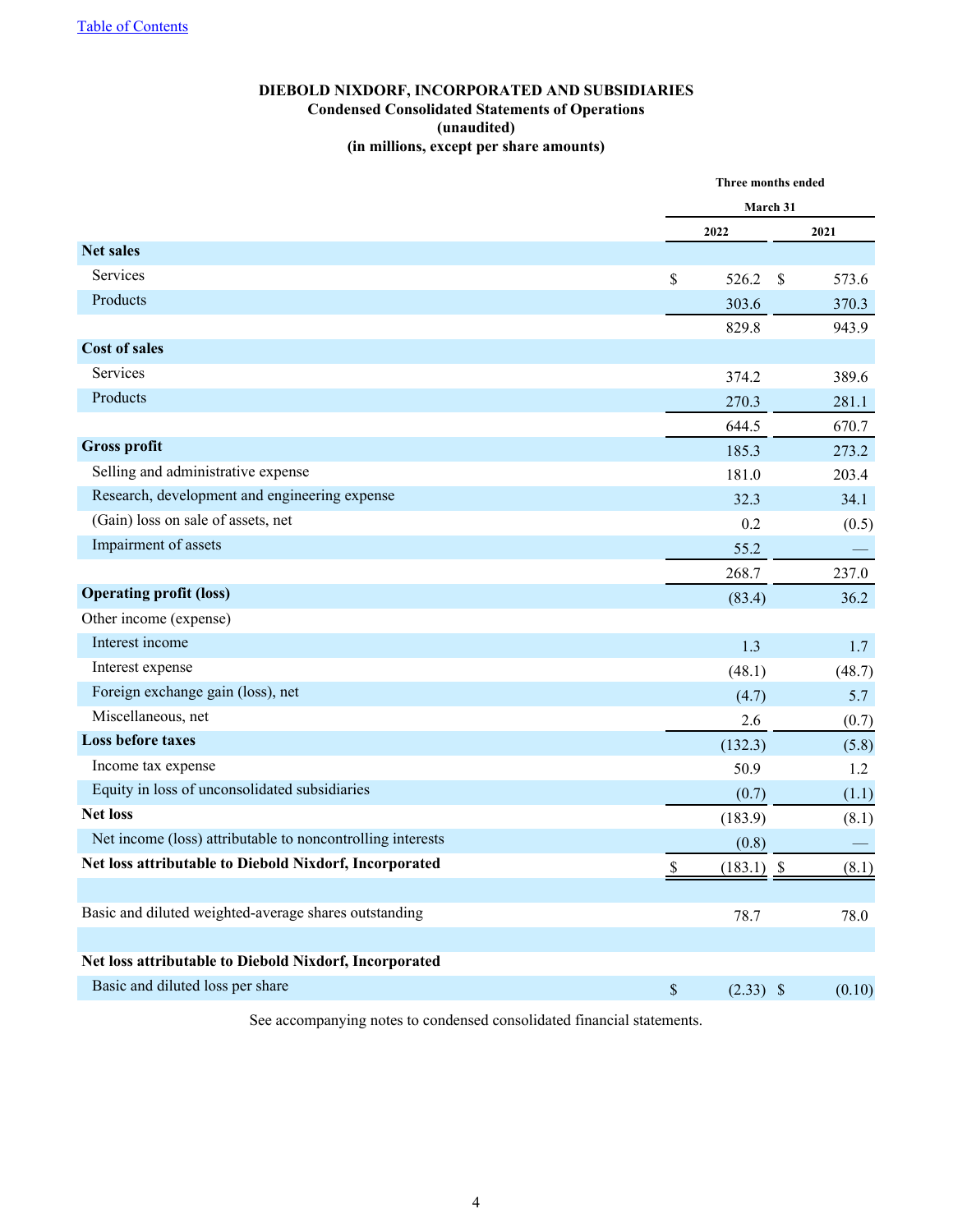# **DIEBOLD NIXDORF, INCORPORATED AND SUBSIDIARIES Condensed Consolidated Statements of Comprehensive Income (Loss) (unaudited) (in millions)**

<span id="page-4-0"></span>

|                                                                                                             | Three months ended |        |  |
|-------------------------------------------------------------------------------------------------------------|--------------------|--------|--|
|                                                                                                             | March 31           |        |  |
|                                                                                                             | 2022               | 2021   |  |
| <b>Net loss</b>                                                                                             | \$ (183.9) \$      | (8.1)  |  |
| Other comprehensive income (loss), net of tax                                                               |                    |        |  |
| <b>Translation adjustment</b>                                                                               | 11.2               | (35.3) |  |
| Foreign currency hedges (net of tax of \$0.0 and \$0.0, respectively)                                       | (1.0)              | 1.6    |  |
| Interest rate hedges                                                                                        |                    |        |  |
| Net income (loss) recognized in other comprehensive income (net of tax of \$0.6 and \$0.4,<br>respectively) | 2.9                | 2.1    |  |
| Reclassification adjustment for amounts recognized in net income                                            | (0.6)              | (0.5)  |  |
|                                                                                                             | 2.3                | 1.6    |  |
| Pension and other post-retirement benefits                                                                  |                    |        |  |
| Net actuarial loss amortized (net of tax of \$0.3 and \$0.5, respectively)                                  | 0.7                | 2.6    |  |
| Other                                                                                                       | 0.7                | (0.9)  |  |
| Other comprehensive loss, net of tax                                                                        | 13.9               | (30.4) |  |
| <b>Comprehensive loss</b>                                                                                   | (170.0)            | (38.5) |  |
| Less: Comprehensive income (loss) attributable to noncontrolling interests                                  |                    | 0.5    |  |
| Comprehensive loss attributable to Diebold Nixdorf, Incorporated                                            | (170.0)            | (39.0) |  |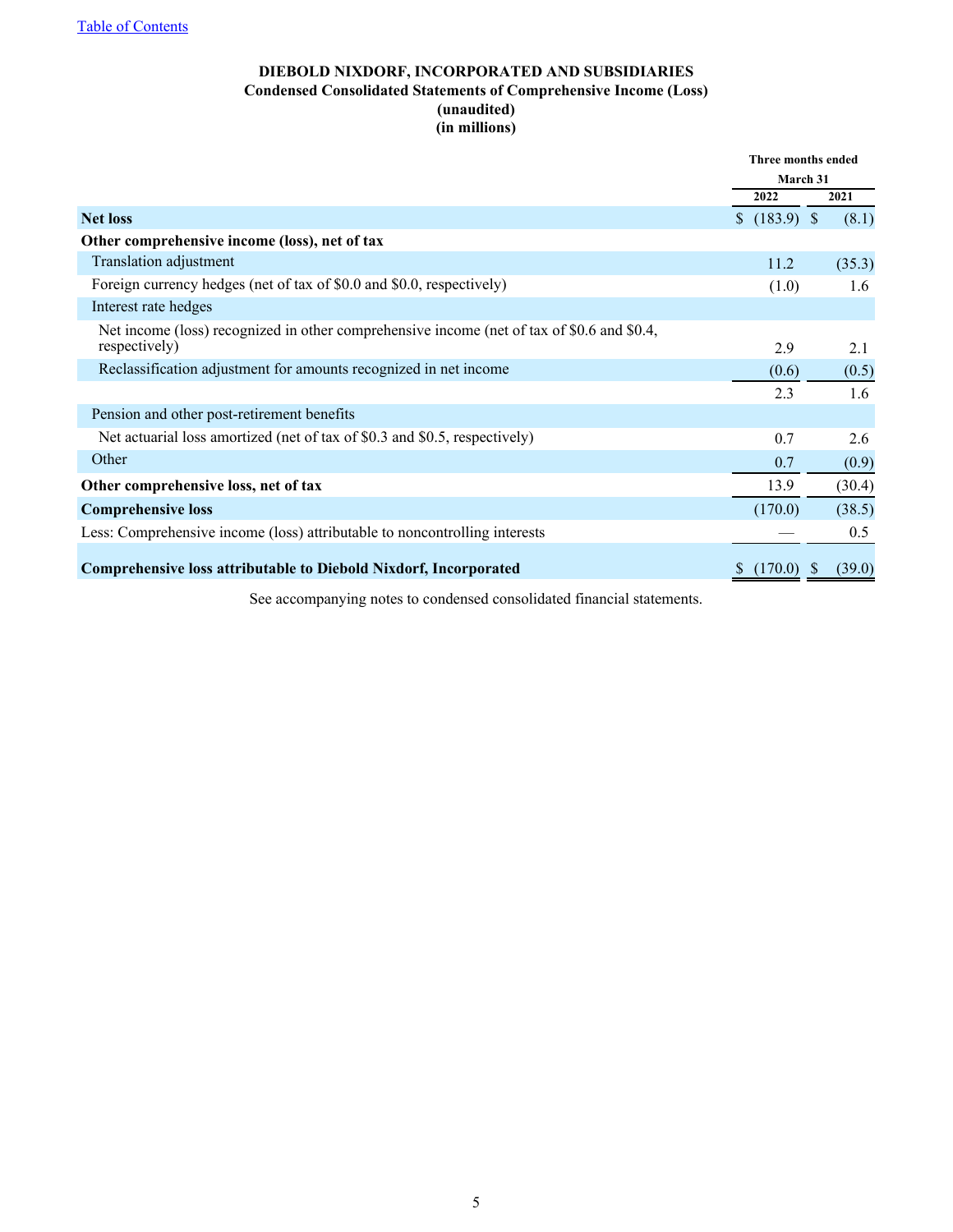# **DIEBOLD NIXDORF, INCORPORATED AND SUBSIDIARIES Condensed Consolidated Statements of Cash Flows (unaudited) (in millions)**

<span id="page-5-0"></span>

|                                                                               |                          | Three months ended                |        |  |  |
|-------------------------------------------------------------------------------|--------------------------|-----------------------------------|--------|--|--|
|                                                                               |                          | March 31                          |        |  |  |
|                                                                               |                          | 2022                              | 2021   |  |  |
| Cash flow from operating activities                                           |                          |                                   |        |  |  |
| <b>Net loss</b>                                                               | $\mathbf S$              | $(183.9)$ \$                      | (8.1)  |  |  |
| Adjustments to reconcile net loss to cash flow used by operating activities:  |                          |                                   |        |  |  |
| Depreciation and amortization                                                 |                          | 14.5                              | 19.8   |  |  |
| Amortization of Wincor Nixdorf purchase accounting intangible assets          |                          | 18.5                              | 19.9   |  |  |
| Amortization of deferred financing costs into interest expense                |                          | 4.3                               | 4.3    |  |  |
| Share-based compensation                                                      |                          | 1.7                               | 3.5    |  |  |
| (Gain) loss on sale of assets, net                                            |                          | 0.2                               | (0.5)  |  |  |
| Impairment of assets                                                          |                          | 55.2                              |        |  |  |
| Deferred income taxes                                                         |                          |                                   | 1.8    |  |  |
| Changes in certain assets and liabilities                                     |                          |                                   |        |  |  |
| Trade receivables                                                             |                          | 35.2                              | (1.3)  |  |  |
| Inventories                                                                   |                          | (83.0)                            | (60.2) |  |  |
| Accounts payable                                                              |                          | (77.7)                            | 64.1   |  |  |
| Deferred revenue                                                              |                          | 54.2                              | 32.2   |  |  |
| Sales tax and net value added tax                                             |                          | (24.8)                            | (24.5) |  |  |
| Income taxes                                                                  |                          | 38.1                              | (8.5)  |  |  |
| Accrued salaries, wages and commissions                                       |                          | (21.3)                            | (18.9) |  |  |
| Restructuring accrual                                                         |                          | (11.5)                            | (10.6) |  |  |
| Warranty liability                                                            |                          | (0.4)                             | (0.4)  |  |  |
| Pension and post retirement benefits                                          |                          | (22.5)                            | (16.4) |  |  |
| Certain other assets and liabilities                                          |                          | (23.0)                            | (61.4) |  |  |
| Net cash provided (used) by operating activities                              |                          | (226.2)                           | (65.2) |  |  |
| Cash flow from investing activities                                           |                          |                                   |        |  |  |
| Capital expenditures                                                          |                          | (4.0)                             | (2.5)  |  |  |
| Capitalized software development                                              |                          | (7.6)                             | (5.9)  |  |  |
| Proceeds from divestitures, net of cash divested                              |                          | 5.8                               |        |  |  |
| Proceeds from maturities of investments                                       |                          | 126.8                             | 109.2  |  |  |
| Payments for purchases of investments                                         |                          | (126.8)                           | (97.6) |  |  |
| Net cash provided (used) by investing activities                              |                          | (5.8)                             | 3.2    |  |  |
| <b>Cash flow from financing activities</b>                                    |                          |                                   |        |  |  |
| Revolving credit facility borrowings (repayments), net                        |                          | 75.0                              | (30.0) |  |  |
| Other debt borrowings                                                         |                          | 0.3                               | 0.6    |  |  |
| Other debt repayments                                                         |                          | (4.7)                             | (2.4)  |  |  |
| Contributions from noncontrolling interest holders                            |                          |                                   | 12.7   |  |  |
| Other                                                                         |                          | (5.0)                             | (5.8)  |  |  |
| Net cash provided (used) by financing activities                              |                          | 65.6                              | (24.9) |  |  |
| Effect of exchange rate changes on cash, cash equivalents and restricted cash |                          | 1.5                               | (1.8)  |  |  |
| Change in cash, cash equivalents and restricted cash                          |                          | (164.9)                           | (88.7) |  |  |
| Add: Cash included in assets held for sale at beginning of period             |                          | 3.1                               | 2.7    |  |  |
| Less: Cash included in assets held for sale at end of period                  |                          | 2.4                               | 3.7    |  |  |
| Cash, cash equivalents and restricted cash at the beginning of the period     |                          | 388.9                             | 324.5  |  |  |
| Cash, cash equivalents and restricted cash at the end of the period           | $\overline{\mathcal{S}}$ | 224.7<br>$\overline{\mathcal{S}}$ | 234.8  |  |  |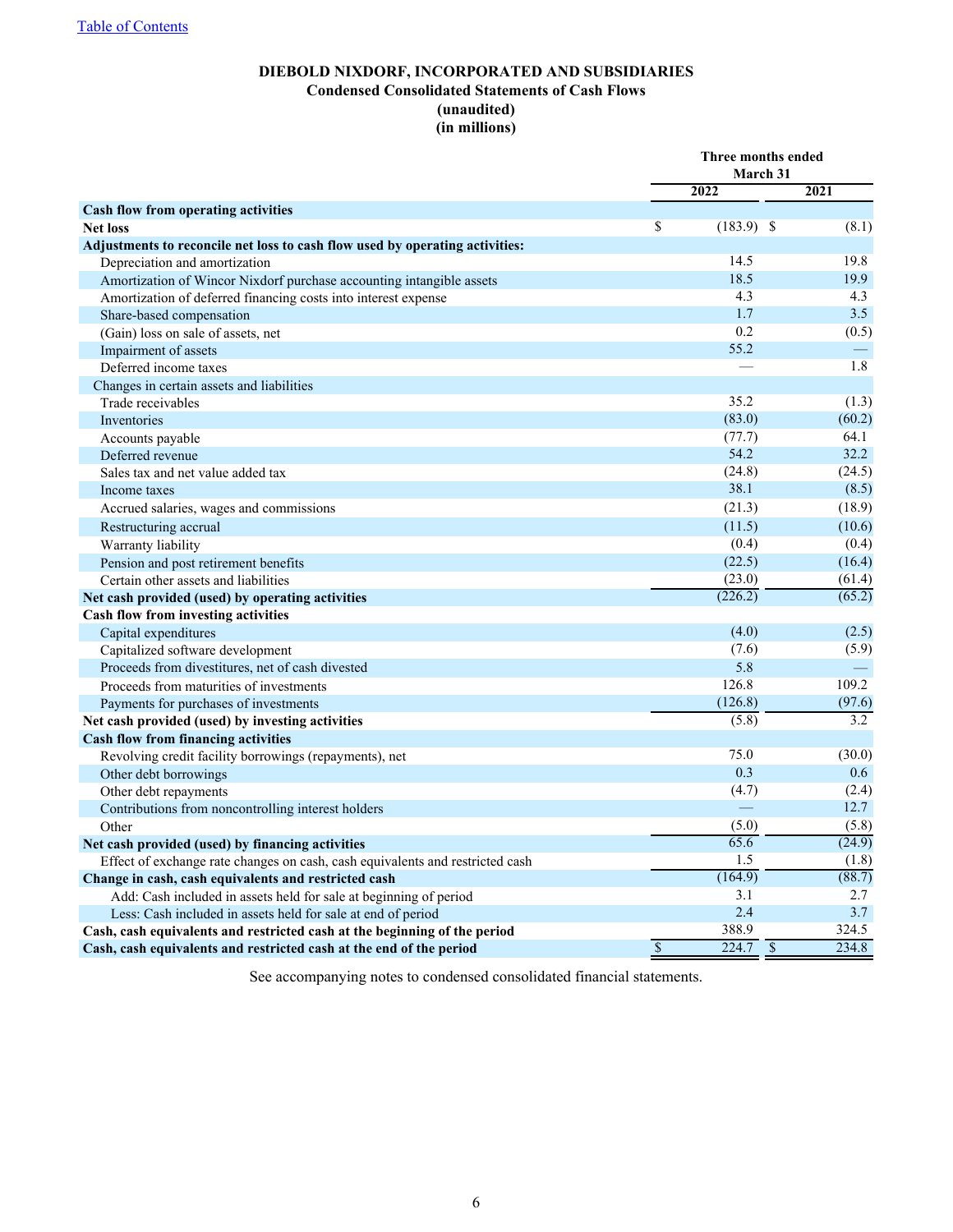#### <span id="page-6-0"></span>**Note 1: Basis of Presentation**

The accompanying unaudited condensed consolidated financial statements of Diebold Nixdorf, Incorporated and its subsidiaries (collectively, the Company) have been prepared in accordance with the instructions to Form 10-Q and therefore do not include all information and footnotes necessary for a fair presentation of financial position, results of operations and cash flows in conformity with accounting principles generally accepted in the United States (U.S. GAAP); however, such information reflects all adjustments (consisting solely of normal recurring adjustments) that are, in the opinion of management, necessary for a fair statement of the results for the interim periods presented.

The condensed consolidated financial statements should be read in conjunction with the consolidated financial statements and notes contained in the Company's Annual Report on Form 10-K for the year ended December 31, 2021. In addition, some of the Company's statements in this Quarterly Report on Form 10-Q may involve risks and uncertainties that could significantly impact expected future results. The results of operations for the three months ended March 31, 2022 are not necessarily indicative of results to be expected for the full year.

The Company has reclassified the presentation of certain prior-year information to conform to the current presentation.

#### **Recently Issued Accounting Guidance**

The Company considers the applicability and impact of all Accounting Standards Updates (ASUs) issued by the Financial Accounting Standards Board (FASB).

In March 2020, the FASB issued guidance that provides optional expedients and exceptions for applying generally accepted accounting principles to contracts, hedging relationships, and other transactions affected by the transition away from reference rates expected to be discontinued to alternative reference rates. The guidance was effective upon issuance and may be applied prospectively to contract modifications made and hedging relationships entered into on or before December 31, 2022. The Company is currently evaluating the impact of the guidance on the Company's consolidated financial statements.

#### **Note 2: Earnings (Loss) Per Share**

Basic earnings (loss) per share is based on the weighted-average number of common shares outstanding. Diluted earnings (loss) per share includes the dilutive effect of potential common shares outstanding. Under the two-class method of computing earnings (loss) per share, non-vested share-based payment awards that contain rights to receive non-forfeitable dividends are considered participating securities. The Company's participating securities include restricted stock units (RSUs), director deferred shares and shares that vested but were deferred by employees. The Company calculated basic and diluted earnings (loss) per share under both the treasury stock method and the two-class method. For the three months ended March 31, 2022 and 2021, there were no differences in the earnings (loss) per share amounts calculated using the two methods. Accordingly, the treasury stock method is disclosed below; however, because the Company is in a net loss position, dilutive shares of 1.4 and 1.3 for the three months ended March 31, 2022 and 2021, respectively, are excluded from the shares used in the computation of diluted earnings (loss) per share.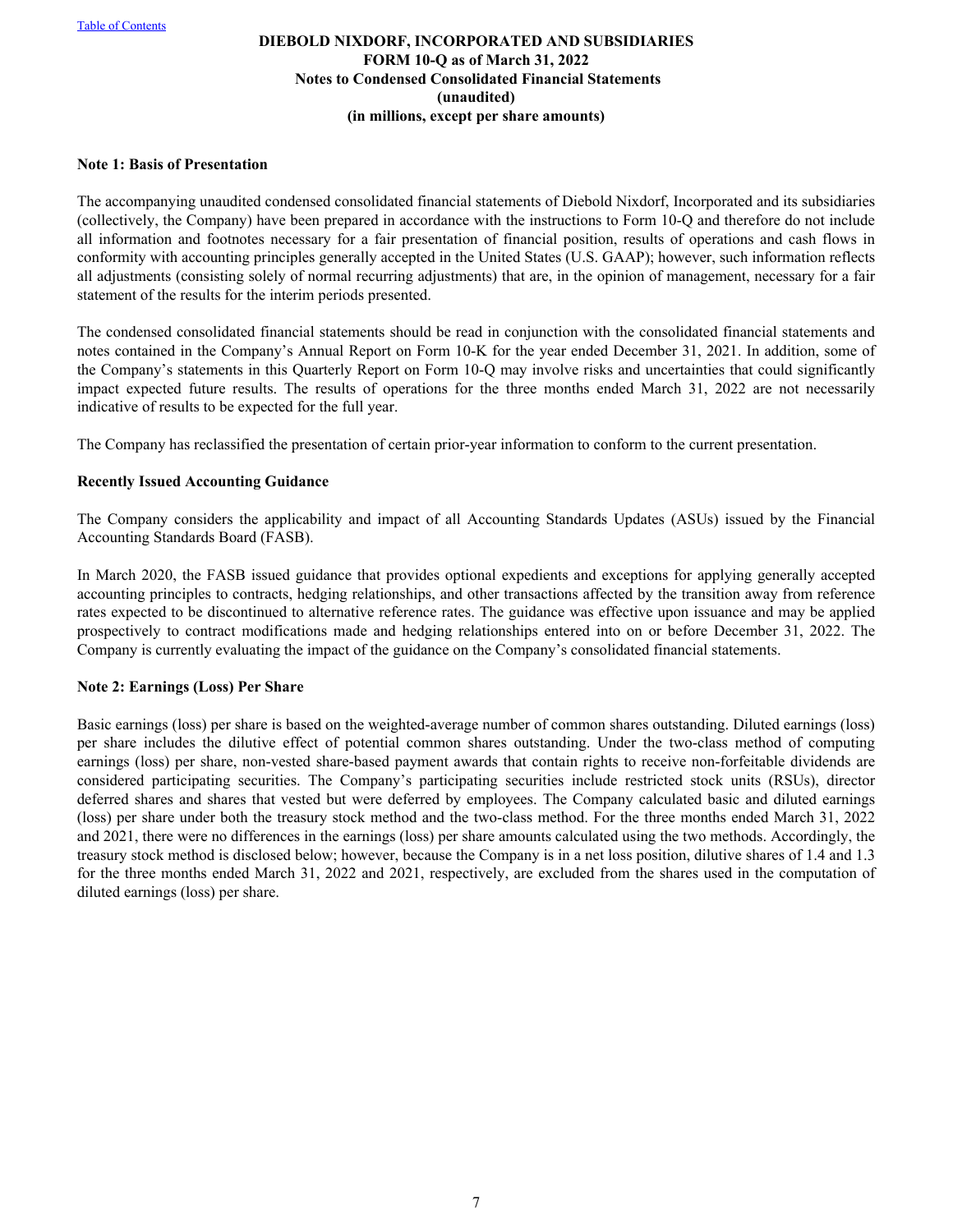The following table represents amounts used in computing earnings (loss) per share and the effect on the weighted-average number of shares of dilutive potential common shares:

|                                                                                                  | <b>Three months ended</b> |              |  |        |
|--------------------------------------------------------------------------------------------------|---------------------------|--------------|--|--------|
|                                                                                                  | <b>March 31</b>           |              |  |        |
|                                                                                                  |                           | 2022         |  | 2021   |
| <b>Numerator</b>                                                                                 |                           |              |  |        |
| Income (loss) used in basic and diluted loss per share                                           |                           |              |  |        |
| Net loss                                                                                         | \$                        | $(183.9)$ \$ |  | (8.1)  |
| Net income (loss) attributable to noncontrolling interests                                       |                           | (0.8)        |  |        |
| Net loss attributable to Diebold Nixdorf, Incorporated                                           |                           | $(183.1)$ \$ |  | (8.1)  |
| Denominator                                                                                      |                           |              |  |        |
| Weighted-average number of common shares used in basic and diluted loss per share <sup>(1)</sup> |                           | 78.7         |  | 78.0   |
| Net loss attributable to Diebold Nixdorf, Incorporated                                           |                           |              |  |        |
| Basic and diluted loss per share                                                                 | \$                        | $(2.33)$ \$  |  | (0.10) |

<sup>(1)</sup> Shares of 4.0 and 1.6 for the three months ended March 31, 2022 and 2021, respectively, are excluded from the computation of diluted earnings per share because the effects are anti-dilutive, irrespective of the net loss position.

## **Note 3: Income Taxes**

The effective tax rate on the loss from continuing operations was (38.3) percent for the three months ended March 31, 2022. The tax provision for the three months ended March 31, 2022 was primarily attributable to the jurisdictional mix of income and loss, in addition to various discrete tax adjustments for uncertain tax positions, expired and forfeited stock compensation, state tax rate benefit, and a change in valuation allowance.

The effective tax rate on the loss from continuing operations was (17.4) percent for the three months ended March 31, 2021. The tax provision for the three months ended March 31, 2021 was primarily attributable to the jurisdictional mix of income and loss, valuation allowance on certain interest expense carryforwards, as well as to discrete tax adjustments for uncertain tax positions and expired stock compensation.

#### **Note 4: Inventories**

Major classes of inventories are summarized as follows:

|                                   | <b>March 31, 2022</b> | December 31, 2021 |
|-----------------------------------|-----------------------|-------------------|
| Finished goods                    | 241.1                 | 180.3             |
| Service parts                     | 175.2                 | 169.8             |
| Raw materials and work in process | 204.5                 | 194.1             |
| Total inventories                 | 620.8                 | 544.2             |

## **Note 5: Investments**

The Company's investments, primarily in Brazil, consist of certificates of deposit that are recorded at fair value based upon quoted market prices. Changes in fair value are recognized in interest income, determined using the specific identification method, and were minimal. There were no gains from the sale of securities or proceeds from the sale of securities prior to the maturity date for the three months ended March 31, 2022 and 2021.

The Company has deferred compensation plans that enable certain employees to defer receipt of a portion of their cash, 401(k) or share-based compensation and enable non-employee directors to defer receipt of director fees at the participants' discretion. For deferred cash-based compensation, the Company established rabbi trusts (refer to note 15), which are recorded at fair value of the underlying securities within securities and other investments. The related deferred compensation liability is recorded at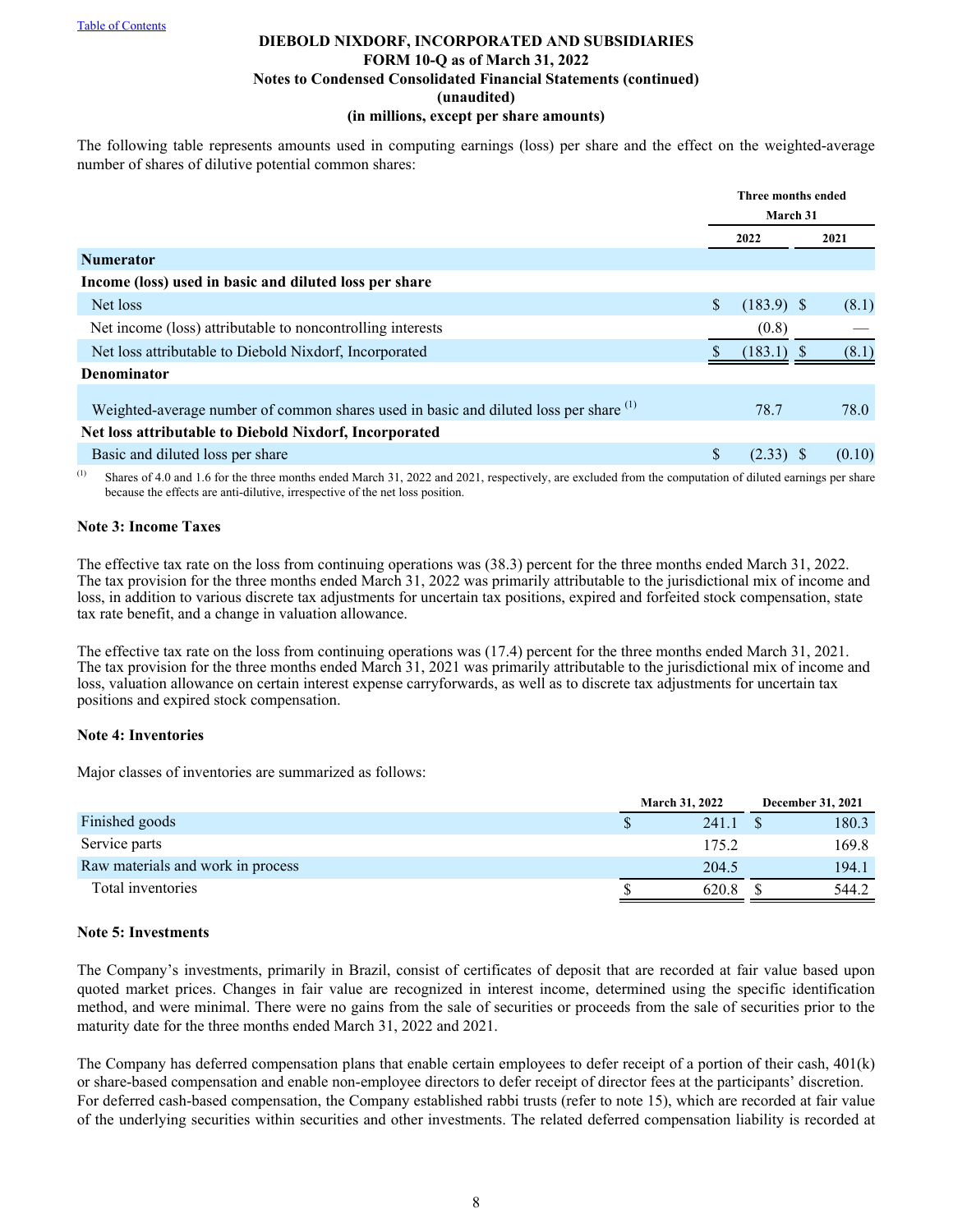fair value within other long-term liabilities. Realized and unrealized gains and losses on marketable securities in the rabbi trusts are recognized in interest income.

The Company's investments subject to fair value measurement consist of the following:

|                              | <b>Unrealized</b><br>Gain / (Loss)<br><b>Cost Basis</b> |  |                  | <b>Fair Value</b> |      |  |
|------------------------------|---------------------------------------------------------|--|------------------|-------------------|------|--|
| As of March 31, 2022         |                                                         |  |                  |                   |      |  |
| Short-term investments       |                                                         |  |                  |                   |      |  |
| Certificates of deposit      | 42.1                                                    |  |                  |                   | 42.1 |  |
| Long-term investments        |                                                         |  |                  |                   |      |  |
| Assets held in a rabbi trust | 5.0 S                                                   |  | 1.0 <sup>5</sup> |                   | 6.0  |  |
|                              |                                                         |  |                  |                   |      |  |
| As of December 31, 2021      |                                                         |  |                  |                   |      |  |
| Short-term investments       |                                                         |  |                  |                   |      |  |
| Certificates of deposit      | $34.3$ \$                                               |  |                  |                   | 34.3 |  |
| Long-term investments        |                                                         |  |                  |                   |      |  |
| Assets held in a rabbi trust | \$<br>5.4                                               |  | 1.6              | <sup>\$</sup>     | 7.0  |  |

Securities and other investments also includes cash surrender value of insurance contracts of \$3.7 and \$4.0 as of March 31, 2022 and December 31, 2021, respectively.

The Company has certain non-consolidated joint ventures that are not significant subsidiaries and are accounted for under the equity method of accounting. The Company owns 48.1 percent of Inspur Financial Information System Co., Ltd. (Inspur JV) and 49.0 percent of Aisino-Wincor Retail & Banking Systems (Shanghai) Co., Ltd. (Aisino JV). The Company engages in transactions in the ordinary course of business with the respective joint ventures. As of March 31, 2022, the Company had accounts receivable and accounts payable balances with these joint ventures of \$2.6 and \$25.5, respectively, which are included in trade receivables, less allowances for doubtful accounts and accounts payable on the condensed consolidated balance sheets.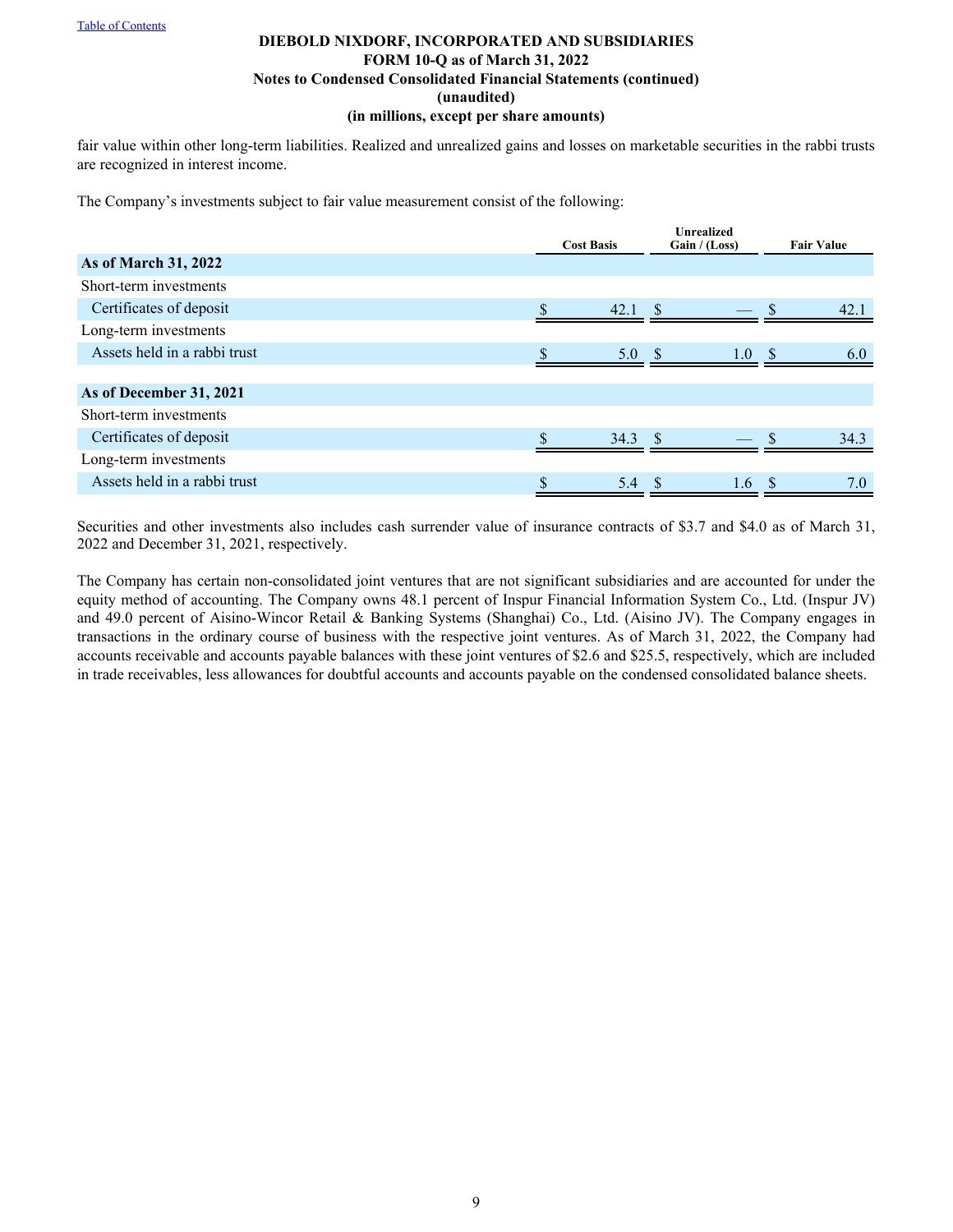# **Note 6: Goodwill and Other Assets**

|                                     |               | <b>Eurasia Banking</b> |               | <b>Americas Banking</b> |               | Retail     |            | <b>Total</b> |
|-------------------------------------|---------------|------------------------|---------------|-------------------------|---------------|------------|------------|--------------|
| Goodwill                            | \$            | 590.4                  | <sup>\$</sup> | 444.7                   | <sup>S</sup>  | $236.2$ \$ |            | 1,271.3      |
| Accumulated impairment              |               | (291.7)                |               | (122.0)                 |               | (57.2)     |            | (470.9)      |
| <b>Balance at January 1, 2021</b>   |               | 298.7                  |               | 322.7                   |               | 179.0      |            | 800.4        |
| Transferred to assets held for sale |               |                        |               |                         |               |            |            |              |
| <b>Divestitures</b>                 |               |                        |               |                         |               | (3.3)      |            | (3.3)        |
| Currency translation adjustment     |               | (29.0)                 |               | (4.6)                   |               | (19.9)     |            | (53.5)       |
| Goodwill                            | $\mathcal{S}$ | 561.4                  | - \$          | 440.1                   | -S            | $213.0$ \$ |            | 1,214.5      |
| Accumulated impairment              |               | (291.7)                |               | (122.0)                 |               | (57.2)     |            | (470.9)      |
| <b>Balance at December 31, 2021</b> |               | 269.7                  | <sup>S</sup>  | 318.1                   | <sup>\$</sup> | 155.8      | $\sqrt{s}$ | 743.6        |
| Currency translation adjustment     |               | (6.3)                  |               | (1.0)                   |               | (4.4)      |            | (11.7)       |
| Goodwill                            |               | 555.1                  | <sup>S</sup>  | 439.1                   | S             | $208.6$ \$ |            | 1,202.8      |
| Accumulated impairment              |               | (291.7)                |               | (122.0)                 |               | (57.2)     |            | (470.9)      |
| <b>Balance at March 31, 2022</b>    |               | 263.4                  |               | 317.1                   |               | 151.4      | \$.        | 731.9        |

The changes in carrying amounts of goodwill within the Company's segments are summarized as follows:

In accordance with the Company's accounting policy, goodwill is tested for impairment annually during the fourth quarter or earlier if a triggering event is identified.

The Company has four reporting units, which are Eurasia Banking, Americas Banking, EMEA Retail and Rest of World Retail. There have been no impairment indicators identified during the three months ended March 31, 2022 or during 2021. Rest of World Retail had no goodwill as of March 31, 2022 and December 31, 2021. Changes in certain assumptions could have a significant impact to the estimated fair value of the reporting units.

The following summarizes information on intangible assets by major category:

|                                         |                                                   |                             | March 31, 2022 |                             | December 31, 2021 |                                  |   |                                    |   |                             |   |                            |
|-----------------------------------------|---------------------------------------------------|-----------------------------|----------------|-----------------------------|-------------------|----------------------------------|---|------------------------------------|---|-----------------------------|---|----------------------------|
|                                         | Weighted-<br>average<br>remaining<br>useful lives | Gross<br>Carrying<br>Amount |                | Accumulated<br>Amortization |                   | <b>Net</b><br>Carrying<br>Amount |   | <b>Gross</b><br>Carrying<br>Amount |   | Accumulated<br>Amortization |   | Net.<br>Carrying<br>Amount |
| Customer relationships, net             | 3.9 years                                         | 689.3<br>\$                 | S              | (412.0)                     | S                 | 277.3                            | S | 703.3                              | S | (401.6)                     | S | 301.7                      |
|                                         |                                                   |                             |                |                             |                   |                                  |   |                                    |   |                             |   |                            |
| <b>Capitalized Software Development</b> | 1.8 years                                         | 232.0                       |                | (187.4)                     |                   | 44.6                             |   | 228.1                              |   | (184.9)                     |   | 43.2                       |
| Development costs non-software          | $1.0$ year                                        | 50.7                        |                | (50.6)                      |                   | 0.1                              |   | 51.8                               |   | (51.6)                      |   | 0.2                        |
| Other intangibles                       | 5.6 years                                         | 50.1                        |                | (47.9)                      |                   | 2.2                              |   | 50.8                               |   | (48.4)                      |   | 2.4                        |
| Other intangible assets, net            |                                                   | 332.8                       |                | (285.9)                     |                   | 46.9                             |   | 330.7                              |   | (284.9)                     |   | 45.8                       |
| <b>Total</b>                            |                                                   | \$1,022.1                   |                | (697.9)                     |                   | 324.2                            |   | \$1,034.0                          |   | (686.5)                     |   | 347.5                      |

Costs incurred for the development of external-use software that will be sold, leased or otherwise marketed are capitalized when technological feasibility has been established. These costs are included within other assets and are amortized on a straight-line basis over the estimated useful lives ranging from three to five years. Amortization begins when the product is available for general release. Costs capitalized include direct labor and related overhead costs. Costs incurred prior to technological feasibility or after general release are expensed as incurred. The Company performs periodic reviews to ensure that unamortized program costs remain recoverable from future revenue. If future revenue does not support the unamortized program costs, the amount by which the unamortized capitalized cost of a software product exceeds the net realizable value is impaired.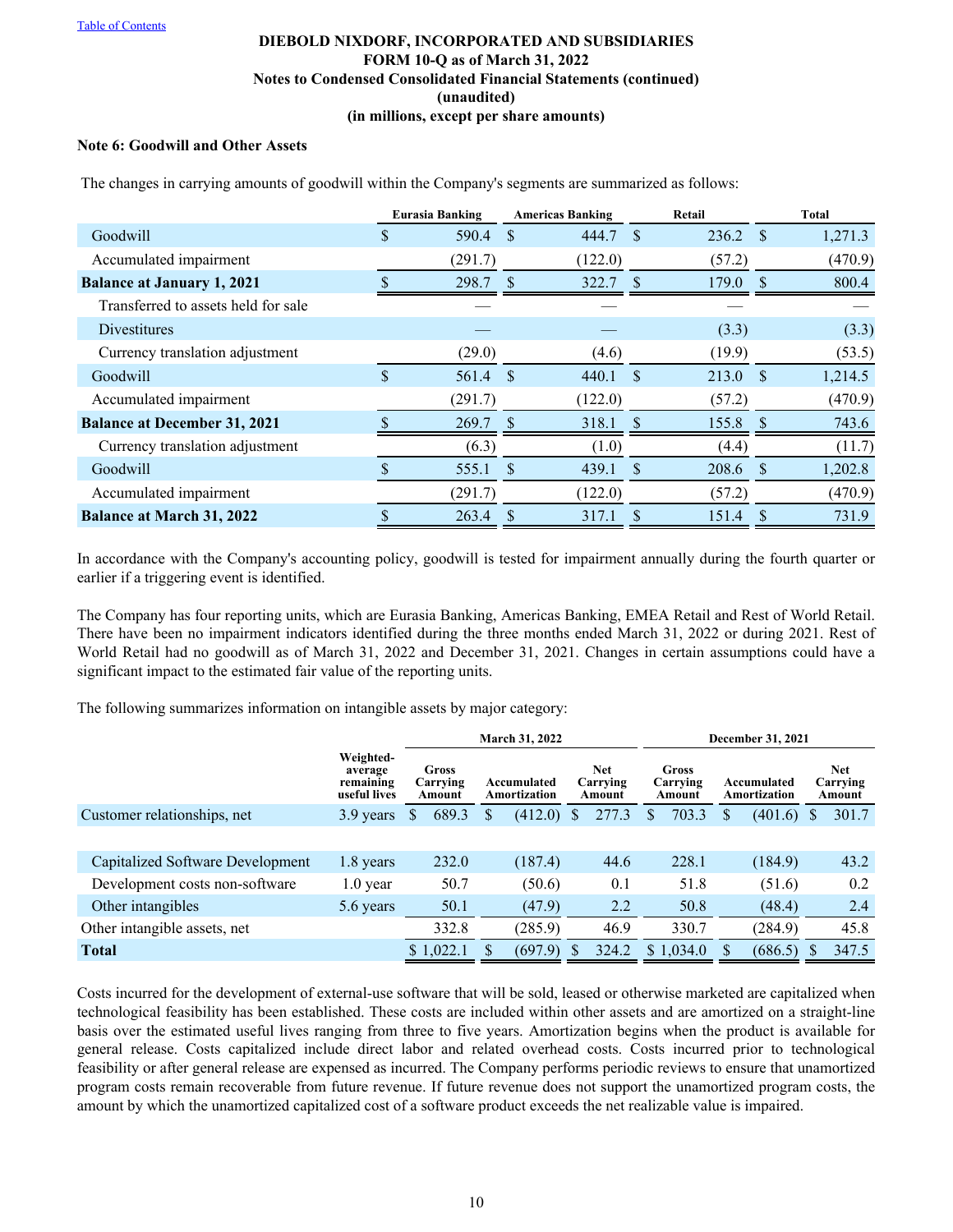The following table identifies the activity relating to total capitalized software development:

|                                          |   | 2022  | 2021  |
|------------------------------------------|---|-------|-------|
| <b>Beginning balance as of January 1</b> | Φ | 43.2  | 38.0  |
| Capitalization                           |   | 7.6   | 5.9   |
| Amortization                             |   | (5.3) | (6.0) |
| Other                                    |   | (0.9) | (0.1) |
| <b>Ending balance as of March 31</b>     |   | 44.6  | 37.8  |

The Company's total amortization expense, excluding that related to deferred financing costs, was \$24.3 and \$26.1 for the three months ended March 31, 2022 and 2021, respectively.

#### **Note 7: Product Warranties**

The Company provides its customers a standard manufacturer's warranty and records, at the time of the sale, a corresponding estimated liability for potential warranty costs. Estimated future obligations due to warranty claims are based upon historical factors such as labor rates, average repair time, travel time, number of service calls per machine and cost of replacement parts.

Changes in the Company's warranty liability balance are illustrated in the following table:

|                                      | 2022  | 2021  |
|--------------------------------------|-------|-------|
| Beginning balance as of January 1    | 37.2  | 38.6  |
| Current period accruals              | 4.9   |       |
| Current period settlements           | (5.3) | (5.3) |
| Currency translation adjustment      | 0.5   | (2.1) |
| <b>Ending balance as of March 31</b> |       | 36.2  |

#### **Note 8: Restructuring**

In the fourth quarter of 2021, the Company completed the execution of a multi-year restructuring and transformation program called DN Now.

On May 10, 2022, the Company announced a new initiative to streamline operations, drive efficiencies and digitize processes, targeting annualized cost savings of more than \$150.0 over the next twelve to eighteen months. The financial implications of the new initiative are not reflected in the consolidated financial statements for the period ended March 31, 2022 because the initiative was not established until after the balance sheet date.

The following table summarizes the impact of the Company's restructuring charges on the consolidated statements of operations:

|                                               |  | Three months ended |  |      |
|-----------------------------------------------|--|--------------------|--|------|
|                                               |  | March 31           |  |      |
|                                               |  | 2022               |  | 2021 |
| $Cost of sales - products$                    |  |                    |  | 0.5  |
| Selling and administrative expense            |  |                    |  | 5.2  |
| Research, development and engineering expense |  |                    |  | 0.3  |
| Total                                         |  |                    |  |      |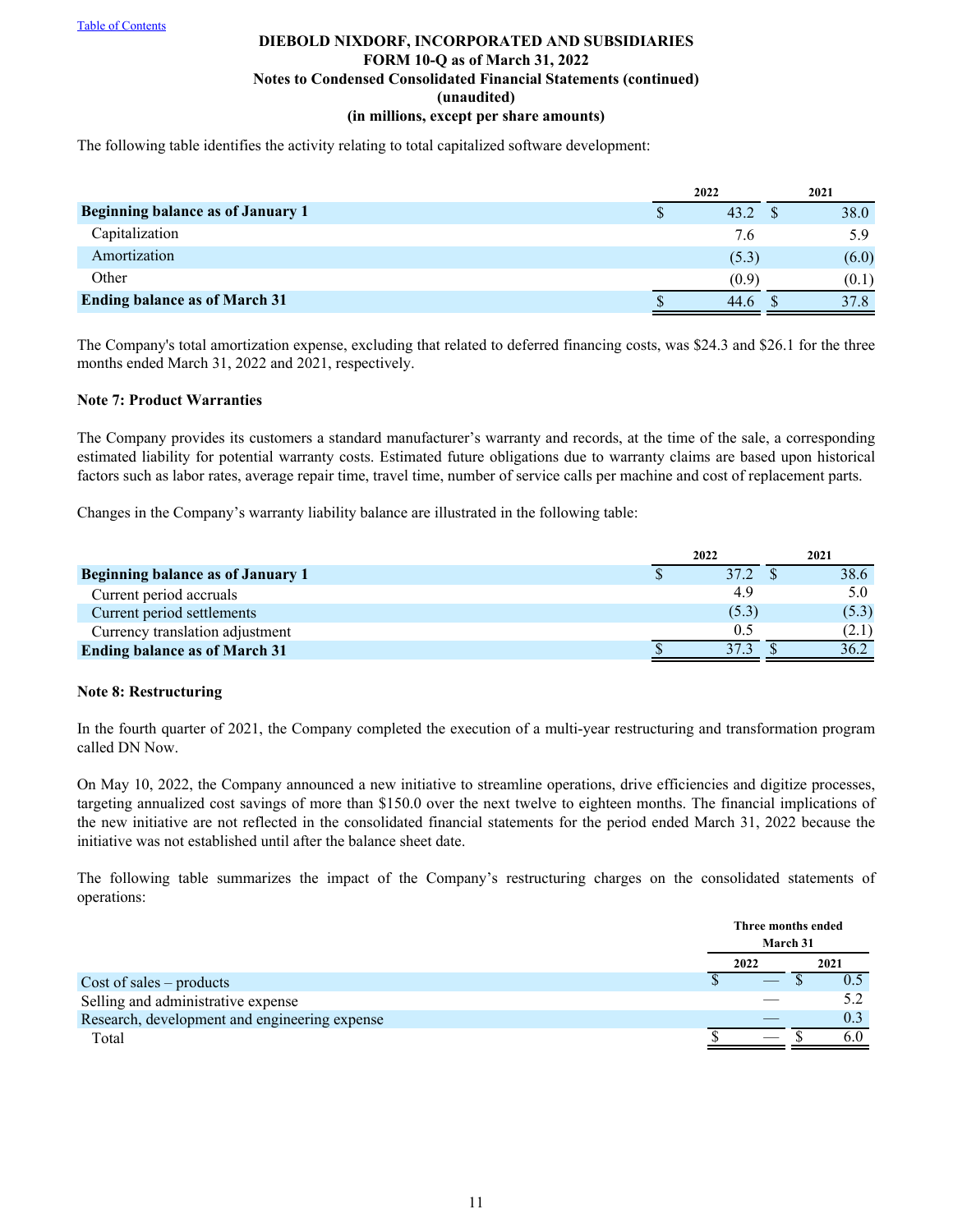The following table summarizes the Company's restructuring charges by reporting segment:

|                       | Three months ended | March 31 |      |
|-----------------------|--------------------|----------|------|
|                       | 2022               |          | 2021 |
| Non-severance charges |                    |          |      |
| Eurasia Banking       | \$                 |          | 0.5  |
| Corporate             |                    |          | 5.5  |
| Total                 |                    |          |      |

The following table summarizes the Company's cumulative restructuring costs for DN Now, all of which were incurred prior to 2022:

|                  |   |                  | <b>DN Now</b> |       |
|------------------|---|------------------|---------------|-------|
|                  |   | <b>Severance</b> |               | Other |
| Eurasia Banking  | Φ | 89.4             |               | 2.6   |
| Americas Banking |   | 16.1             |               | 0.1   |
| Retail           |   | 39.9             |               | 3.8   |
| Corporate        |   | 54.8             |               | 12.2  |
| Total            |   | 200.2            |               | 18.7  |

The following table summarizes the Company's restructuring accrual balances and related activity:

|                                      | 2022  | 2021  |
|--------------------------------------|-------|-------|
| Beginning balance as of January 1    |       | 62.9  |
| Payouts/Settlements                  | 11.6  | (8.9) |
| Other                                | (0.3) | (3.1) |
| <b>Ending balance as of March 31</b> | 23.4  | 50.9  |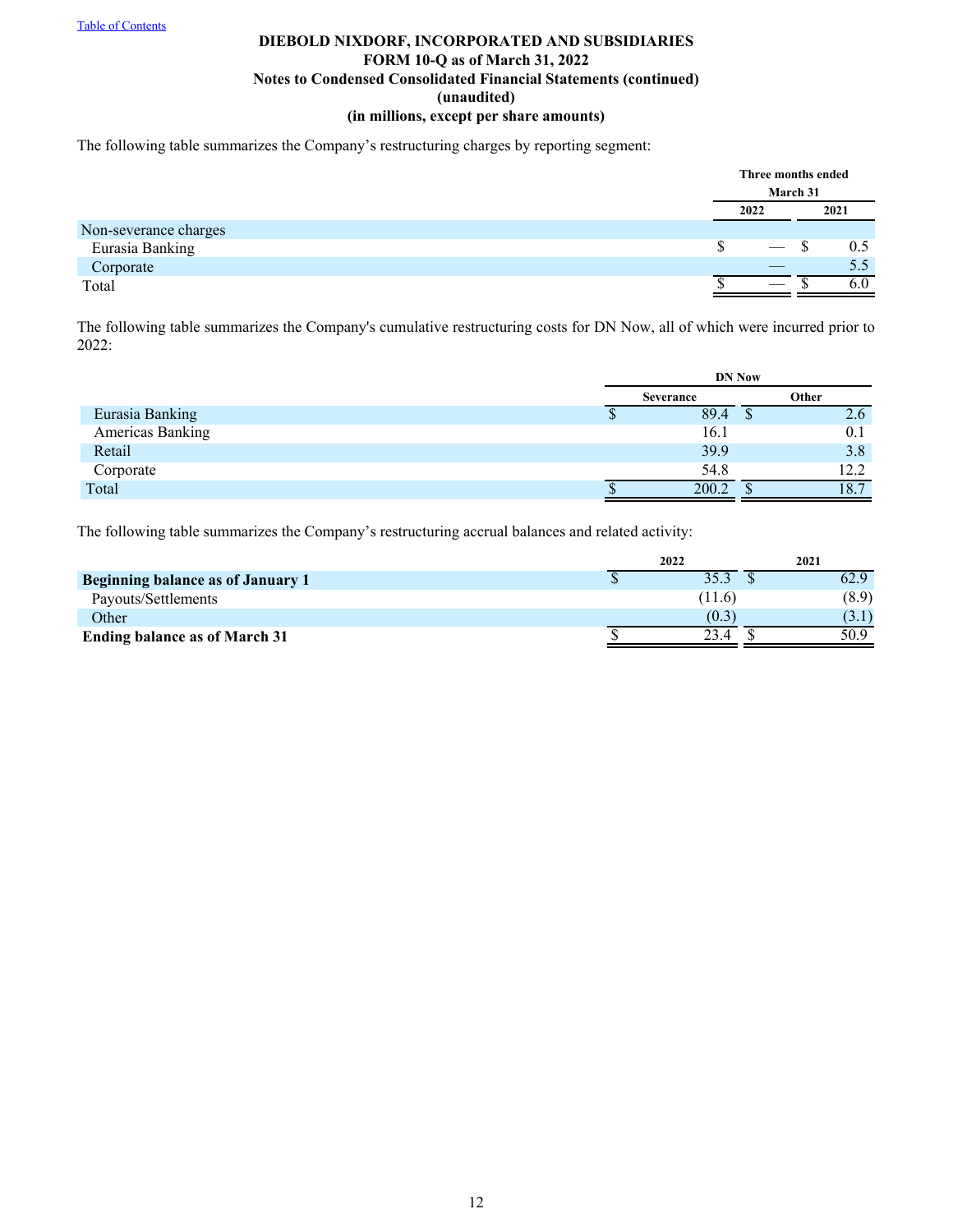#### **Note 9: Debt**

Outstanding debt balances were as follows:

|                                    |             | March 31, 2022 |               | December 31, 2021 |
|------------------------------------|-------------|----------------|---------------|-------------------|
| Notes payable                      |             |                |               |                   |
| Uncommitted lines of credit        | \$          | 1.2            | -\$           | 1.6               |
| 2022 Revolving Facility            |             |                |               | 35.9              |
| Term Loan B Facility - USD         |             | 4.8            |               | 4.8               |
| Term Loan B Facility - Euro        |             | 4.6            |               | 4.7               |
| Other                              |             |                |               | 0.3               |
|                                    | $\mathbf S$ | 10.6           | $\mathcal{S}$ | 47.3              |
| Short-term deferred financing fees |             | (0.2)          |               | (0.2)             |
|                                    |             | 10.4           | -\$           | 47.1              |
| Long-term debt                     |             |                |               |                   |
| 2023 Revolving Facility            | \$          | 135.9          | $\mathcal{S}$ | 25.0              |
| Term Loan B Facility - USD         |             | 379.2          |               | 381.0             |
| Term Loan B Facility - Euro        |             | 366.4          |               | 375.6             |
| 2024 Senior Notes                  |             | 400.0          |               | 400.0             |
| 2025 Senior Secured Notes - USD    |             | 700.0          |               | 700.0             |
| 2025 Senior Secured Notes - EUR    |             | 388.5          |               | 396.4             |
| Other                              |             | 3.9            |               | 4.2               |
|                                    |             | 2,373.9        |               | 2,282.2           |
| Long-term deferred financing fees  |             | (33.4)         |               | (36.6)            |
|                                    | \$          | 2,340.5        | \$            | 2,245.6           |

#### *Senior and Senior Secured Notes*

On July 20, 2020, Diebold Nixdorf, Incorporated issued \$700.0 aggregate principal amount of 9.375 percent Senior Secured Notes due 2025 (the 2025 Senior Secured Notes - USD) and its wholly-owned subsidiary, Diebold Nixdorf Dutch Holding B.V., issued €350.0 aggregate principal amount of 9.0 percent Senior Secured Notes due 2025 (the 2025 Senior Secured Notes - EUR and, together with the 2025 Senior Secured Notes - USD, the 2025 Senior Secured Notes) in private offerings exempt from registration under the Securities Act of 1933. The 2025 Senior Secured Notes - USD were issued at a price of 99.031 percent of their principal amount, and the 2025 Senior Secured Notes - EUR were issued at a price of 99.511 percent of their principal amount.

The 2025 Senior Secured Notes are or will be, as applicable, guaranteed on a senior secured basis by (i) all of Diebold Nixdorf, Incorporated's existing and future direct and indirect U.S. subsidiaries that guarantee the obligations under the credit agreement (the Credit Agreement) governing the Company's revolving credit facility (the Revolving Facility) and (ii) all of Diebold Nixdorf, Incorporated's existing, future, direct and indirect U.S. subsidiaries (other than securitization subsidiaries, immaterial subsidiaries and certain other subsidiaries) that guarantee any of the Diebold Nixdorf Dutch Holding B.V.'s, Diebold Nixdorf, Incorporated's or its subsidiary guarantors' indebtedness for borrowed money (collectively, the U.S. subsidiary guarantors). Additionally, the 2025 Senior Secured Notes - USD and the 2025 Senior Secured Notes - EUR are guaranteed on a senior secured basis by Diebold Nixdorf Dutch Holdings B.V. and Diebold Nixdorf, Incorporated, respectively. The 2025 Senior Secured Notes are secured by first-priority liens on substantially all of the tangible and intangible assets of Diebold Nixdorf, Incorporated, Diebold Nixdorf Dutch Holding B.V. and the U.S. subsidiary guarantors, in each case subject to permitted liens and certain exceptions. The first-priority liens on the collateral securing the 2025 Senior Secured Notes - USD and the related guarantees and the 2025 Senior Secured Notes - EUR and the related guarantees are shared ratably among the 2025 Senior Secured Notes and the obligations under the Credit Agreement.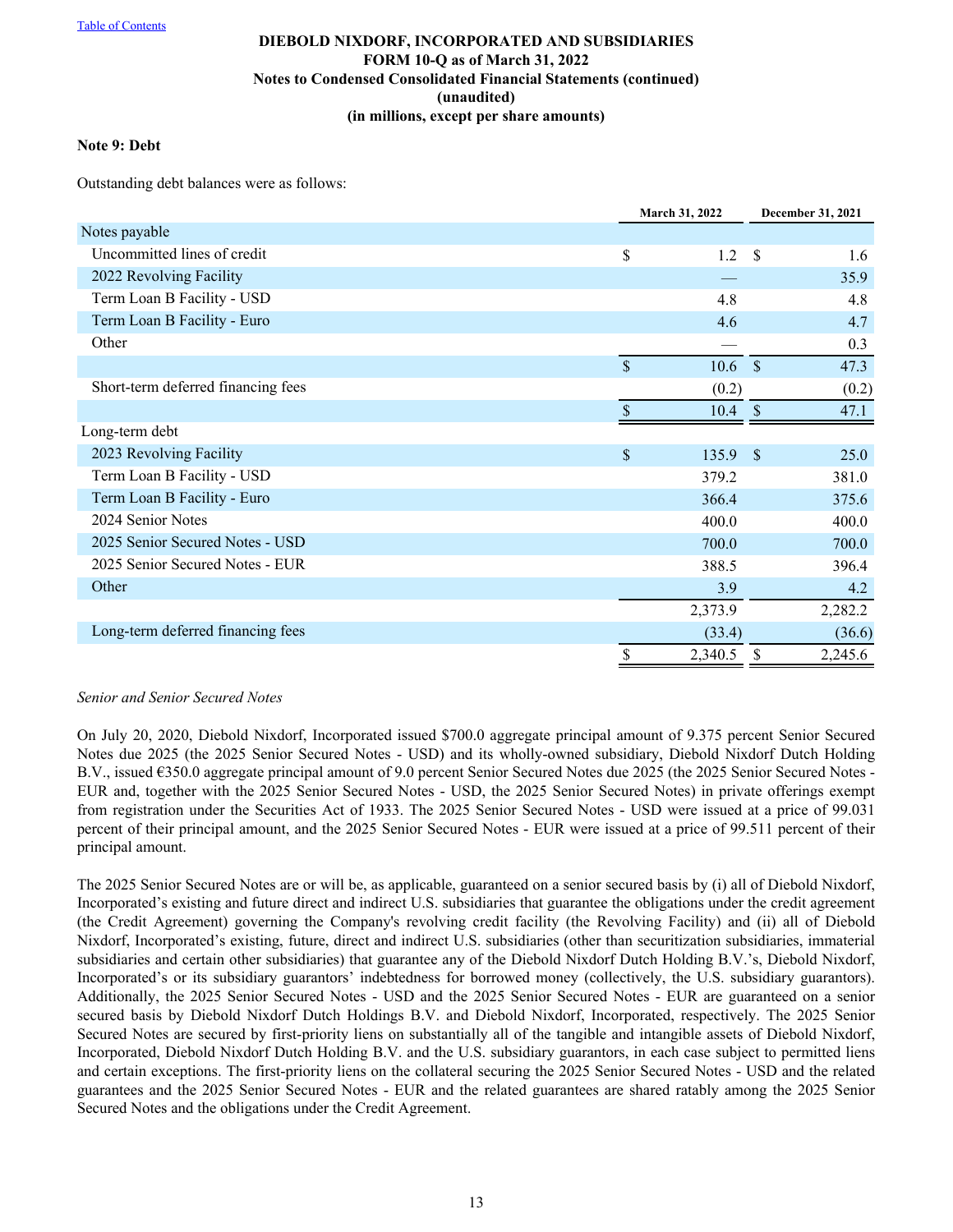The net proceeds from the offerings of the 2025 Senior Secured Notes, along with cash on hand, were used to repay a portion of the amounts outstanding under the Credit Agreement, including all amounts outstanding under the Term Loan A Facility and Term Loan A-1 Facility and \$193.8 of revolving credit loans, including all of the revolving credit loans due in December 2020, and for the payment of all related fees and expenses.

The Company also has an outstanding \$400.0 aggregate principal amount of 8.5% Senior Notes due 2024 (the 2024 Senior Notes). The 2024 Senior Notes were issued by Diebold Nixdorf, Incorporated and are guaranteed by the U.S. subsidiary, and mature in April 2024.

#### *Credit Agreement - Term Loan and Revolving Facilities*

On March 11, 2022, the Company entered into the eleventh and most recent amendment to the credit agreement (the Credit Agreement) governing its revolving facility (the Revolving Facility) and the term loan facilities (the Term Loan Facilities) to amend the financial covenants with respect to its "Total Net Leverage Ratio" (as defined in the Credit Agreement). As a result, the Company incurred approximately \$1.1 of amendment fees that are classified within Other of the Financing section of the Consolidated Statement of Cash Flows. The fees will be amortized to interest expense over the remaining life of the Agreement. Prior to the eleventh amendment, the Company terminated its 2022 revolving commitments that were scheduled to mature in April 2022.

As of March 31, 2022, the Term Loan Facilities and Revolving Facility under the Credit Agreement were secured by substantially all assets of Diebold Nixdorf, Incorporated and its domestic subsidiaries that are borrowers or guarantors under the Credit Agreement, subject to certain exceptions and permitted liens.

## *Uncommitted Line of Credit*

As of March 31, 2022, the Company had various international short-term uncommitted lines of credit with borrowing limits aggregating to \$38.7. The weighted-average interest rate on outstanding borrowings on the short-term uncommitted lines of credit as of March 31, 2022 and December 31, 2021 was 4.99 percent and 3.24 percent, respectively, and primarily relate to higher interest rate, short-term uncommitted lines of credit in Brazil. Short-term uncommitted lines mature in less than one year. The remaining amount available under the short-term uncommitted lines at March 31, 2022 was \$37.5.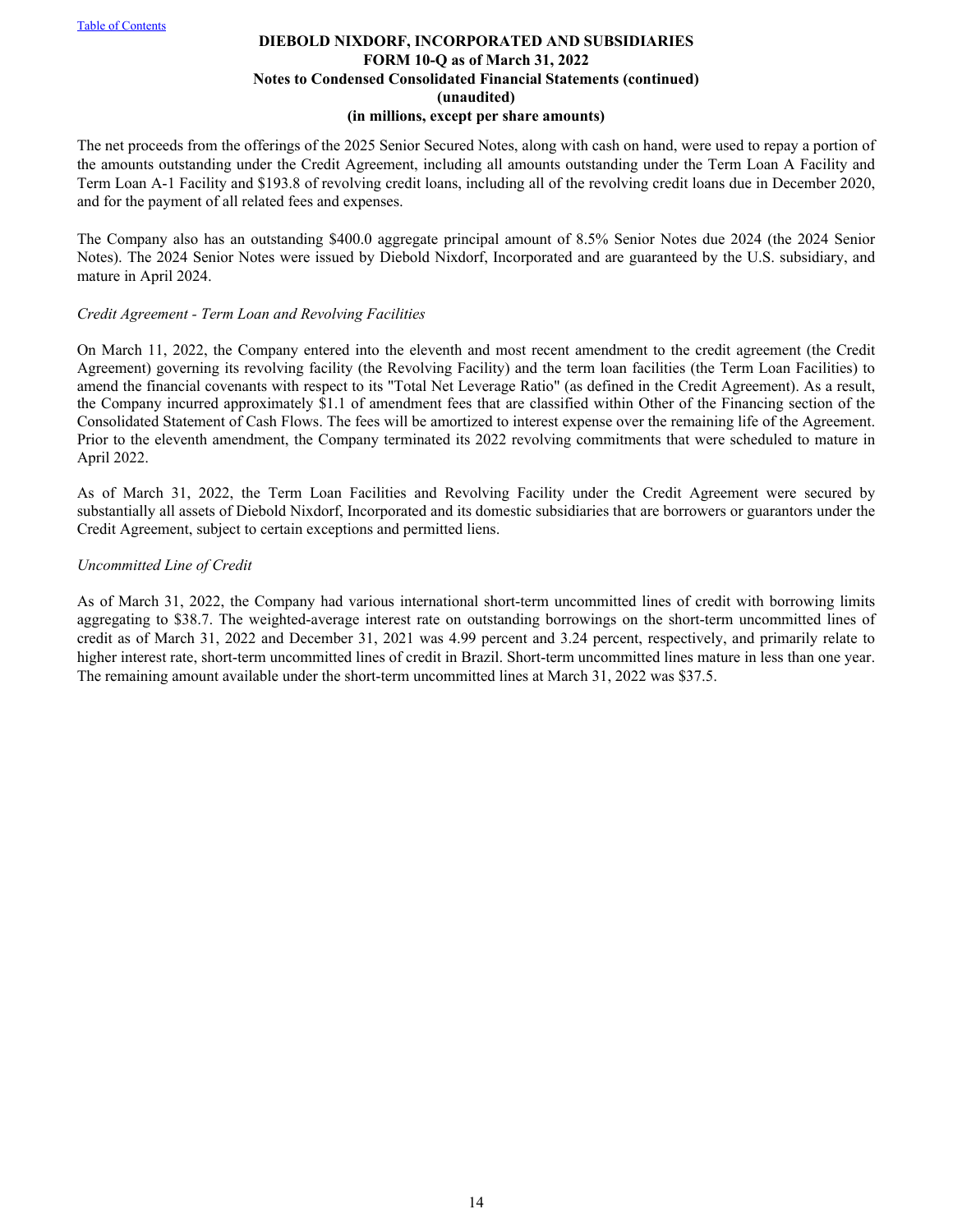The cash flows related to debt borrowings and repayments were as follows:

|                                                                                      |                  | <b>Three months ended</b> |        |  |  |  |
|--------------------------------------------------------------------------------------|------------------|---------------------------|--------|--|--|--|
|                                                                                      | March 31<br>2022 |                           | 2021   |  |  |  |
| Revolving credit facility borrowings                                                 | 188.0            |                           | 20.0   |  |  |  |
|                                                                                      |                  |                           |        |  |  |  |
| Revolving credit facility repayments                                                 | $(113.0)$ \$     |                           | (50.0) |  |  |  |
|                                                                                      |                  |                           |        |  |  |  |
| Other debt borrowings                                                                |                  |                           |        |  |  |  |
| Proceeds from 2025 Senior Secured Notes - USD                                        | \$               | \$                        |        |  |  |  |
| Proceeds from 2025 Senior Secured Notes - EUR                                        |                  |                           |        |  |  |  |
| International short-term uncommitted lines of credit borrowings                      | 0.3              |                           | 0.6    |  |  |  |
|                                                                                      | 0.3              |                           | 0.6    |  |  |  |
|                                                                                      |                  |                           |        |  |  |  |
| Other debt repayments                                                                |                  |                           |        |  |  |  |
| Payments on 2022 and Delayed Draw Term Loan A Facility under the Credit<br>Agreement | \$               |                           |        |  |  |  |
| Payments Term Loan A-1 Facility under the Credit Agreement                           |                  |                           |        |  |  |  |
| Payments on Term Loan B Facility - USD under the Credit Agreement                    | (1.8)            |                           | (1.2)  |  |  |  |
| Payments on Term Loan B Facility - Euro under the Credit Agreement                   | (1.7)            |                           | (1.2)  |  |  |  |
| International short-term uncommitted lines of credit and other repayments            | (1.2)            |                           |        |  |  |  |
|                                                                                      | \$<br>$(4.7)$ \$ |                           | (2.4)  |  |  |  |

The interest rates with respect to the Revolving Facility are based on, at the Company's option, adjusted LIBOR or an alternative base rate, plus an applicable margin tied to the Company's then applicable total net leverage ratio. Such applicable margins range from, LIBOR-based Revolving Loans, 1.25 percent to 4.25 percent, and for base-rate Revolving Loans, 1.00 percent less than in the case of LIBOR-based loans.

Below is a summary of financing and replacement facilities information:

| <b>Financing and Replacement Facilities</b>  | <b>Interest Rate</b><br><b>Index and Margin</b> | <b>Maturity/Termination</b><br><b>Dates</b> | <b>Initial</b><br><b>Term (Years)</b> |
|----------------------------------------------|-------------------------------------------------|---------------------------------------------|---------------------------------------|
| Credit Agreement facilities                  |                                                 |                                             |                                       |
| 2023 Revolving Facility <sup>(ii, iv)</sup>  | $LIBOR + 4.50\%$                                | July 2023                                   | 3.0                                   |
| Term Loan B Facility - USD <sup>(i)</sup>    | $LIBOR + 2.75\%$                                | November 2023                               | 7.5                                   |
| Term Loan B Facility - Euro <sup>(iii)</sup> | EURIBOR $+3.00\%$                               | November 2023                               | 7.5                                   |
| 2024 Senior Notes                            | $8.5\%$                                         | April 2024                                  | 8                                     |
| 2025 Senior Secured Notes - USD              | 9.375%                                          | July 2025                                   | 5                                     |
| 2025 Senior Secured Notes - EUR              | $9.0\%$                                         | <b>July 2025</b>                            | 5                                     |

 $\begin{array}{ll}\n\text{(i)} & \text{LIBOR with a floor of } 0.0\% \\
\text{(ii)} & \text{LIBOR with a floor of } 0.0\% \\
\end{array}$ 

 $LIBOR$  with a floor of 0.5%

(iii) EURIBOR with a floor of  $0.0\%$ <br>(iv) The 2023 Revolving Facility ma

The 2023 Revolving Facility margin remains at the LIBOR  $+ 4.25\%$  for a single creditor.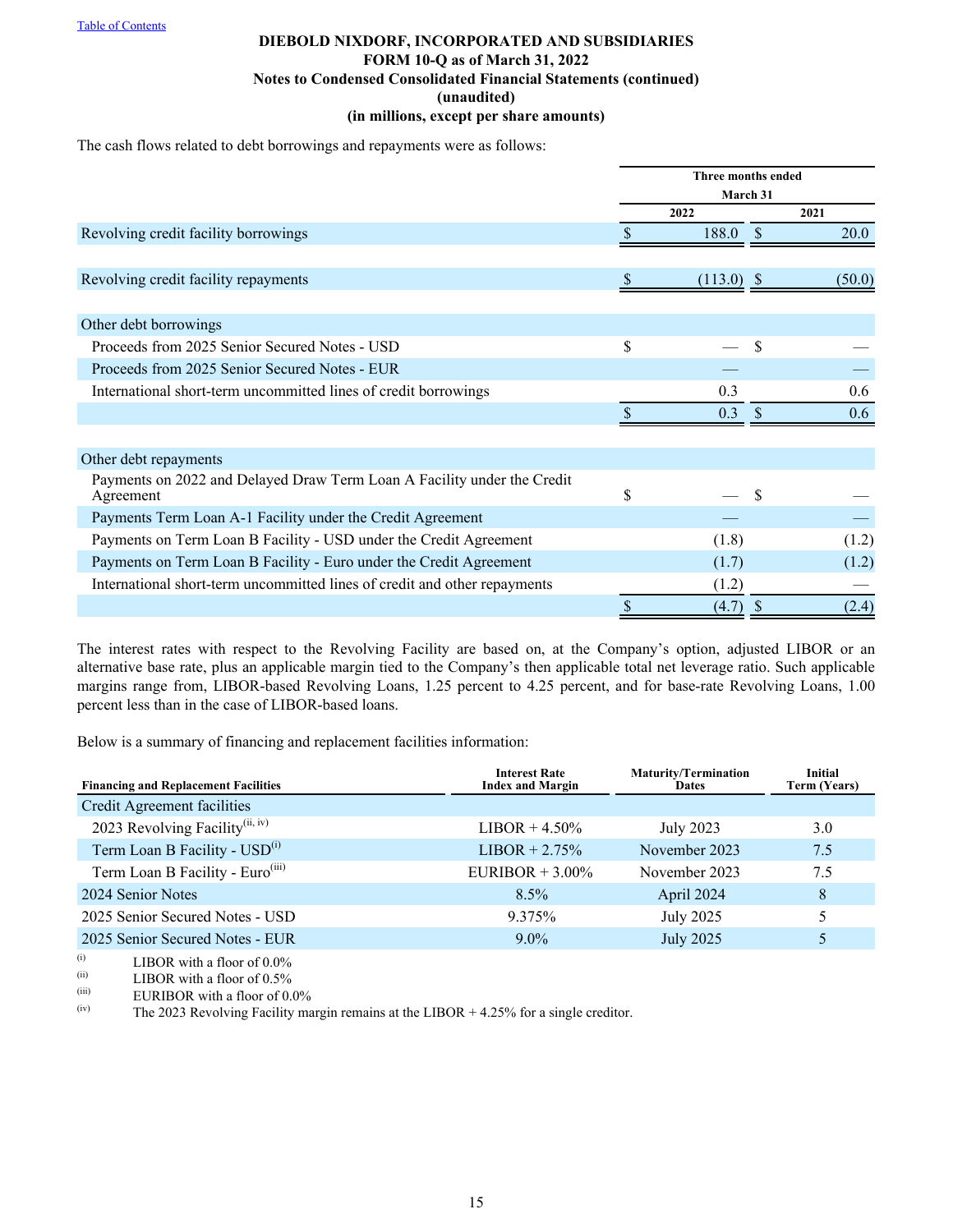The Company's debt agreements contain various financial covenants, including net debt to adjusted EBITDA and net interest coverage ratio, along with certain negative covenants that, among other things, limit dividends, acquisitions and the use of proceeds from divestitures. The Credit Agreement financial ratios are as follows:

- a maximum allowable total net debt to adjusted EBITDA leverage ratio of 6.75 to 1.00 for the quarter ended March 31, 2022 (decreasing to 6.50 for the quarter ended September 30, 2022, 5.50 for the quarter ended December 31, 2022, and 5.25 for the quarter ended March 31, 2023); and
- a minimum adjusted EBITDA to net interest expense coverage ratio of not less than 1.63 to 1.00 (increasing to 1.75 on September 30, 2022 and thereafter).

As of March 31, 2022, the Company was in compliance with the financial covenants in its debt agreements.

## **Note 10: Redeemable Noncontrolling Interests**

Changes in redeemable noncontrolling interests were as follows:

|                                      | 2022 |  | 2021   |
|--------------------------------------|------|--|--------|
| Beginning balance as of January 1    |      |  | 19.2   |
| Redemption value adjustment          |      |  |        |
| Termination of put option            |      |  | (19.2) |
| <b>Ending balance as of March 31</b> |      |  |        |

During the first quarter of 2021, the Company entered into an agreement whereby its ownership percentage in a certain consolidated but non-wholly owned subsidiary in Europe was reduced by means of capital contributions from noncontrolling shareholders totaling \$12.7. Following the agreement, the Company maintains a controlling interest in the subsidiary. As part of this agreement, the put option that could have required the Company to acquire the noncontrolling shares was irrevocably waived, reducing the redeemable noncontrolling interest to zero.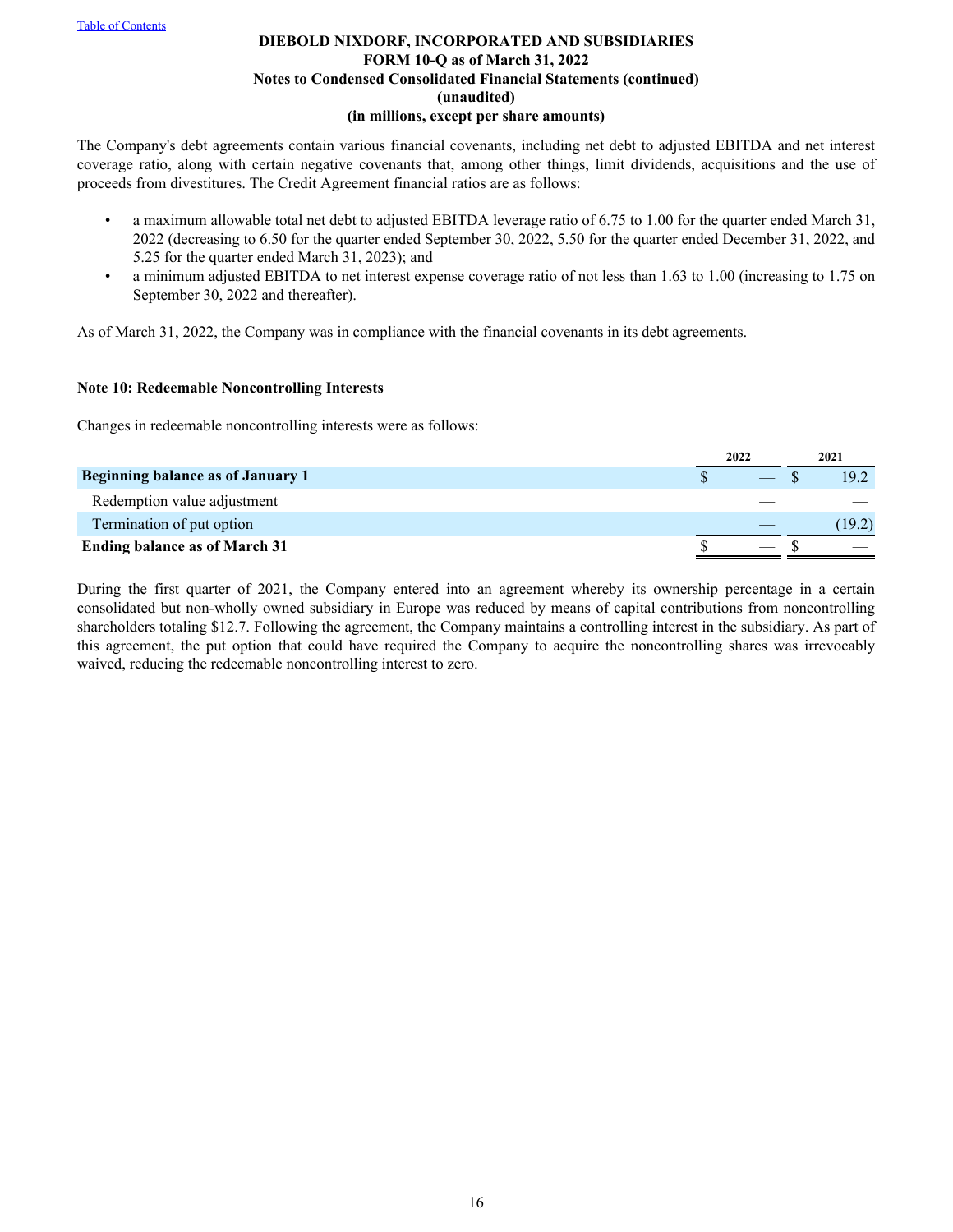# **Note 11: Equity**

The following tables present changes in shareholders' equity attributable to Diebold Nixdorf, Incorporated and the noncontrolling interests:

|                                     | Common<br><b>Shares</b> |   | Additional<br>Capital | Accumulated<br>Deficit | Treasury<br><b>Shares</b>     | Accumulated<br>Other<br>Comprehensive<br>Income (Loss) | <b>Total Diebold</b><br>Nixdorf.<br>Incorporated<br>Shareholders'<br>Equity | Non-<br>controlling<br>Interests | Total<br>Equity |
|-------------------------------------|-------------------------|---|-----------------------|------------------------|-------------------------------|--------------------------------------------------------|-----------------------------------------------------------------------------|----------------------------------|-----------------|
| <b>Balance, December 31, 2021</b>   | 118.3                   | S | 819.6                 | (822.4)                | $(582.1)$ \$<br><sup>\$</sup> | $(378.5)$ \$                                           | $(845.1)$ \$                                                                | 8.1                              | (837.0)<br>\$   |
| Net loss                            |                         |   |                       | (183.1)                |                               |                                                        | (183.1)                                                                     | (0.8)                            | (183.9)         |
| Other comprehensive loss            |                         |   |                       |                        |                               | 13.1                                                   | 13.1                                                                        | 0.8                              | 13.9            |
| Share-based compensation<br>issued  | 1.2                     |   | (1.2)                 |                        |                               |                                                        |                                                                             |                                  |                 |
| Share-based compensation<br>expense |                         |   | 1.7                   |                        |                               |                                                        | 1.7                                                                         |                                  | 1.7             |
| Treasury shares                     |                         |   |                       |                        | (3.3)                         |                                                        | (3.3)                                                                       |                                  | (3.3)           |
| Balance, March 31, 2022             | 119.5                   |   | 820.1                 | (1,005.5)              | $(585.4)$ \$<br><sup>\$</sup> | $(365.4)$ \$                                           | $(1,016.7)$ \$                                                              | 8.1                              | \$(1,008.6)     |

|                                                               |     | Common<br><b>Shares</b> |    | Additional<br>Capital |               | Accumulated<br>Deficit | Treasury<br><b>Shares</b> |              |  |              |  |              |       |            | Accumulated<br>Other<br>Comprehensive<br>Income (Loss) |  | <b>Total Diebold</b><br>Nixdorf,<br>Incorporated<br>Shareholders'<br>Equity |  | Non-<br>controlling<br>Interests | Total<br>Equity |
|---------------------------------------------------------------|-----|-------------------------|----|-----------------------|---------------|------------------------|---------------------------|--------------|--|--------------|--|--------------|-------|------------|--------------------------------------------------------|--|-----------------------------------------------------------------------------|--|----------------------------------|-----------------|
| <b>Balance, December 31, 2020</b>                             | \$. | 116.9                   | -S | 787.9                 | <sup>\$</sup> | (742.3)                | <sup>\$</sup>             | $(576.7)$ \$ |  | $(412.9)$ \$ |  | $(827.1)$ \$ | (4.6) | \$ (831.7) |                                                        |  |                                                                             |  |                                  |                 |
| Net income (loss)                                             |     |                         |    |                       |               | (8.1)                  |                           |              |  |              |  | (8.1)        |       | (8.1)      |                                                        |  |                                                                             |  |                                  |                 |
| Other comprehensive loss                                      |     |                         |    |                       |               |                        |                           |              |  | (30.9)       |  | (30.9)       | 0.5   | (30.4)     |                                                        |  |                                                                             |  |                                  |                 |
| Share-based compensation<br>issued                            |     | 1.1                     |    | (1.1)                 |               |                        |                           |              |  |              |  |              |       |            |                                                        |  |                                                                             |  |                                  |                 |
| Share-based compensation<br>expense                           |     |                         |    | 3.5                   |               |                        |                           |              |  |              |  | 3.5          |       | 3.5        |                                                        |  |                                                                             |  |                                  |                 |
| Treasury shares                                               |     |                         |    |                       |               |                        |                           | (5.2)        |  |              |  | (5.2)        |       | (5.2)      |                                                        |  |                                                                             |  |                                  |                 |
| Reclassifications of<br>redeemable noncontrolling<br>interest |     |                         |    | 19.2                  |               |                        |                           |              |  |              |  | 19.2         | 12.7  | 31.9       |                                                        |  |                                                                             |  |                                  |                 |
| Balance, March 31, 2021                                       |     | 118.0                   | S  | 809.5                 |               | (750.4)                | S                         | $(581.9)$ \$ |  | $(443.8)$ \$ |  | $(848.6)$ \$ | 8.6   | \$ (840.0) |                                                        |  |                                                                             |  |                                  |                 |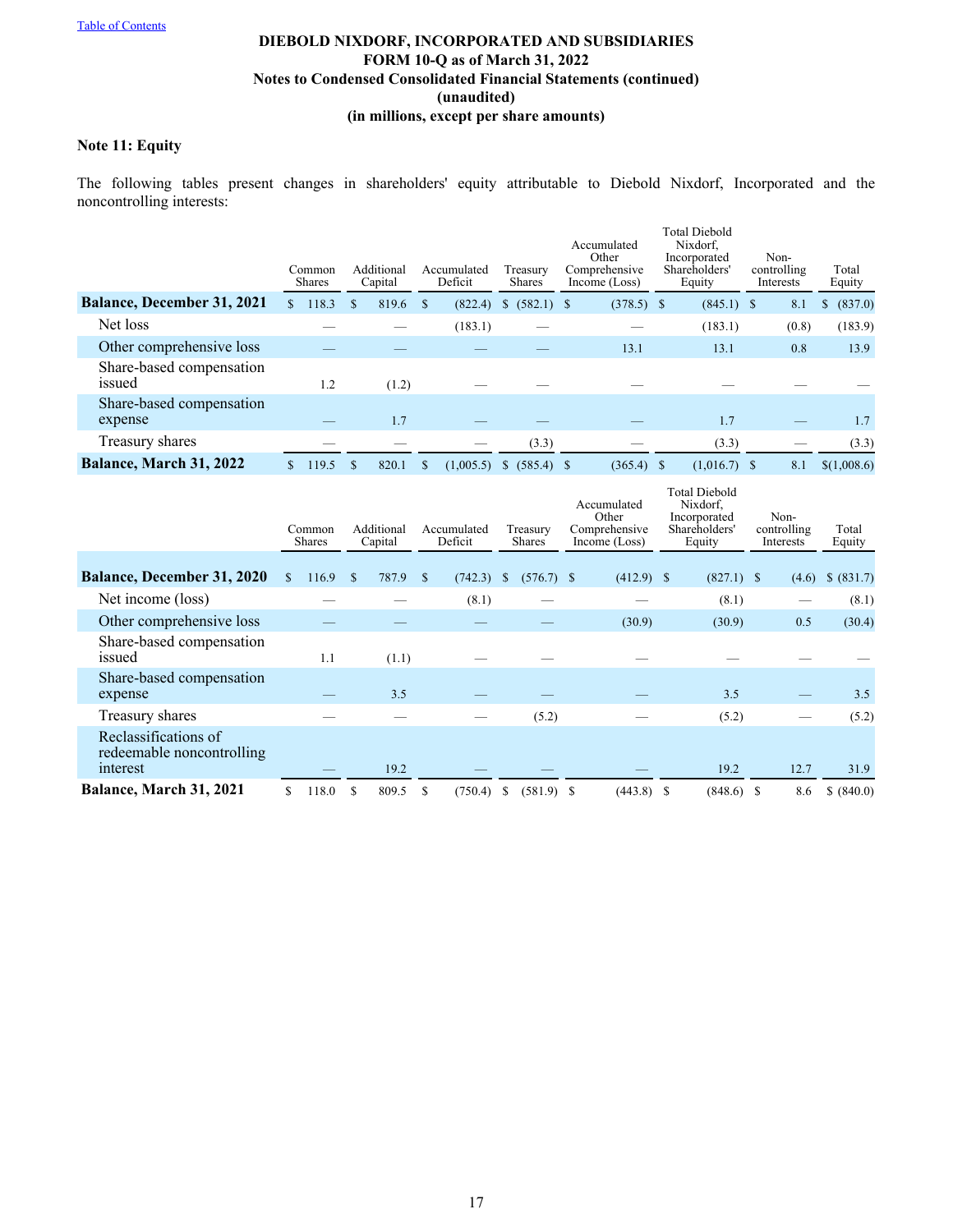#### **Note 12: Accumulated Other Comprehensive Income (Loss)**

The following table summarizes the changes in the Company's AOCI, net of tax, by component for the three months ended March 31, 2022:

|                                                                     | <b>Translation</b> |         |  | Foreign<br>Currency<br>Hedges |  | Interest<br>Rate<br>Hedges |  | <b>Pension and</b><br><b>Other Post-</b><br>retirement<br><b>Benefits</b> | Other        | Accumulated<br>Other<br>Comprehensive<br>Income (Loss) |
|---------------------------------------------------------------------|--------------------|---------|--|-------------------------------|--|----------------------------|--|---------------------------------------------------------------------------|--------------|--------------------------------------------------------|
| <b>Balance at January 1, 2022</b>                                   |                    | (310.9) |  | (1.9)                         |  | 0.4                        |  | (64.6)                                                                    |              | (378.5)                                                |
| Other comprehensive income (loss) before<br>reclassifications $(1)$ |                    | 10.4    |  | (1.0)                         |  | 2.9                        |  |                                                                           | 0.7          | 13.0                                                   |
| Amounts reclassified from AOCI                                      |                    |         |  |                               |  | (0.6)                      |  | 0.7                                                                       |              | 0.1                                                    |
| Net current-period other comprehensive<br>income (loss)             |                    | 10.4    |  | (1.0)                         |  | 2.3                        |  | 0.7                                                                       | 0.7          | 13.1                                                   |
| <b>Balance at March 31, 2022</b>                                    |                    | (300.5) |  | (2.9)                         |  |                            |  | (63.9)                                                                    | (0.8)<br>\$. | (365.4)                                                |

 $^{(1)}$  Other comprehensive income (loss) before reclassifications within the translation component excludes  $$(0.8)$  of translation attributable to noncontrolling interests.

The following table summarizes the changes in the Company's AOCI, net of tax, by component for the three months ended March 31, 2021:

|                                                                              |  | <b>Translation</b> |  | Foreign<br>Currency<br>Hedges |  | Interest<br>Rate<br>Hedges | <b>Pension and</b><br><b>Other Post-</b><br>retirement<br><b>Benefits</b> |         | Other      | Accumulated<br>Other<br>Comprehensive<br>Income (Loss) |
|------------------------------------------------------------------------------|--|--------------------|--|-------------------------------|--|----------------------------|---------------------------------------------------------------------------|---------|------------|--------------------------------------------------------|
| <b>Balance at January 1, 2021</b>                                            |  | (256.7)            |  | (2.6)                         |  | (6.1)                      |                                                                           | (146.9) | $(0.6)$ \$ | (412.9)                                                |
| Other comprehensive income (loss) before<br>reclassifications <sup>(1)</sup> |  | (35.8)             |  | 1.6                           |  | 2.1                        |                                                                           |         | (0.9)      | (33.0)                                                 |
| Amounts reclassified from AOCI                                               |  |                    |  |                               |  | (0.5)                      |                                                                           | 2.6     |            | 2.1                                                    |
| Net current-period other comprehensive<br>income (loss)                      |  | (35.8)             |  | 1.6                           |  | 1.6                        |                                                                           | 2.6     | (0.9)      | (30.9)                                                 |
| <b>Balance at March 31, 2021</b>                                             |  | (292.5)            |  | (1.0)                         |  | (4.5)                      |                                                                           | (144.3) | (1.5)      | (443.8)                                                |

 $<sup>(1)</sup>$  Other comprehensive income (loss) before reclassifications within the translation component excludes  $$(0.5)$  of translation attributable to noncontrolling</sup> interests.

The following table summarizes the details about the amounts reclassified from AOCI:

|                                                                               | Three months ended |                                |                          |
|-------------------------------------------------------------------------------|--------------------|--------------------------------|--------------------------|
|                                                                               | March 31           | Affected Line Item on the      |                          |
|                                                                               | 2022               | <b>Statement of Operations</b> |                          |
| Interest rate hedge gain/(loss)                                               | \$<br>$(0.6)$ \$   |                                | $(0.5)$ Interest expense |
| Pension and post-retirement benefits:                                         |                    |                                |                          |
| Net actuarial loss amortized (net of tax of \$0.3 and \$0.5,<br>respectively) | 0.7                |                                | 2.6 Miscellaneous, net   |
| Total reclassifications for the period                                        | 0.1                | 2.1                            |                          |

## **Note 13: Benefit Plans**

*Qualified Retirement Benefits.* The Company has a qualified retirement plan covering certain U.S. employees that has been closed to new participants since 2003 and frozen since December 2013.

The Company has a number of non-U.S. defined benefit plans covering eligible employees located predominately in Europe, the most significant of which are German plans. Benefits for these plans are based primarily on each employee's final salary, with annual adjustments for inflation. The obligations in Germany consist of employer funded pension plans and deferred compensation plans. The employer funded pension plans are based upon direct performance-related commitments in terms of defined contribution plans. Each beneficiary receives, depending on individual pay-scale grouping, contractual classification, or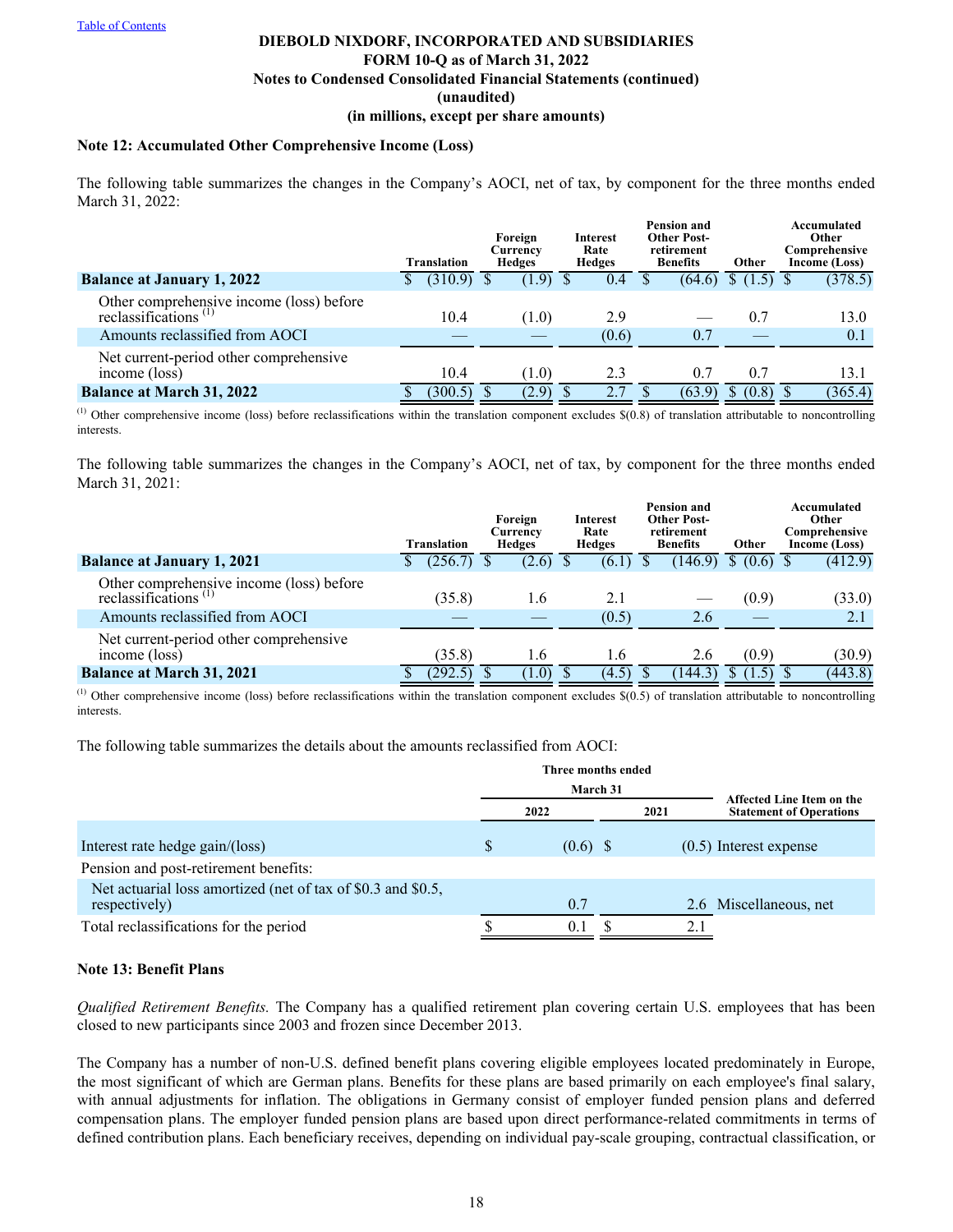income level, different yearly contributions. The contribution is multiplied by an age factor appropriate to the respective pension plan and credited to the individual retirement account of the employee. The retirement accounts may be used up at retirement by either a one-time lump-sum payout or payments of up to ten years.

The Company has other defined benefit plans outside the U.S., which have not been mentioned here due to materiality.

*Supplemental Executive Retirement Benefits.* The Company has non-qualified pension plans in the U.S. to provide supplemental retirement benefits to certain officers, which have also been frozen since December 2013. Benefits are payable at retirement based upon a percentage of the participant's compensation, as defined.

*Other Benefits*. In addition to providing retirement benefits, the Company provides post-retirement healthcare and life insurance benefits (referred to as other benefits) for certain retired employees. Retired eligible employees in the U.S. may be entitled to these benefits based upon years of service with the Company, age at retirement and collective bargaining agreements. There are no plan assets and the Company funds the benefits as the claims are paid. The post-retirement benefit obligation was determined by application of the terms of medical and life insurance plans together with relevant actuarial assumptions and healthcare cost trend rates.

The following tables set forth the change in benefit obligation, change in plan assets, funded status, consolidated balance sheet presentation and net periodic benefit cost for the Company's defined benefit pension plans and other benefits at and for the three months ended March 31, 2022 and March 31, 2021:

|                                         |                                            | <b>Pension Benefits</b> |  |       |    |       |                       |                |  |       |   |      |
|-----------------------------------------|--------------------------------------------|-------------------------|--|-------|----|-------|-----------------------|----------------|--|-------|---|------|
|                                         | <b>U.S. Plans</b><br><b>Non-U.S. Plans</b> |                         |  |       |    |       | <b>Other Benefits</b> |                |  |       |   |      |
|                                         | 2022                                       |                         |  | 2021  |    | 2022  |                       | 2021           |  | 2022  |   | 2021 |
| Components of net periodic benefit cost |                                            |                         |  |       |    |       |                       |                |  |       |   |      |
| Service cost                            | \$                                         |                         |  | 0.8   | -S | 2.4   | - \$                  | $2.5 \quad$ \$ |  |       | S |      |
| Interest cost                           |                                            | 4.3                     |  | 4.0   |    | 1.1   |                       | 0.8            |  | 0.1   |   | 0.2  |
| Expected return on plan assets          |                                            | (5.8)                   |  | (6.4) |    | (3.9) |                       | (3.8)          |  |       |   |      |
| Recognized net actuarial loss (gain)    |                                            | 1.6                     |  | 2.2   |    | (0.4) |                       | 0.8            |  | (0.1) |   | 0.1  |
| Amortization of prior service cost      |                                            |                         |  |       |    | (0.1) |                       |                |  |       |   |      |
| Net periodic pension benefit cost       |                                            | 0.1                     |  | 0.6   |    | (0.9) |                       | 0.3            |  |       |   | 0.3  |

# **Contributions**

For the three months ended March 31, 2022 and March 31, 2021, contributions of \$21.8 and \$16.1, respectively, were made to the qualified and non-qualified pension plans. The Company anticipates reimbursement of approximately \$17.7 for certain benefits from its non-U.S. plan trustee in 2022. In June 2021, the Company received a reimbursement of \$16.4 for certain benefits paid from its German plan trustee.

## **Note 14: Derivative Instruments and Hedging Activities**

The Company is exposed to certain risks arising from both its business operations and economic conditions and manages certain economic risks, including interest rate and foreign exchange rate risk, through the use of derivative financial instruments. The Company's interest rate derivatives are used to manage interest expense on variable interest rate borrowings.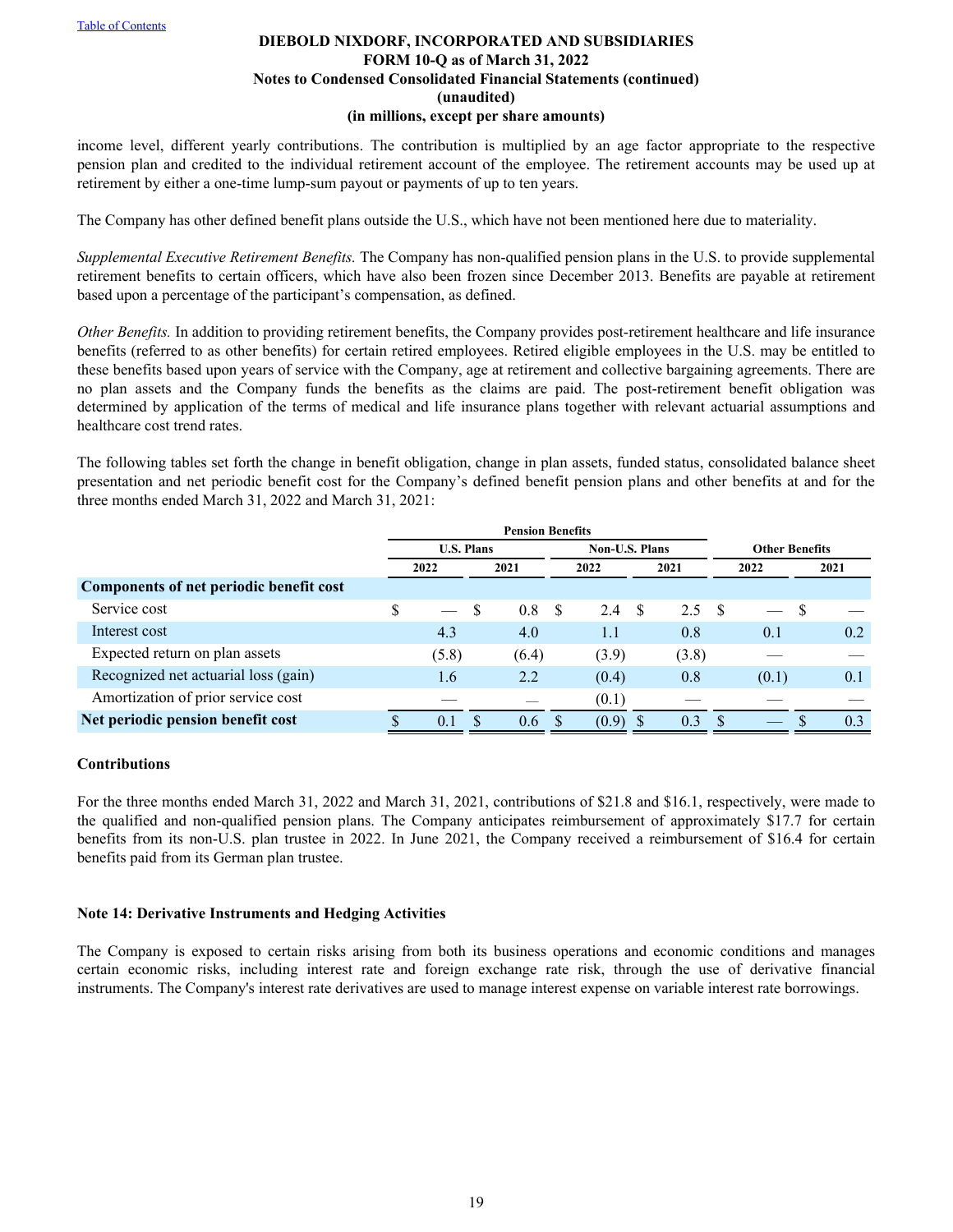The following table summarizes the gain (loss) recognized on derivative instruments:

|                                                         |                                                 | Three months ended |      |       |
|---------------------------------------------------------|-------------------------------------------------|--------------------|------|-------|
|                                                         | <b>Classification on condensed consolidated</b> | March 31           |      |       |
| Derivative instrument                                   | statements of operations                        | 2022               | 2021 |       |
| Interest rate swaps and non-designated hedges           | Interest expense                                |                    |      | (1.9) |
| Foreign exchange forward contracts and cash flow hedges | Foreign exchange gain (loss), net               |                    |      | (4.2) |
| Total                                                   |                                                 |                    |      | (6.1) |

#### **Foreign Exchange**

**Non-Designated Hedges** A substantial portion of the Company's operations and revenues are international. As a result, changes in foreign exchange rates can create substantial foreign exchange gains and losses from the revaluation of nonfunctional currency monetary assets and liabilities. The Company's policy allows the use of foreign exchange forward contracts with maturities of up to 24 months to mitigate the impact of currency fluctuations on those foreign currency asset and liability balances. The Company elected not to apply hedge accounting to its foreign exchange forward contracts. Thus, spot-based gains/losses offset revaluation gains/losses within foreign exchange loss, net and forward-based gains/losses represent interest expense or income.

**Cash Flow Hedges** The Company is exposed to fluctuations in various foreign currencies against its functional currency. In many instances, both sales and purchases are transacted in foreign currencies. Diebold Nixdorf Systems GmbH, a EURfunctional currency subsidiary of Wincor Nixdorf International GmbH (WNI), is exposed to foreign exchange risk due to purchase of raw materials that are denominated in USD. Such purchases expose the Company to exchange rate fluctuations between EUR and USD. To hedge this risk, the Company previously entered into and designated certain foreign currency forward contracts to sell EUR and buy USD as cash flow hedges of the Company's USD-denominated raw material purchases.

WNI, a EUR-functional-currency subsidiary, is exposed to foreign exchange risk due to sales that are denominated in GBP. To hedge this risk, the Company previously entered into and designated certain foreign currency forward contracts to sell GBP and buy EUR as cash flow hedges of the Company's GBP-denominated intercompany sales.

Procomp Amazonia Industria Electronica S.A. is a Brazilian real (BRL) functional-currency subsidiary of Diebold Nixdorf, Incorporated that, on a routine basis and in the normal course of business, makes inventory purchases that are denominated in USD. Upon the completion of customs clearance, accounts payable and inventory are recorded using the daily spot USD-BRL exchange rate, and released to cost of goods sold as inventory is sold. Such expenses expose the Company to exchange rate fluctuations between BRL and USD until the accounts payable and inventory is recorded. To hedge this risk, the Company previously entered into and designated certain foreign currency forward contracts to sell BRL and buy USD as cash flow hedges of the Company's USD denominated inventory purchases.

Derivative instruments are recorded on the balance sheet at fair value. For instruments designated as cash flow hedges, the effective portion of changes in the fair value is recorded in AOCI and subsequently reclassified into earnings in the period that the hedged forecasted transactions impact earnings. The ineffective portion of the changes in fair value of the derivatives is recognized directly in earnings. As of March 31, 2022, the Company had the following outstanding foreign currency derivatives that were used to hedge its foreign exchange risks:

| <b>Foreign Currency Derivative</b>    | <b>Number of Instruments</b> | <b>Notional Sold</b> |                  | <b>Notional Purchased</b> |            |  |
|---------------------------------------|------------------------------|----------------------|------------------|---------------------------|------------|--|
| Currency forward agreements (USD-BRL) |                              | 59 L                 | <b>BRL</b>       |                           | USD.       |  |
| Currency forward agreements (EUR-USD) |                              |                      | $1.0$ EUR        |                           | <b>USD</b> |  |
| Currency forward agreements (EUR-GBP) |                              |                      | $22 \text{ GBP}$ |                           | EUR        |  |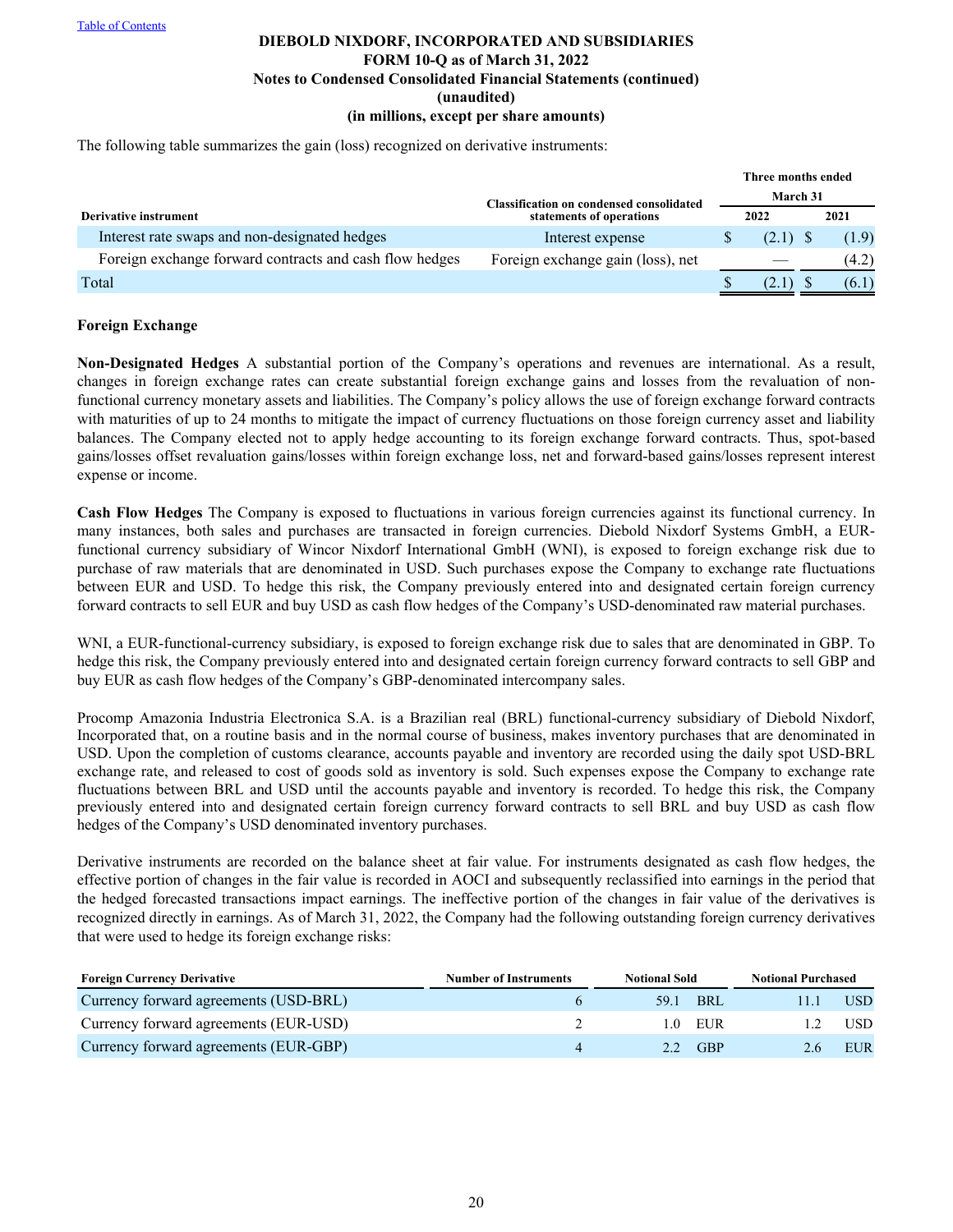#### **Interest Rate**

**Cash Flow Hedges** The Company's objectives in using interest rate derivatives are to add stability to interest expense and to manage its exposure to interest rate movements. Amounts reported in AOCI related to derivatives will be reclassified to interest expense as interest payments are made on the Company's variable-rate debt. The Company estimates that a minimal amount will be reclassified as a decrease to interest expense over the next year.

In March 2020 and September 2019, the Company entered into multiple pay-fixed receive-variable interest rate swaps with aggregate notional amounts of \$250.0 and \$500.0, respectively. The effective portion of changes in the fair value of derivatives designated and that qualify as cash flow hedges is recorded in AOCI and is subsequently reclassified into earnings in the period that the hedged forecasted transaction affects earnings. The ineffective portion of the changes in fair value of the derivatives is recognized directly in earnings.

As a result of the Company's refinancing activities in July 2020 (refer to note 9), the Company terminated \$625.0 of interest rate hedges resulting in a termination payout of \$6.2.

The Company does not use derivatives for trading or speculative purposes and currently does not have any additional derivatives that are not designated as hedges.

#### **Note 15: Fair Value of Assets and Liabilities**

## **Assets and Liabilities Recorded at Fair Value**

Assets and liabilities subject to fair value measurement by fair value level and recorded as follows:

|                                    |                                                                   | March 31, 2022 |               |                                                          |        |     | December 31, 2021 |               |      |                                          |              |               |                |  |         |  |               |  |                |  |  |         |
|------------------------------------|-------------------------------------------------------------------|----------------|---------------|----------------------------------------------------------|--------|-----|-------------------|---------------|------|------------------------------------------|--------------|---------------|----------------|--|---------|--|---------------|--|----------------|--|--|---------|
|                                    |                                                                   |                |               | <b>Fair Value</b><br><b>Measurements</b><br><b>Using</b> |        |     |                   |               |      | <b>Fair Value</b><br><b>Measurements</b> | <b>Using</b> |               |                |  |         |  |               |  |                |  |  |         |
|                                    | <b>Classification on condensed</b><br>consolidated Balance Sheets |                | Fair<br>Value |                                                          |        |     |                   |               |      |                                          |              |               | <b>Level 1</b> |  | Level 2 |  | Fair<br>Value |  | <b>Level 1</b> |  |  | Level 2 |
| <b>Assets</b>                      |                                                                   |                |               |                                                          |        |     |                   |               |      |                                          |              |               |                |  |         |  |               |  |                |  |  |         |
| Short-term investments             |                                                                   |                |               |                                                          |        |     |                   |               |      |                                          |              |               |                |  |         |  |               |  |                |  |  |         |
| Certificates of deposit            | Short-term investments                                            | $\mathbb{S}^-$ | 42.1          |                                                          | \$42.1 | \$. |                   | $\mathbb{S}$  | 34.3 |                                          | \$34.3       | <sup>\$</sup> |                |  |         |  |               |  |                |  |  |         |
| Assets held in rabbi trusts        | Securities and other<br>investments                               |                | 6.0           |                                                          | 6.0    |     |                   |               | 7.0  |                                          | 7.0          |               |                |  |         |  |               |  |                |  |  |         |
| Foreign exchange forward contracts | Other current assets                                              |                | 0.1           |                                                          |        |     | 0.1               |               | 0.1  |                                          |              |               | 0.1            |  |         |  |               |  |                |  |  |         |
| <b>Total</b>                       |                                                                   |                | 48.2          | \$.                                                      | 48.1   | S   | 0.1               | S             | 41.4 |                                          | \$413        |               | 0.1            |  |         |  |               |  |                |  |  |         |
| <b>Liabilities</b>                 |                                                                   |                |               |                                                          |        |     |                   |               |      |                                          |              |               |                |  |         |  |               |  |                |  |  |         |
| Foreign exchange forward contracts | Other current liabilities                                         | \$             | 1.1           | <sup>\$</sup>                                            |        | \$  | 1.1               | <sup>\$</sup> | 0.1  | \$.                                      |              | \$            | 0.1            |  |         |  |               |  |                |  |  |         |
| Interest rate swaps - short term   | Other current liabilities                                         |                | 0.7           |                                                          |        |     | 0.7               |               | 2.8  |                                          |              |               | 2.8            |  |         |  |               |  |                |  |  |         |
| Deferred compensation              | Other liabilities                                                 |                | 6.0           |                                                          | 6.0    |     |                   |               | 7.0  |                                          | 7.0          |               |                |  |         |  |               |  |                |  |  |         |
| <b>Total</b>                       |                                                                   |                | 7.8           | <sup>\$</sup>                                            | 6.0    | S.  | 1.8               | S             | 9.9  |                                          | 7.0          |               | 2.9            |  |         |  |               |  |                |  |  |         |

The Company uses the end of period when determining the timing of transfers between levels. During each of the three months ended March 31, 2022 and 2021, there were no transfers between levels.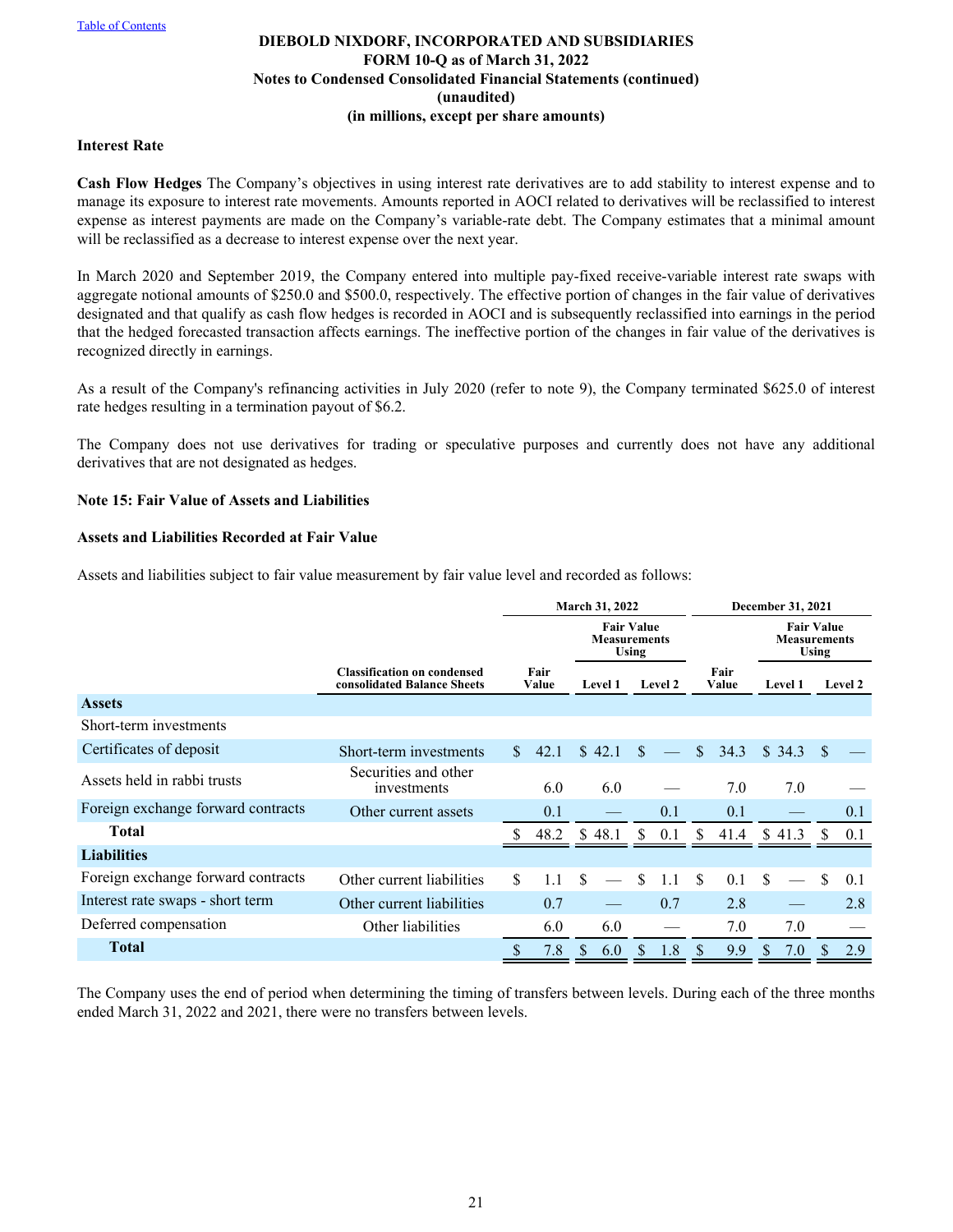# **DIEBOLD NIXDORF, INCORPORATED AND SUBSIDIARIES FORM 10-Q as of March 31, 2022 Notes to Condensed Consolidated Financial Statements (continued) (unaudited)**

#### **(in millions, except per share amounts)**

The carrying amount of the Company's debt instruments approximates fair value except for the 2024 Senior Notes and 2025 Senior Secured Notes. The fair value and carrying value of the 2024 Senior Notes and 2025 Senior Secured Notes are summarized as follows:

|                                 | <b>March 31, 2022</b> |                   | December 31, 2021 |  |                   |  |                   |  |
|---------------------------------|-----------------------|-------------------|-------------------|--|-------------------|--|-------------------|--|
|                                 | <b>Fair Value</b>     | Carrying<br>Value |                   |  | <b>Fair Value</b> |  | Carrying<br>Value |  |
| 2024 Senior Notes               | 380.0                 |                   | 400.0             |  | 401.0             |  | 400.0             |  |
| 2025 Senior Secured Notes - USD | 707.0                 | -8                | 700.0             |  | 745.5             |  | 700.0             |  |
| 2025 Senior Secured Notes - EUR | 402.1                 |                   | 388.5             |  | 423.7             |  | 396.4             |  |

Refer to note 9 for further details surrounding the Company's long-term debt as of March 31, 2022 compared to December 31, 2021. Additionally, the Company would remeasure certain assets at fair value, using Level 3 measurements, as a result of the occurrence of triggering events.

#### **Note 16: Commitments and Contingencies**

#### **Indirect Tax Contingencies**

The Company accrues for indirect tax matters when management believes that a loss is probable and the amounts can be reasonably estimated, while contingent gains are recognized only when realized. In the event any losses are sustained in excess of accruals, they are charged against income. In evaluating indirect tax matters, management takes into consideration factors such as historical experience with matters of similar nature, specific facts and circumstances and the likelihood of prevailing. Management evaluates and updates accruals as matters progress over time. It is reasonably possible that some of the matters for which accruals have not been established could be decided unfavorably to the Company and could require recognizing future expenditures. Also, statutes of limitations could expire without the Company paying the taxes for matters for which accruals have been established, which could result in the recognition of future gains upon reversal of accruals at that time.

At March 31, 2022, the Company was a party to several routine indirect tax claims from various taxing authorities globally that were incurred in the normal course of business, which neither individually nor in the aggregate are considered material by management in relation to the Company's financial position or results of operations. In management's opinion, the condensed consolidated financial statements would not be materially affected by the outcome of these indirect tax claims and/or proceedings or asserted claims.

A loss contingency is reasonably possible if it has a more than remote but less than probable chance of occurring. Although management believes the Company has valid defenses with respect to its indirect tax positions, it is reasonably possible that a loss could occur in excess of the estimated liabilities. The Company estimated the aggregate risk at March 31, 2022 to be up to \$55.7 for its material indirect tax matters. The aggregate risk related to indirect taxes is adjusted as the applicable statutes of limitations expire.

## **Legal Contingencies**

At March 31, 2022, the Company was a party to several lawsuits that were incurred in the normal course of business, which neither individually nor in the aggregate were considered material by management in relation to the Company's financial position or results of operations. In management's opinion, the Company's condensed consolidated financial statements would not be materially affected by the outcome of these legal proceedings or asserted claims.

In addition to these normal course of business litigation matters, the Company is a party to the proceedings described below:

Diebold Nixdorf Holding Germany GmbH, formerly Diebold Nixdorf Holding Germany Inc. & Co. KGaA (Diebold KGaA), is a party to two separate appraisal proceedings (Spruchverfahren) in connection with the purchase of all shares in its former listed subsidiary, Diebold Nixdorf AG. Both proceedings are pending at the same Chamber for Commercial Matters (Kammer für Handelssachen) at the District Court (Landgericht) of Dortmund (Germany). The first appraisal proceeding relates to the Domination and Profit Loss Transfer Agreement (DPLTA) entered into by Diebold KGaA and former Diebold Nixdorf AG, which became effective on February 17, 2017. The DPLTA appraisal proceeding was filed by minority shareholders of Diebold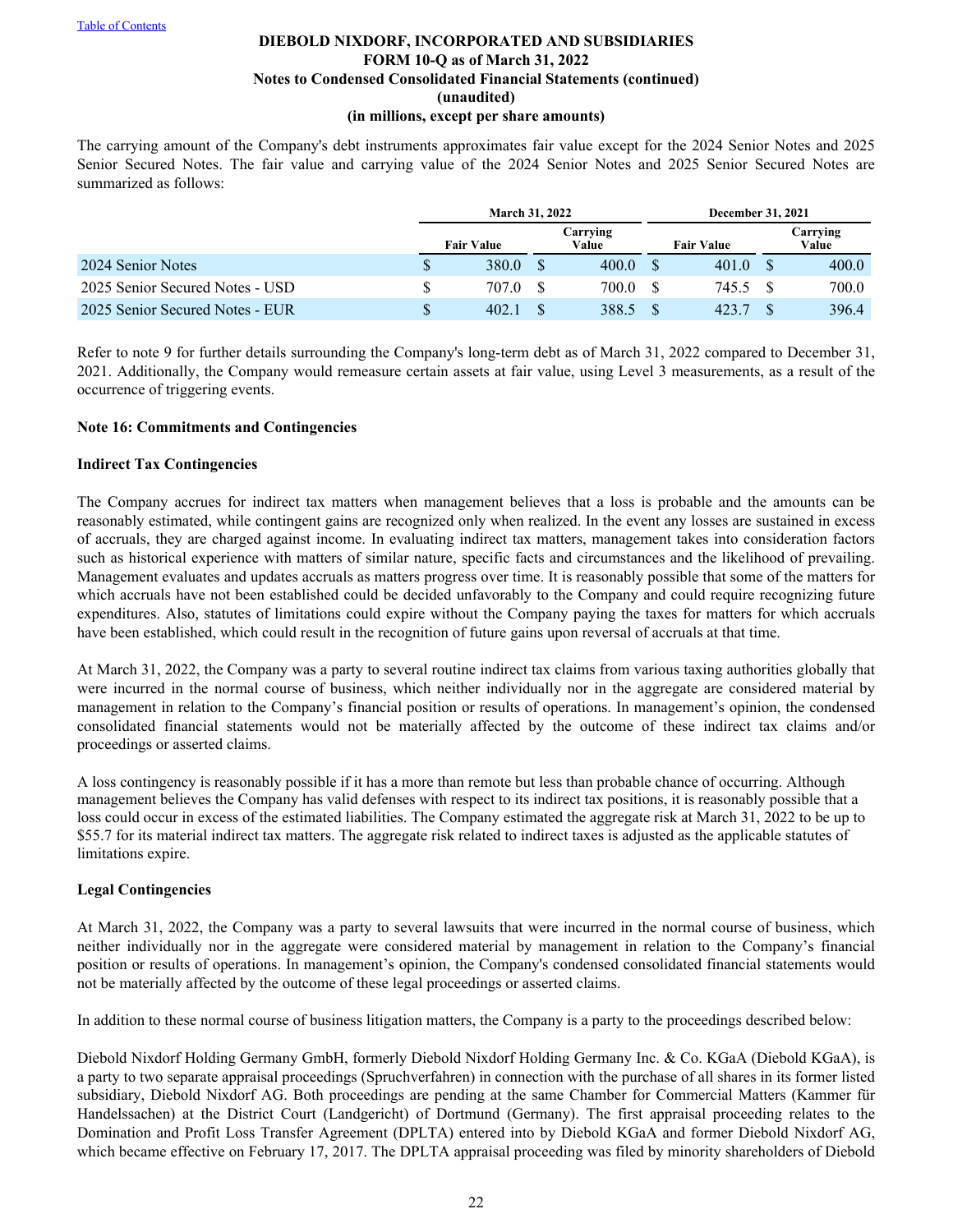Nixdorf AG challenging the adequacy of both the cash exit compensation of €55.02 per Diebold Nixdorf AG share (of which 6.9 million shares were then outstanding) and the annual recurring compensation of  $\epsilon$ 2.82 per Diebold Nixdorf AG share offered in connection with the DPLTA.

The second appraisal proceeding relates to the cash merger squeeze-out of minority shareholders of Diebold Nixdorf AG in 2019. The squeeze-out appraisal proceeding was filed by minority shareholders of Diebold Nixdorf AG challenging the adequacy of the cash exit compensation of €54.80 per Diebold Nixdorf AG share (of which 1.4 million shares were then outstanding) in connection with the merger squeeze-out.

In both appraisal proceedings, a court ruling would apply to all Diebold Nixdorf AG shares outstanding at the time when the DPLTA or the merger squeeze-out, respectively, became effective. Any cash compensation received by former Diebold Nixdorf AG shareholders in connection with the merger squeeze-out would be netted with any higher cash compensation such shareholder may still claim in connection with the DPLTA appraisal proceeding. While the Company believes that the compensation offered in connection with the DPLTA and the merger squeeze-out was in both cases fair, it notes that German courts often adjudicate increases of the cash compensation to plaintiffs in varying amounts in connection with German appraisal proceedings. Therefore, the Company cannot rule out that the first instance court or an appellate court may increase the cash compensation also in these appraisal proceedings. The Company, however, is convinced that its defense in both appraisal proceedings is supported by strong sets of facts and the Company will continue to vigorously defend itself in these matters.

#### **Bank Guarantees, Standby Letters of Credit, and Surety Bonds**

In the ordinary course of business, the Company may issue performance guarantees on behalf of its subsidiaries to certain customers and other parties. Some of those guarantees may be backed by standby letters of credit, surety bonds, or similar instruments. In general, under the guarantees, the Company would be obligated to perform, or cause performance, over the term of the underlying contract in the event of an unexcused, uncured breach by its subsidiary, or some other specified triggering event, in each case as defined by the applicable guarantee. At March 31, 2022, the maximum future contractual obligations relative to these various guarantees totaled \$158.1, of which \$24.0 represented standby letters of credit to insurance providers, and no associated liability was recorded. At December 31, 2021, the maximum future payment obligations relative to these various guarantees totaled \$155.6, of which \$24.0 represented standby letters of credit to insurance providers, and no associated liability was recorded.

#### **Note 17: Revenue Recognition**

A performance obligation is a contractual promise to transfer a distinct good or service to the customer. A contract's transaction price is allocated to each distinct performance obligation and is recognized as revenue when (point in time) or as (over time) the performance obligation is satisfied. The following table represents the percentage of revenue recognized either at a point in time or over time:

|                                             | Three months ended |          |
|---------------------------------------------|--------------------|----------|
|                                             | March 31           |          |
| Timing of revenue recognition               | 2022               | 2021     |
| Products transferred at a point in time     | $37 \%$            | $39\%$   |
| Products and services transferred over time | 63 %               | 61 $%$   |
| Net sales                                   | $100\%$            | $100 \%$ |

#### **Contract balances**

Contract assets are the rights to consideration in exchange for goods or services that the Company has transferred to a customer when that right is conditional on something other than the passage of time. Contract assets of the Company primarily relate to the Company's rights to consideration for goods shipped and services provided but not contractually billable at the reporting date.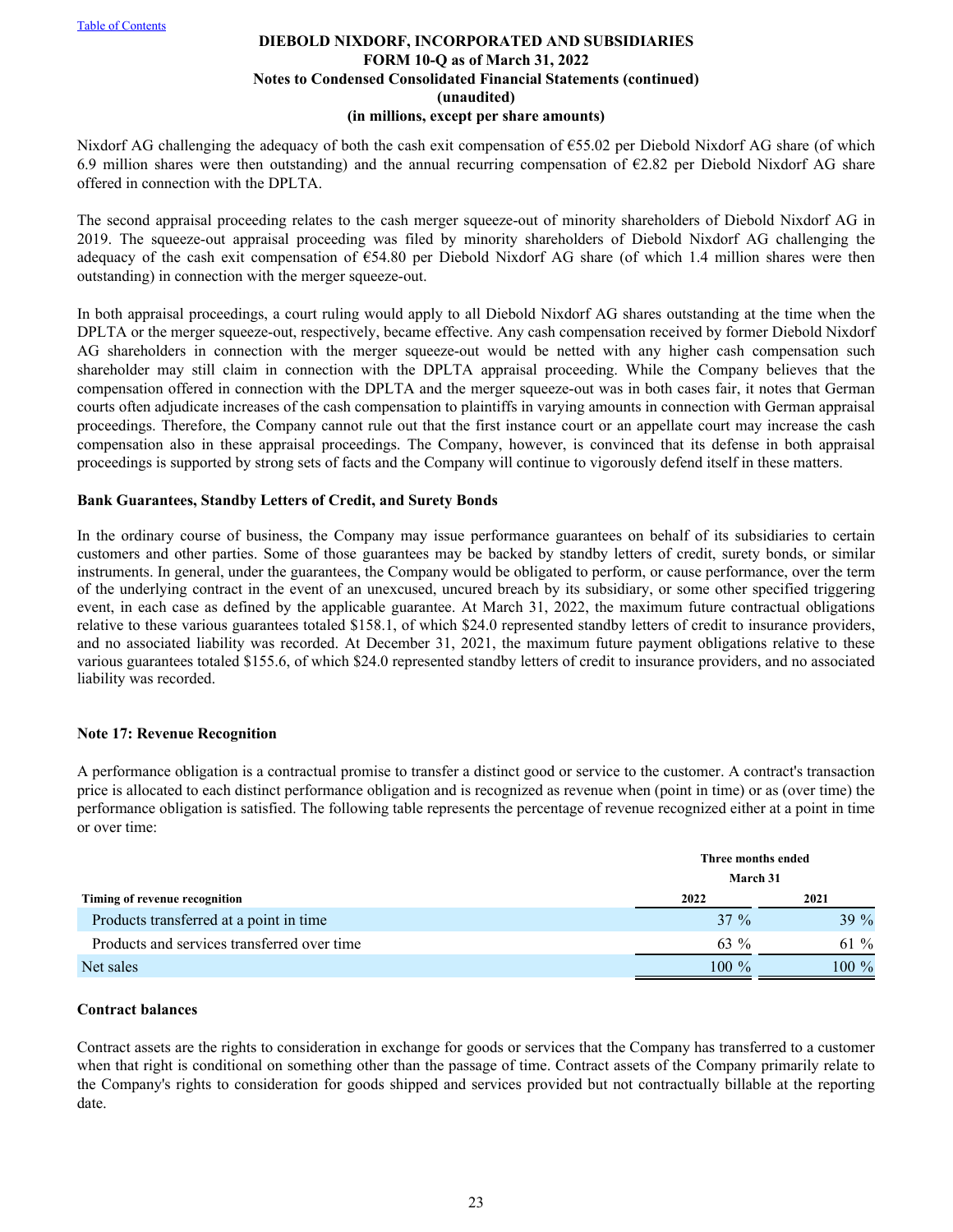The contract assets are reclassified into the receivables balance when the rights to receive payment become unconditional. Contract liabilities are recorded for any services billed to customers and not yet recognizable if the contract period has commenced or for the amount collected from customers in advance of the contract period commencing. In addition, contract liabilities are recorded as advanced payments for products and other deliverables that are billed to and collected from customers prior to revenue being recognizable. Contract assets are minimal for the periods presented.

The following table provides information about receivables and deferred revenue, which represent contract liabilities from contracts with customers:

| Contract balance information | <b>Trade receivables</b> | <b>Contract liabilities</b> |  |  |  |
|------------------------------|--------------------------|-----------------------------|--|--|--|
| Balance at December 31, 2021 | 595.2 S                  | 322.4                       |  |  |  |
| Balance at March 31          | 549.8                    | 379.1                       |  |  |  |

There have been \$4.6 and \$5.9 during the three months ended March 31, 2022 and 2021, respectively, of impairment losses recognized as bad debt related to receivables or contract assets arising from the Company's contracts with customers.

As of December 31, 2021, the Company had \$322.4 of unrecognized deferred revenue constituting the remaining performance obligations that are unsatisfied (or partially unsatisfied). During the three months ended March 31, 2022, the Company recognized revenue of \$94.2 related to the Company's deferred revenue balance at December 31, 2021.

#### **Transaction price allocated to the remaining performance obligations**

As of March 31, 2022, the aggregate amount of the transaction price allocated to remaining performance obligations was approximately \$1,400. The Company generally expects to recognize revenue on the remaining performance obligations over the next twelve months. The Company enters into service agreements with cancellable terms after a certain period without penalty. Unsatisfied obligations reflect only the obligation during the initial term. The Company applies the practical expedient in ASC paragraph 606-10-50-14 and does not disclose information about remaining performance obligations that have original expected durations of one year or less.

#### **Note 18: Finance Lease Receivables**

Under certain circumstances, the Company provides financing arrangements to customers that are largely classified and accounted for as sales-type leases. The Company records interest income and any fees or costs related to financing receivables using the effective interest method over the term of the lease.

The following table presents the components of finance lease receivables:

|                                        | March 31, 2022 | December 31, 2021 |
|----------------------------------------|----------------|-------------------|
| Gross minimum lease receivables        | 37.6           | 39.5              |
| Allowance for credit losses            | (0.2)          | (0.3)             |
| Estimated unguaranteed residual values | 0.1            | 0.1               |
|                                        | 37.5           | 39.3              |
| Less:                                  |                |                   |
| Unearned interest income               | (1.8)          | (1.2)             |
| Total                                  | 35.7           | 38.1              |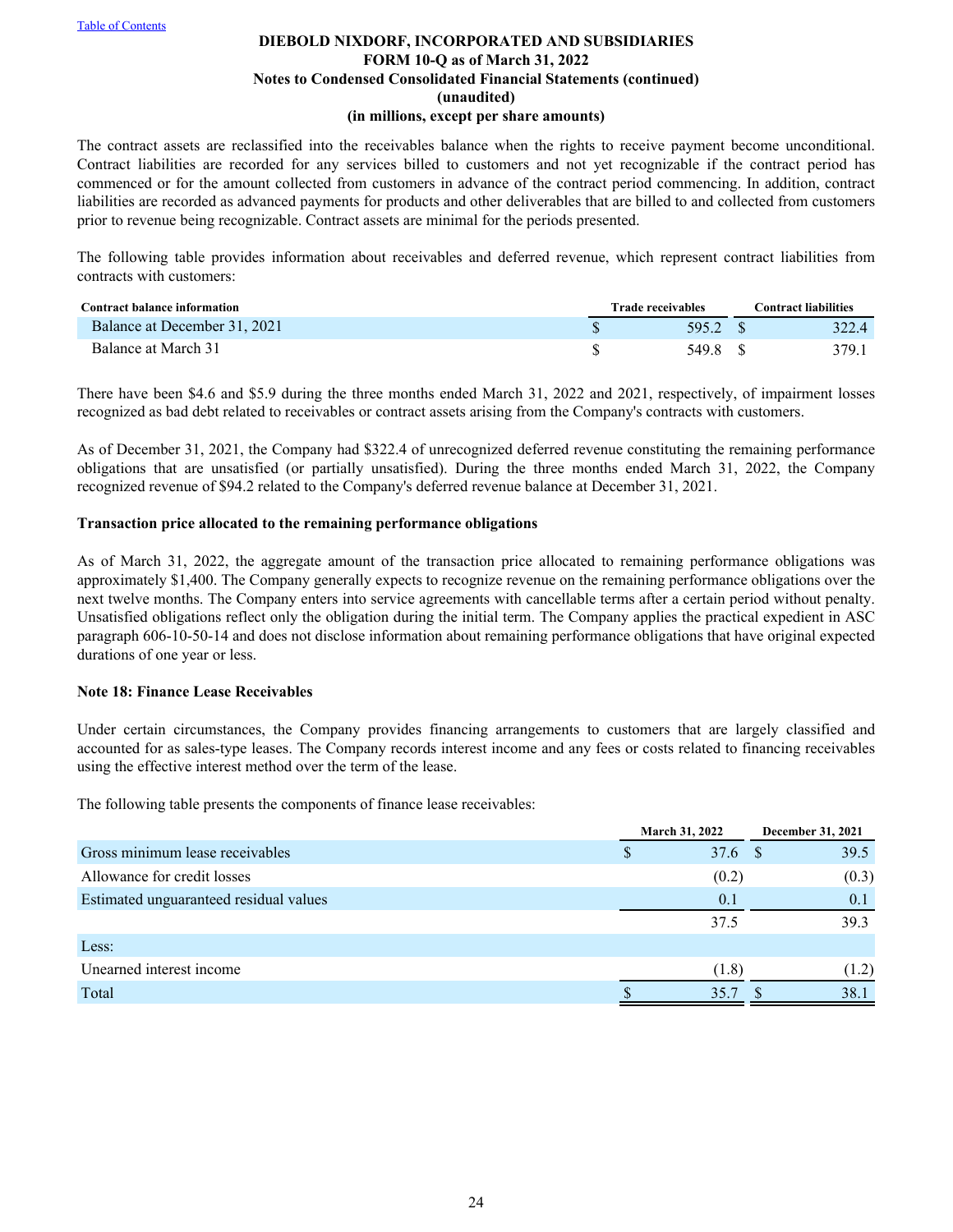Future minimum payments due from customers under finance lease receivables as of March 31, 2022 are as follows:

| 2022                 | 10.7 |
|----------------------|------|
| 2023                 | 8.0  |
|                      | 5.6  |
| 2024<br>2025<br>2026 | 5.4  |
|                      | 5.1  |
| Thereafter           | 2.8  |
|                      | 37.6 |

There were no significant changes in provision for credit losses, recoveries and write-offs during the three months ended March 31, 2022 or 2021.

#### **Note 19: Segment Information**

The Company's reportable segments are the same as those the Chief Operating Decision Maker (CODM) regularly reviews and uses to make decisions, allocate resources and assess performance. The Company continually considers its operating structure and the information subject to regular review. The Company determined that its new Chief Executive Officer will remain as the CODM to identify and review reportable operating segments. The Company's operating structure is based on a number of factors that management uses to evaluate, view and run its business operations, which currently includes, but is not limited to, product, service and solution. The restructuring charges disclosed in note 8 are not included in the calculation of segment operating profit as disclosed herein. Those expenses are included in the "Restructuring and DN Now transformation expenses" reconciling item between total segment operating profit and consolidated operating profit (loss). We have excluded the restructuring and transformation charges and net non-routine expenses from segment operating profit (loss) as they are not included in the measure as used by the CODM to make decisions, allocate resources and assess performance. Segment operating profit (loss) as disclosed herein is consistent with the segment profit or loss measure used by the CODM and does not include restructuring charges or other unusual or infrequently occurring items related to the transformation initiative, as the CODM does not regularly review and use such financial measures to make decisions, allocate resources and assess performance. The Company's reportable operating segments are the following: Eurasia Banking, Americas Banking and Retail.

Segment revenue represents revenues from sales to external customers. Segment operating profit is defined as revenues less expenses direct and allocated to those segments. The Company does not allocate to its segments certain operating expenses, managed at the corporate level; that are not routinely used in the management of the segments, or information that is impractical to allocate. These unallocated costs include certain corporate costs and amortization of acquired intangible assets, restructuring charges, impairment charges, legal, indemnification and professional fees related to acquisition and divestiture expenses, along with other income (expenses). Segment operating profit reconciles to consolidated income (loss) before income taxes by deducting corporate costs and other income or expense items that are not attributed to the segments. Corporate charges not allocated to segments include headquarter-based costs associated with procurement, human resources, compensation and benefits, finance and accounting, global development/engineering, global strategy/mergers and acquisitions, global IT, tax, treasury and legal. Assets are not allocated to segments, and thus are not included in the assessment of segment performance, and consequently, we do not disclose total assets and depreciation and amortization expense by reportable operating segment.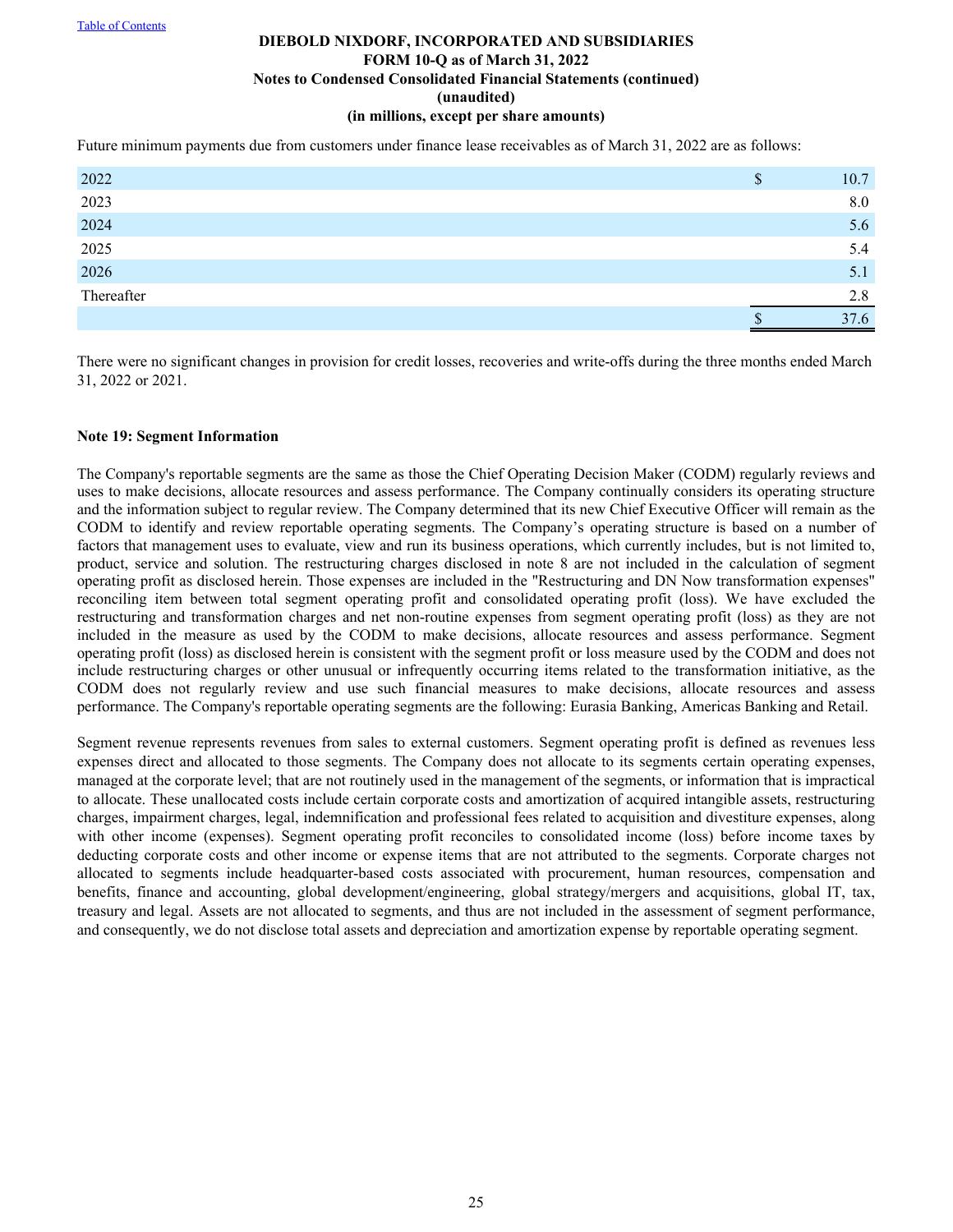The following tables present information regarding the Company's segment performance and provide a reconciliation between segment operating profit and the consolidated income (loss) before income taxes:

|                                                            |                           | Three months ended<br>March 31 |               |        |
|------------------------------------------------------------|---------------------------|--------------------------------|---------------|--------|
|                                                            |                           | 2022                           |               | 2021   |
| Net sales summary by segment                               |                           |                                |               |        |
| Eurasia Banking                                            | \$                        | 277.9                          | \$            | 327.8  |
| <b>Americas Banking</b>                                    |                           | 284.8                          |               | 311.7  |
| Retail                                                     |                           | 267.1                          |               | 304.4  |
| Total revenue                                              | $\mathcal{S}$             | 829.8                          | $\mathcal{S}$ | 943.9  |
|                                                            |                           |                                |               |        |
| Intersegment revenue                                       |                           |                                |               |        |
| Eurasia Banking                                            | \$                        | 39.6                           | \$            | 28.5   |
| <b>Americas Banking</b>                                    |                           | 3.4                            |               | 2.2    |
| Total intersegment revenue                                 | \$                        | 43.0                           | $\mathbb{S}$  | 30.7   |
|                                                            |                           |                                |               |        |
| Segment operating profit                                   |                           |                                |               |        |
| Eurasia Banking                                            | $\boldsymbol{\mathsf{S}}$ | $(8.5)$ \$                     |               | 25.0   |
| Americas Banking                                           |                           | 17.2                           |               | 40.2   |
| Retail                                                     |                           | 8.6                            |               | 27.1   |
| Total segment operating profit                             |                           | 17.3                           |               | 92.3   |
|                                                            |                           |                                |               |        |
| Corporate charges not allocated to segments <sup>(1)</sup> |                           | (24.6)                         |               | (13.3) |
| Impairment of assets                                       |                           | (55.2)                         |               |        |
| Restructuring and DN Now transformation expenses           |                           |                                |               | (23.1) |
| Net non-routine expense                                    |                           | (20.9)                         |               | (19.7) |
|                                                            |                           | (100.7)                        |               | (56.1) |
| Operating profit (loss)                                    |                           | (83.4)                         |               | 36.2   |
| Other income (expense)                                     |                           | (48.9)                         |               | (42.0) |
| Loss before taxes                                          | $\boldsymbol{\mathsf{S}}$ | $(132.3)$ \$                   |               | (5.8)  |

<sup>(1)</sup> Corporate charges not allocated to segments include headquarter-based costs associated with human resources, compensation and benefits, finance and accounting, global development/engineering, global strategy/mergers and acquisitions, global IT, tax, treasury and legal.

Refer to note 21 for specific details on the impairment of assets for the three months ended March 31, 2022.

Net non-routine expense consists of items that the Company has determined are non-routine in nature and not allocated to the reportable operating segments as they are not included in the measure as used by the CODM to make decisions, allocate resources and assess performance. Net non-routine expense of \$20.9 for the three months ended March 31, 2022 primarily consisted of purchase accounting pre-tax charges for amortization of acquired intangibles of \$18.5. Net non-routine expense of \$19.7 for the three months ended March 31, 2021, primarily consisted of purchase accounting pre-tax charges for amortization of acquired intangibles of \$19.9.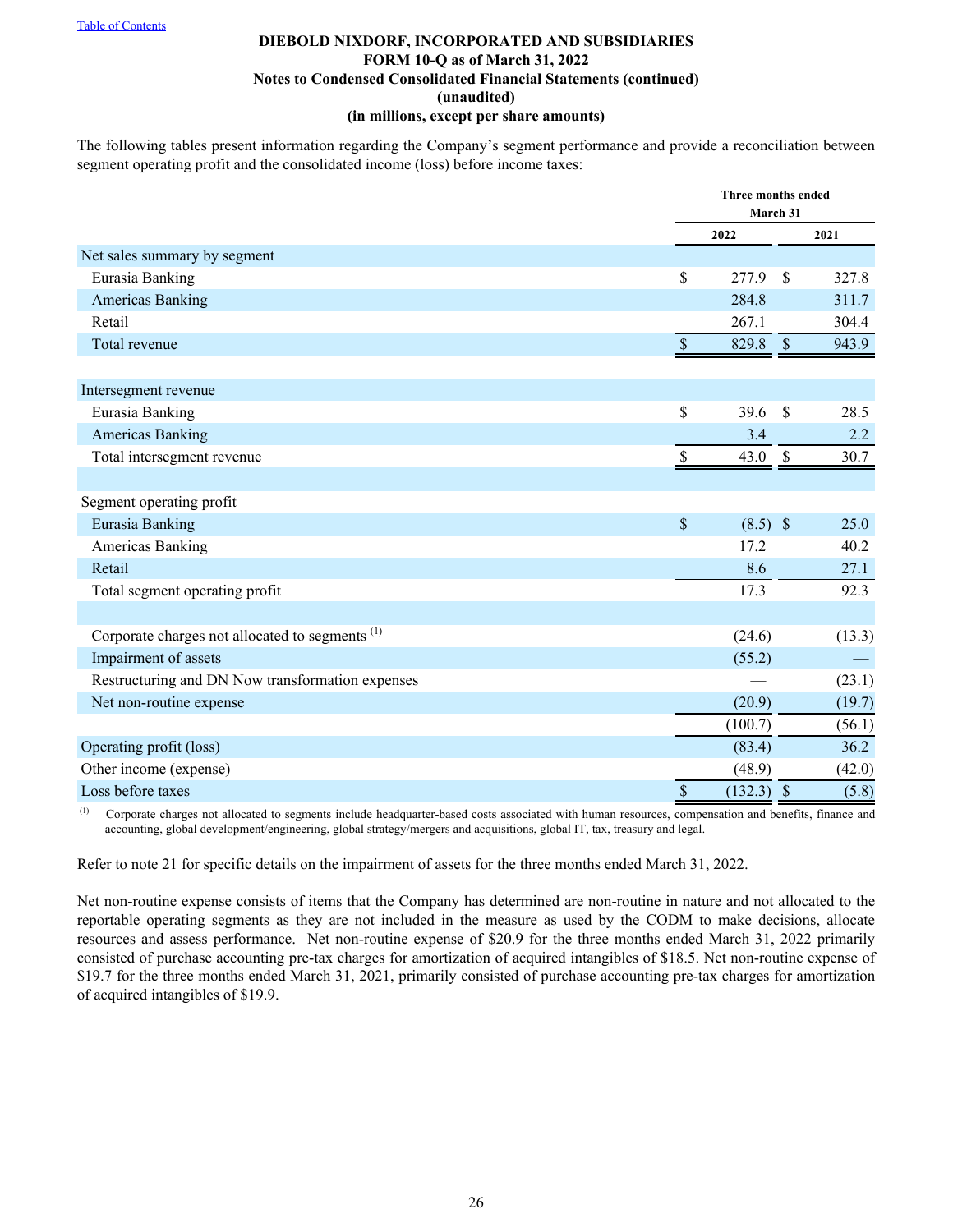The following table presents information regarding the Company's segment net sales by service and product solution:

|                               |               | Three months ended   |
|-------------------------------|---------------|----------------------|
|                               |               | March 31             |
|                               | 2022          | 2021                 |
| Segments                      |               |                      |
| Eurasia Banking               |               |                      |
| Services                      | $\mathsf{\$}$ | $159.5$ \$<br>189.6  |
| Products                      |               | 138.2<br>118.4       |
| <b>Total Eurasia Banking</b>  |               | 327.8<br>277.9       |
|                               |               |                      |
| Americas Banking              |               |                      |
| Services                      |               | 224.2<br>227.7       |
| Products                      |               | 60.6<br>84.0         |
| <b>Total Americas Banking</b> |               | 284.8<br>311.7       |
|                               |               |                      |
| Retail                        |               |                      |
| Services                      |               | 142.5<br>156.3       |
| Products                      |               | 148.1<br>124.6       |
| <b>Total Retail</b>           |               | 267.1<br>304.4       |
|                               |               |                      |
| Total net sales               | $\mathcal{S}$ | 829.8<br>943.9<br>\$ |

## **Note 20: Cloud Implementation**

At December 31, 2021, the Company had capitalized \$50.7 of cloud implementation costs which are presented in the Other assets caption of the condensed consolidated balance sheet. During the first quarter of 2022, the Company impaired \$38.4 of capitalized cloud implementation costs related to a cloud-based North American enterprise resource planning (ERP) system which was intended to replace the on premise ERP currently in use. In connection with the executive transition that took place in the first quarter of 2022 and the culmination of related process optimization workshops in March 2022, the Company made the decision to indefinitely suspend the cloud-based North America ERP implementation which was going to require significant additional investment before it could function as well as our current North America ERP, and to instead focus the Company's ERP implementation efforts on the distribution subsidiaries which can better leverage the standardization and simplification initiatives connected with the cloud-based implementation. As a result of the completed process optimization walkthroughs, the Company determined that the customizations already built for the North America ERP should not be leveraged at the distribution subsidiaries which require more streamlined and scalable process flows.

At March 31, 2022, and following the impairment, the Company had a remaining net book value of capitalized cloud implementation costs of \$16.6, which relates to a combination of the distribution subsidiary ERP and corporate tools to support the human resources and finance teams.

Amortization of cloud implementation fees, which totaled \$0.5 and \$0.0 in the three months ending March 31, 2022 and 2021, respectively, are expensed over the term of the cloud computing arrangement, and the expense is required to be recognized in the same line item in the income statement as the associated hosting service expenses. Cash flows for cloud computing arrangements implementation costs, which were not material in each of the three months ending March 31, 2022 and 2021, are classified as cash outflows from operating activities.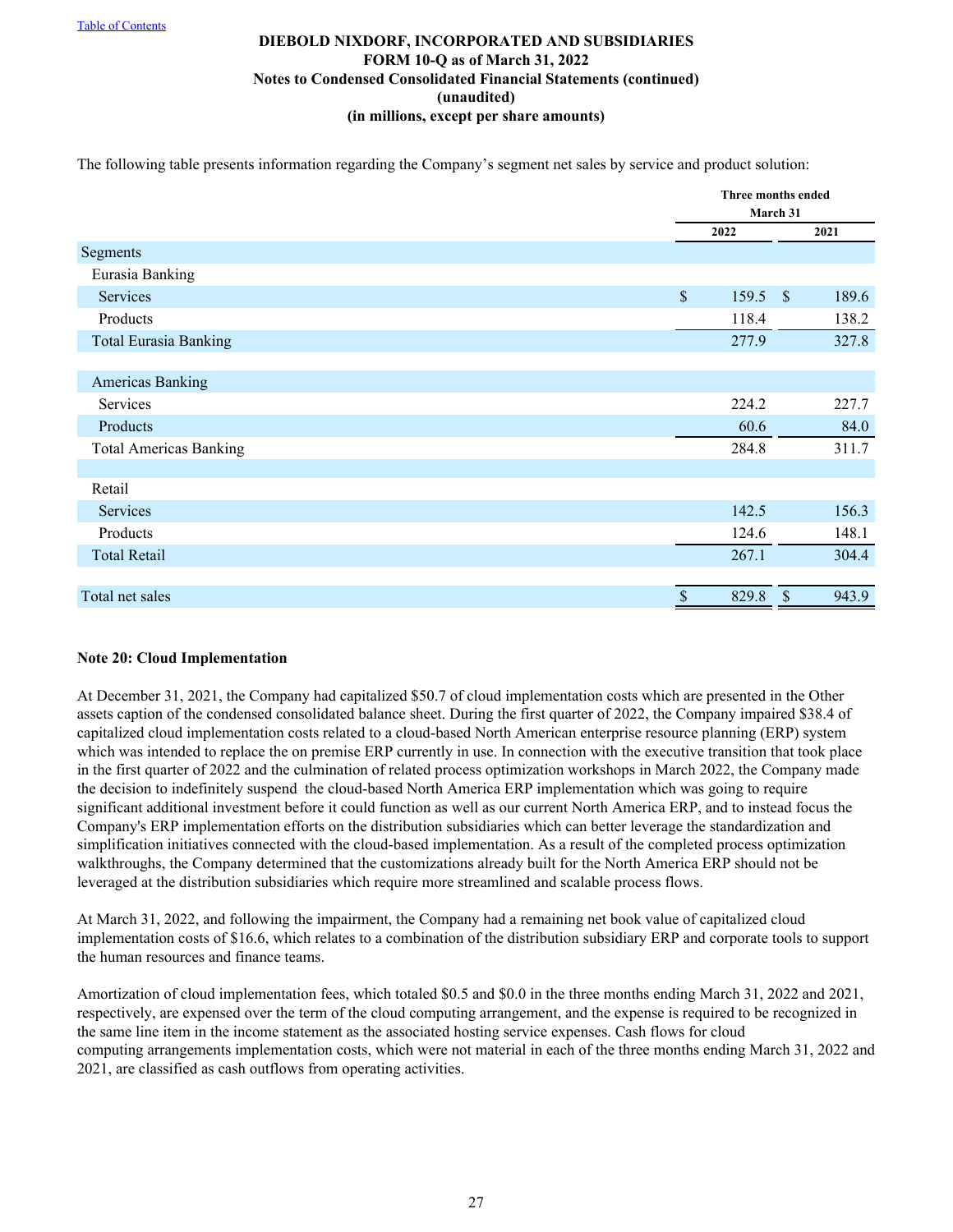#### **Note 21: War in Ukraine**

The Company has a Russian distribution subsidiary that generated approximately \$45 in revenue and \$5 in operating profit in 2021. Due to the economic sanctions levied on and developing economic conditions in Russia, the Company is in the early stages of liquidating the distribution subsidiary.

Additionally, the Company has distribution partners in Russia, Ukraine and Belarus that generated approximately \$35 in revenue and \$5 in gross profit in 2021. Due to the Russian incursion into Ukraine and the related economic sanctions, the prospect of re-establishing revenue from these relationships is currently uncertain.

Based on the circumstances outlined above, the Company recorded an impairment charge of \$16.8 in the first quarter of 2022, inclusive of trade receivables from customers in the region that are doubtful of being collected, inventory specifically for customers in the region and various other assets that are not recoverable.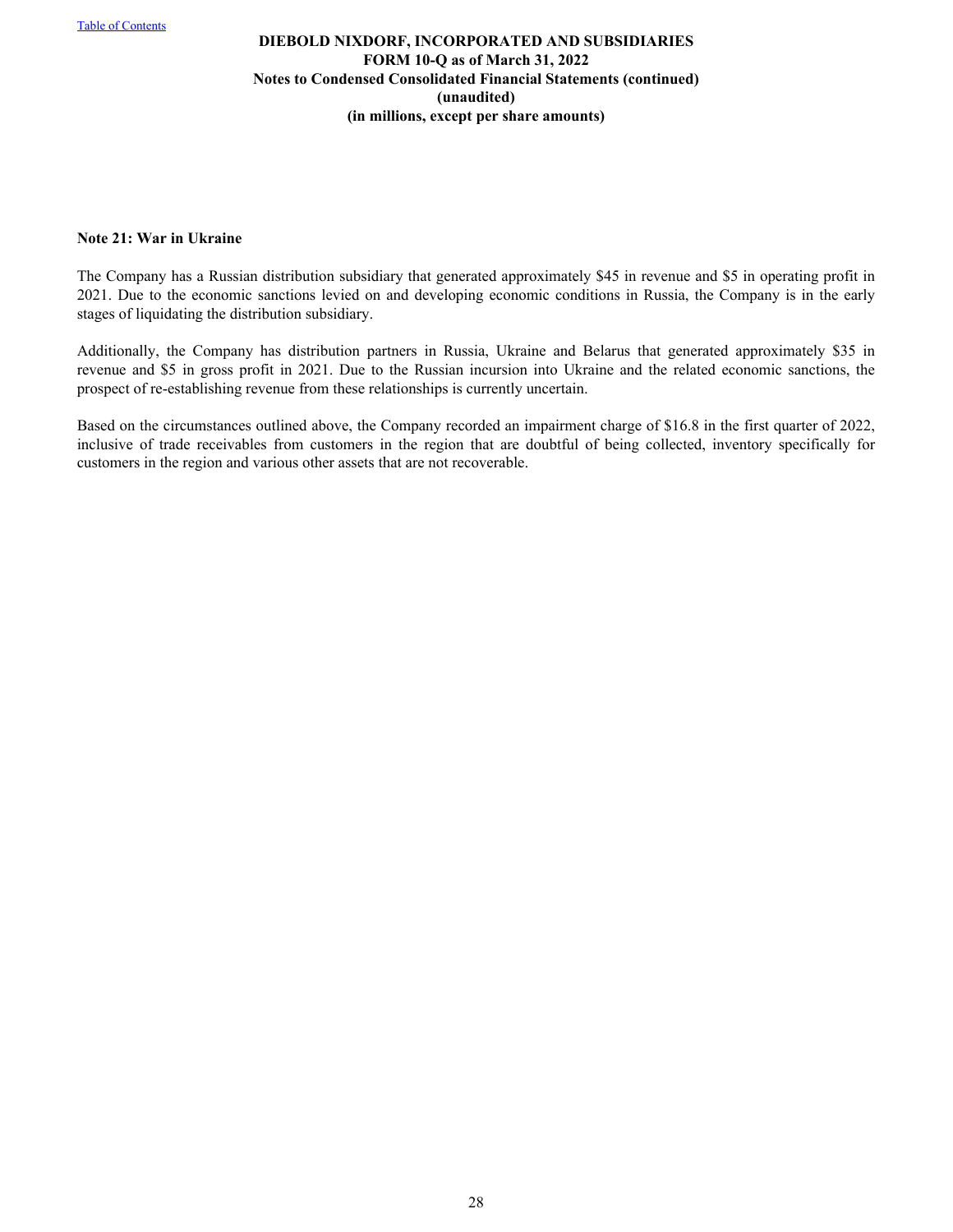# **Discussion and Analysis of Financial Condition and Results of Operations as of March 31, 2022 DIEBOLD NIXDORF, INCORPORATED AND SUBSIDIARIES (unaudited)**

# **(dollars in millions, except per share amounts)**

### <span id="page-28-0"></span>**Item 2: Management's Discussion and Analysis of Financial Condition and Results of Operations**

#### **Overview**

Management's discussion and analysis of financial condition and results of operations should be read in conjunction with the condensed consolidated financial statements and accompanying notes that appear within this Quarterly Report on Form 10-Q.

#### *Introduction*

The Company is a world leader in enabling Connected Commerce™. The Company automates, digitizes and transforms the way people bank and shop. The Company's integrated solutions connect digital and physical channels conveniently, securely and efficiently for millions of consumers every day. As an innovation partner for a majority of the world's top 100 financial institutions and top 25 global retailers, the Company delivers unparalleled services and technology that power the daily operations and consumer experience of banks and retailers around the world. The Company has a presence in more than 100 countries with approximately 22,000 employees worldwide.

#### *Strategy*

The Company is focused on consistently innovating its solutions to support a better transaction experience for consumers at bank and retail locations while simultaneously streamlining cost structures and business processes through the integration of hardware, software and services.

#### *COVID-19*

The Company continues to deliver high service levels to customers, even in hard-hit areas around the world, and received positive feedback from customers, including critical infrastructure providers, such as supermarkets and financial institutions, as to how effectively it has responded to the pandemic.

The Company continues to focus on the stability of its suppliers and supply chain to prepare for any potential difficulties stemming from the pandemic. Supply chain disruption, whether it be access to critical raw material components, such as semiconductor chips, or freight lead times and availability, negatively affected virtually every business in some form – Diebold Nixdorf included. The Company's financial performance continues to be heavily impacted by longer lead times – both inbound and outbound – as well as non-billable inflationary pressures associated with these headwinds. While it will take time, we look forward to moving past the global macroeconomic challenges we have faced over the past two years by utilizing various mitigation strategies (e.g., supply chain optimization and price increases) to deliver for our customers and shareholders. We believe the Company is well-positioned to capitalize on the strong demand for our products and solutions as customers continue to desire our market-leading devices, services and software, as the market increasingly moves toward a self-service automation focus driven by the evolving behavior of consumers.

Given the measure of uncertainty surrounding the COVID-19 pandemic and the impacts it may have on our business and the businesses of our customers and suppliers, the possible resurgence of COVID-19 infection rates, including those resulting from new variants, and government actions in response thereto could disrupt our operations and our supply chain and materially adversely affect our business. Because of this uncertainty, we cannot reasonably estimate the ultimate impact to our business, results of operations, cash flows and financial position that the COVID-19 pandemic may have, but such impact could be material.

#### CONNECTED COMMERCE SOLUTIONS™

The Company offers a broad portfolio of solutions designed to automate, digitize and transform the way people bank and shop. As a result, the Company's operating structure is focused on its two customer segments — Banking and Retail. Leveraging a broad portfolio of solutions, the Company offers customers the flexibility to purchase the combination of services, software and products that drive the most value to their businesses.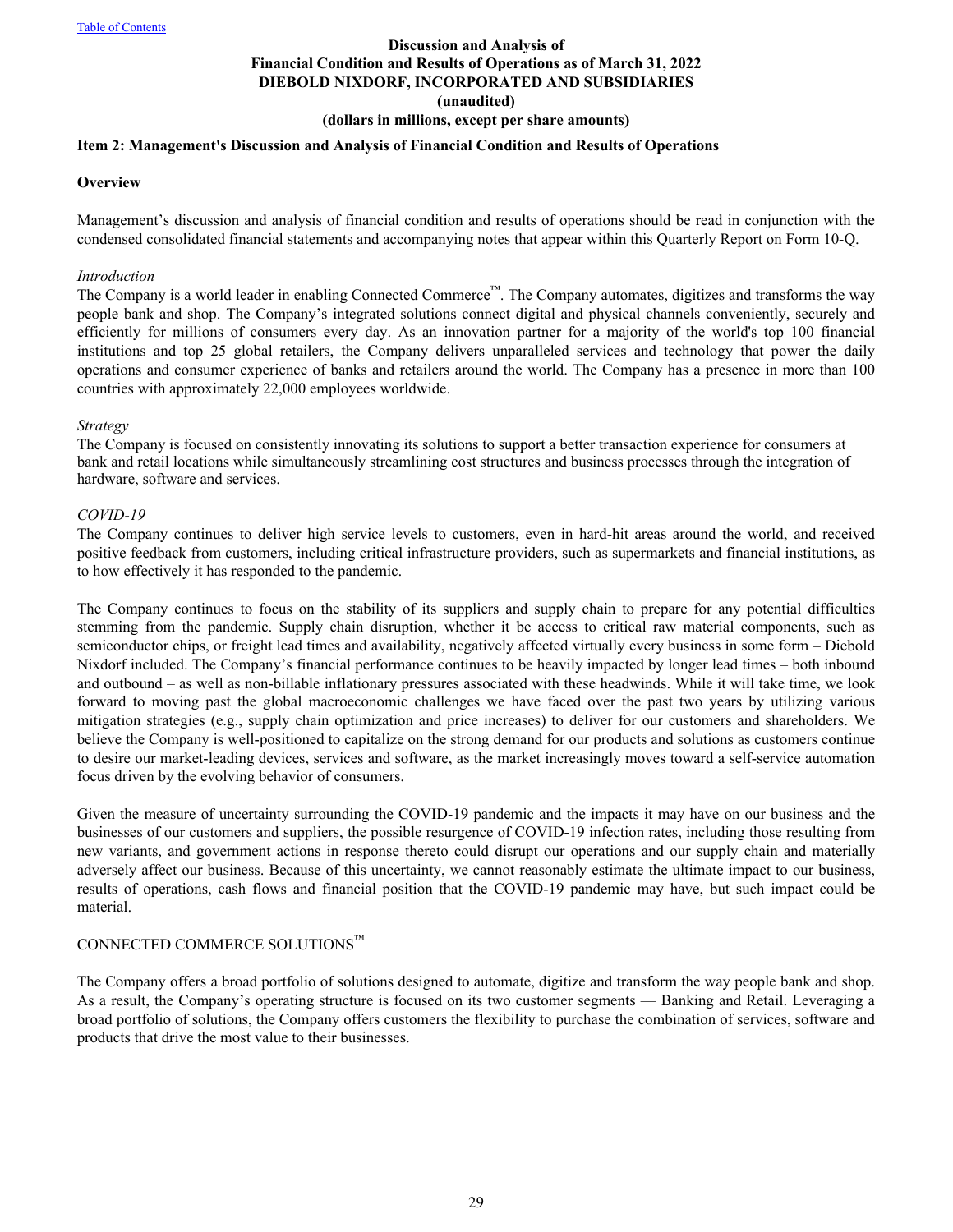#### *Banking*

The Company provides integrated solutions for financial institutions of all sizes designed to help drive operational efficiencies, differentiate the consumer experience, grow revenue and manage risk. Banking operations are managed within two geographic regions. The Eurasia Banking region includes the economies of Western Europe, Eastern Europe, Asia, the Middle East and Africa. The Americas Banking region encompasses the U.S., Canada, Mexico and Latin America.

#### *Banking Services*

Services represents the largest operational component of the Company and includes product-related services, implementation services and managed services. Product-related services incidents are managed through remote service capabilities or an on-site visit. The portfolio includes contracted maintenance, preventive maintenance, "on-demand" maintenance and total implementation services. Implementation services help our customers effectively respond to changing customer demands and includes scalable solutions based on globally standardized processes and tools, a single point of contact and reliable local expertise. Managed services and outsourcing consist of managing end-to-end business processes and technology integration. Our integrated business solutions include self-service fleet management, branch life-cycle management and ATM as-a-service capabilities.

In 2020, the Company launched the AllConnect Data Engine (ACDE), which enables a more data-driven and predictive approach to services. As of March 31, 2022, more than 160,000 ATMs were connected to ACDE. As the number of connected devices increases, the Company expects to benefit from more efficient and cost-effective operations.

#### *Banking Products*

The banking portfolio of products consists of cash recyclers and dispensers, intelligent deposit terminals, teller automation, and kiosk technologies. As financial institutions seek to expand the self-service transaction set and reduce operating costs by shrinking their physical branch footprint, the Company offers the DN Series™ family of selfservice solutions.

DN Series is the culmination of several years of investment in consumer research, design and engineering resources. Key benefits and features of DN Series include:

- superior availability and performance;
- next-generation cash recycling technology;
- full integration with the DN Vynamic™ software suite;
- a modular and upgradeable design which enables customers to respond more quickly to changing customer demands;
- higher note capacity and processing power;
- improved security safeguards to protect customers against emerging physical, data and cyber threats;
- a streamlined physical footprint which is up to 40% less than both legacy models and certain competing ATMs;
- made of recycled and recyclable materials and is 25% lighter than most traditional ATMs, reducing CO emissions both in the manufacturing and transportation of components and terminals;
- uses LED technology and highly efficient electrical systems, resulting in up to 50% power savings versus traditional ATMs; and
- increased branding options for financial institutions.

#### *Banking Software*

The Company's software encompasses digital solutions that enhance consumer-facing offerings, as well as back-end platforms which manage transactions, operations and channel integration. These software applications facilitate millions of transactions via ATMs, kiosks, and other self-service devices, as well as via online and mobile digital channels.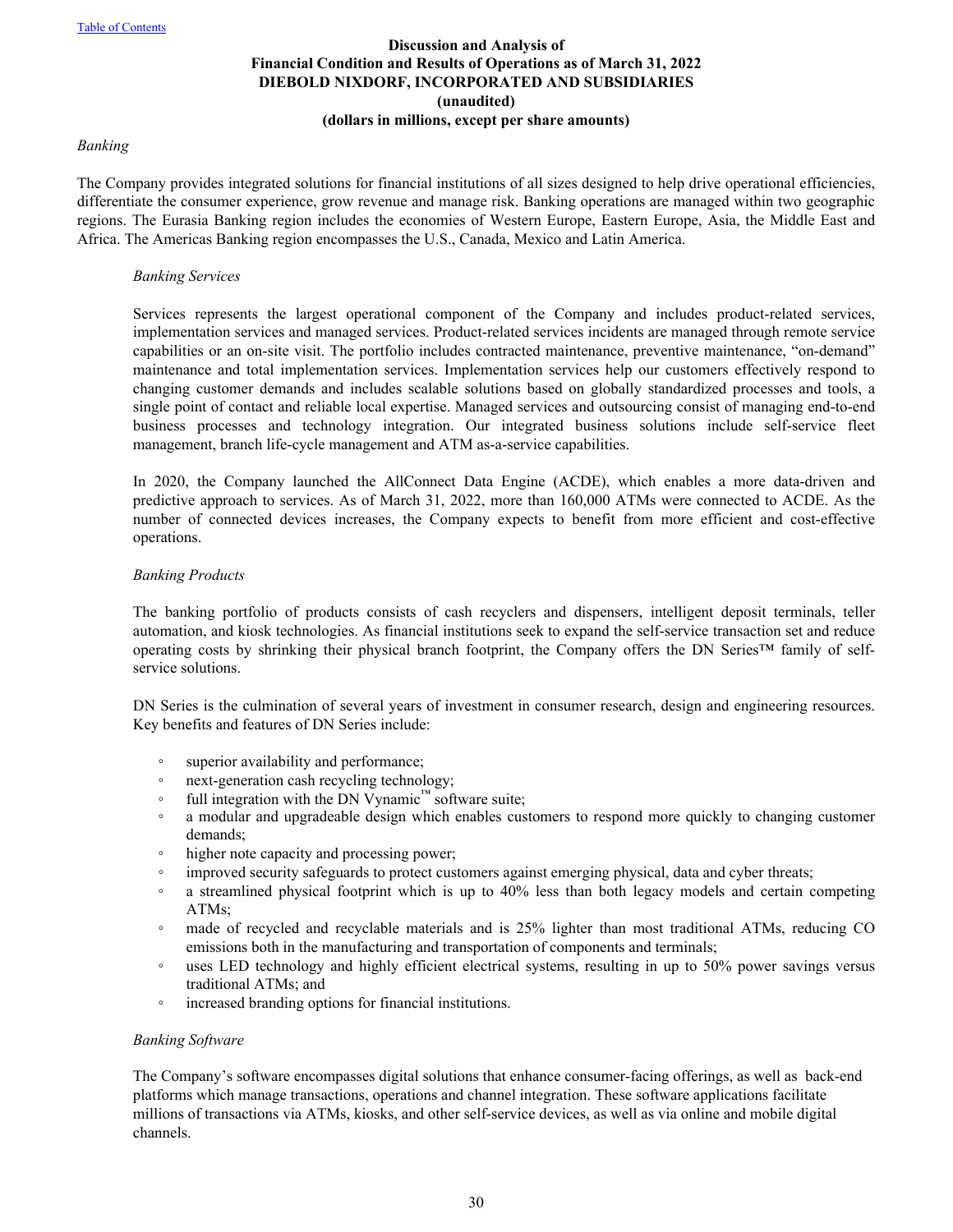# **Discussion and Analysis of Financial Condition and Results of Operations as of March 31, 2022 DIEBOLD NIXDORF, INCORPORATED AND SUBSIDIARIES (unaudited)**

#### **(dollars in millions, except per share amounts)**

The Company's DN Vynamic software is the first end-to-end Connected Commerce software portfolio in the banking marketplace designed to simplify and enhance the consumer experience. This platform is cloud-native, provides new capabilities and supports advanced transactions via open application program interface (API). In addition, the Company's software suite simplifies operations by eliminating the traditional focus on internal silos and enabling inter-connected partnerships between financial institutions and payment providers. Through its open approach, DN Vynamic brings together legacy systems, enabling new levels of connectivity, integration, and interoperability. The Company's software suite provides a shared analytic and transaction engine. The DN Vynamic platform can generate new insights to enhance operations; prioritizing consumer preferences rather than technology.

An important enabler of the Company's software offerings is the professional service employees who provide systems integration, customization, project management and consulting. This team collaborates with customers to refine the end-user experience, improve business processes, refine existing staffing models and deploy technology to automate both branches and stores.

#### *Retail*

The Company's comprehensive portfolio of retail services, products and software improves the checkout process for retailers while enhancing shopping experiences for consumers.

#### *Retail Services*

DN AllConnect Services® for retailers includes maintenance and availability services to continuously optimize the performance and total cost of ownership of retail touchpoints, such as checkout, self-service and mobile devices, as well as critical store infrastructure. The solutions portfolio includes: implementation services to expand, modernize or upgrade store concepts; maintenance services for on-site incident resolution and restoration of multi-vendor solutions; support services for on-demand service desk support; operations services for remote monitoring of stationary and mobile endpoint hardware; as well as application services for remote monitoring of multi-vendor software and planned software deployments and data moves. As a single point of contact, service personnel plan and supervise store openings, renewals and transformation projects, with attention to local details and customers' global IT infrastructure.

In addition to services for retailers, the Company provides installation, management, and delivery services for electric vehicle (EV) charging stations. The Company delivers this service primarily for EV charging station deployers and dealers through its DN AllConnect Services<sup>SM</sup> offering, helping clients maintain the highest uptime at the lowest total cost of ownership for their EV charging networks.

#### *Retail Products*

The retail product portfolio includes modular and integrated, "all-in-one" point of sale (POS) and self-service terminals that meet changing consumer shopping journeys, as well as retailers' and store staff's automation requirements. The Company's self-checkout (SCO) products and ordering kiosks facilitate a seamless and efficient transaction experience. The BEETLE®/iSCAN EASY eXpress™, hybrid products, can alternate from attended operation to SCO with the press of a button. The K-two Kiosk automates routine tasks and in-store transactions, offers order-taking abilities, particularly at quick service restaurants (QSRs) and fast casual restaurants and presents functionality that furthers store automation and digitalization. Supplementing the POS system is a broad range of peripherals, including printers, scales and mobile scanners, as well as the cash management portfolio, which offers a wide range of banknote and coin processing systems.

#### *Retail Software*

The DN Vynamic software suite for retailers provides a comprehensive, modular and open solution ranging from the in-store check-out solution to solutions across multiple channels that improve end-to-end store processes and facilitate continuous consumer engagements in support of a digital ecosystem. This includes click  $\&$  collect, reserve  $\&$  collect, in-store ordering and return-to-store processes across the retailers' physical and digital sales channels. Operational data from a number of sources, such as enterprise resource planning (ERP), POS, store systems and customer relationship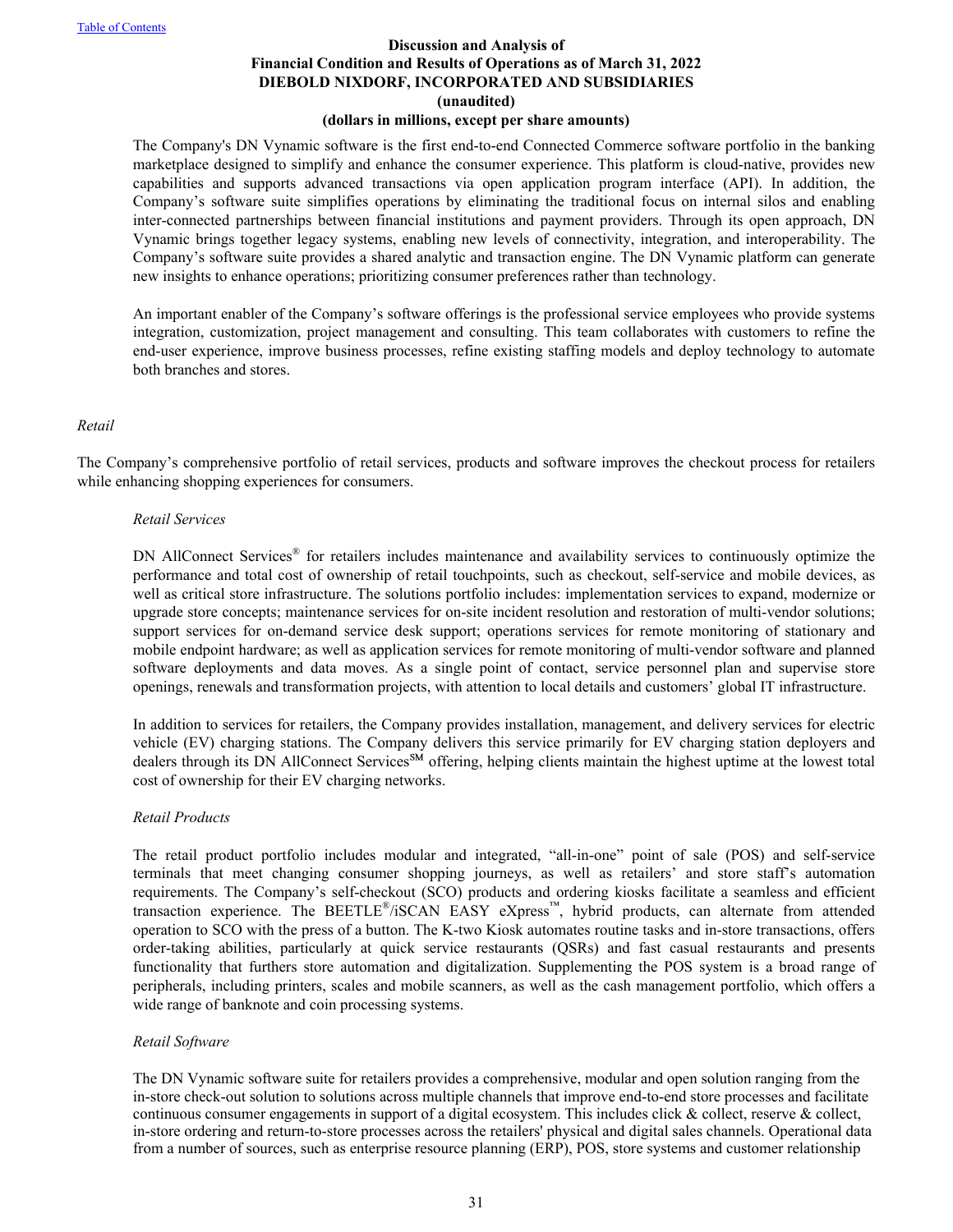# **Discussion and Analysis of Financial Condition and Results of Operations as of March 31, 2022 DIEBOLD NIXDORF, INCORPORATED AND SUBSIDIARIES (unaudited)**

# **(dollars in millions, except per share amounts)**

management systems (CRM), may be integrated across all customer connection points to create seamless and differentiated consumer experiences.

#### *Business Drivers*

The business drivers of the Company's future performance include, but are not limited to:

- demand for self-service and automation from Banking and Retail customers driven by the evolution of consumer behavior;
- demand for cost efficiencies and better usage of real estate for bank branches and retail stores as they transform their businesses to meet the needs of their customers while facing macro-economic challenges;
- demand for services on distributed IT assets such as ATMs, POS and SCO, including managed services and professional services;
- timing of product upgrades and/or replacement cycles for ATMs, POS and SCO;
- demand for software products and professional services;
- demand for security products and services for the financial, retail and commercial sectors; and
- demand for innovative technology in connection with the Company's Connected Commerce strategy.

#### **Results of Operations**

The following discussion of the Company's financial condition and results of operations provides information that will assist in understanding the financial statements and the changes in certain key items in those financial statements. The following discussion should be read in conjunction with the condensed consolidated financial statements and the accompanying notes that appear elsewhere in this Quarterly Report on Form 10-Q.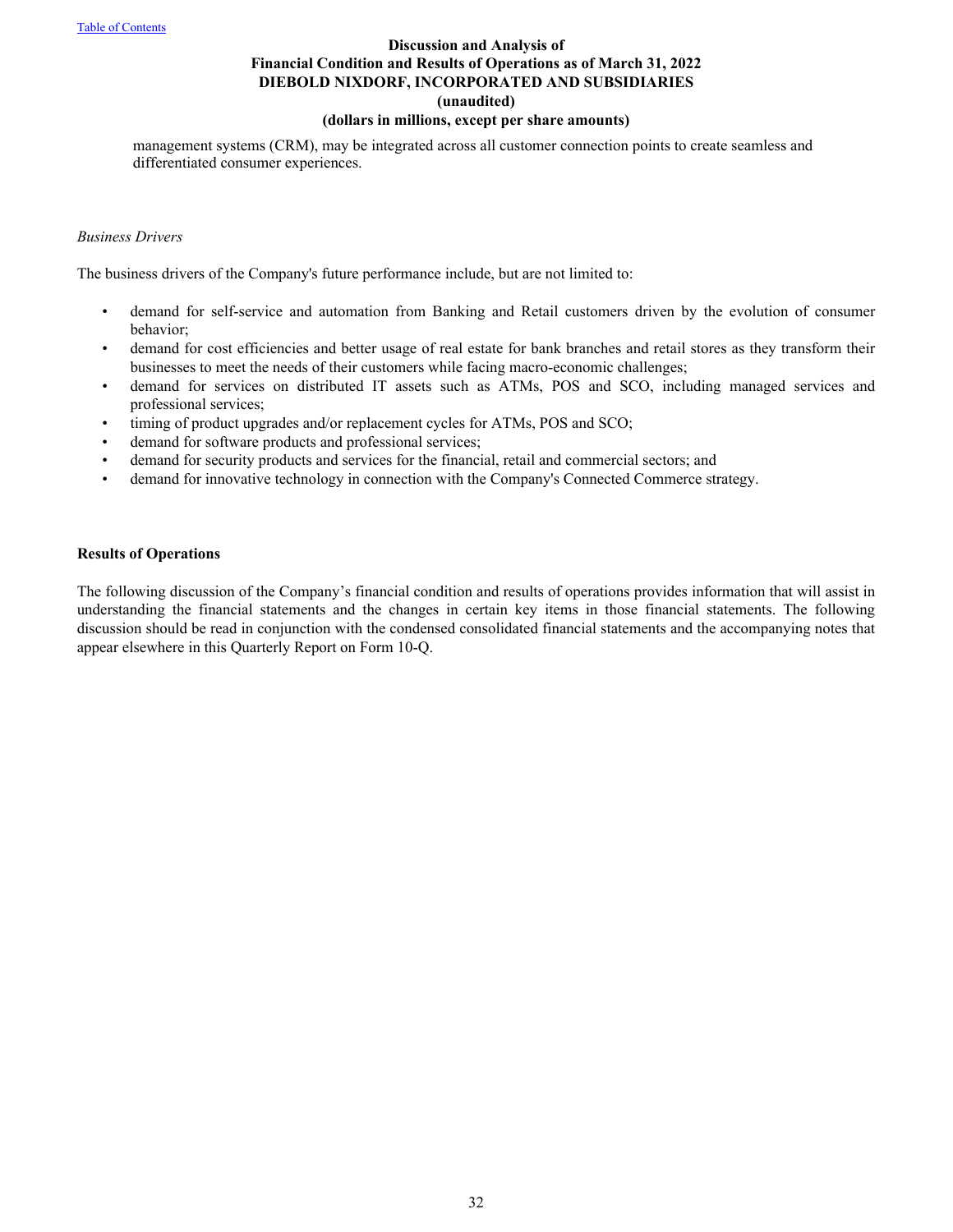# *Net Sales*

The following tables represent information regarding the Company's net sales:

|                               |    | <b>Three months ended</b> |               |       |          |                                 | <b>Percent of Total Net Sales for</b><br>the Three months ended |       |
|-------------------------------|----|---------------------------|---------------|-------|----------|---------------------------------|-----------------------------------------------------------------|-------|
|                               |    |                           | March 31      |       |          |                                 | March 31                                                        |       |
|                               |    | 2022                      |               | 2021  | % Change | $%$ Change in CC <sup>(1)</sup> | 2022                                                            | 2021  |
| Segments                      |    |                           |               |       |          |                                 |                                                                 |       |
| Eurasia Banking               |    |                           |               |       |          |                                 |                                                                 |       |
| <b>Services</b>               | \$ | 159.5                     | <sup>\$</sup> | 189.6 | (15.9)   | (10.8)                          | 19.2                                                            | 20.1  |
| Products                      |    | 118.4                     |               | 138.2 | (14.3)   | (8.6)                           | 14.3                                                            | 14.6  |
| <b>Total Eurasia Banking</b>  |    | 277.9                     |               | 327.8 | (15.2)   | (9.9)                           | 33.5                                                            | 34.7  |
|                               |    |                           |               |       |          |                                 |                                                                 |       |
| <b>Americas Banking</b>       |    |                           |               |       |          |                                 |                                                                 |       |
| <b>Services</b>               |    | 224.2                     |               | 227.7 | (1.5)    | (2.0)                           | 27.0                                                            | 24.1  |
| Products                      |    | 60.6                      |               | 84.0  | (27.9)   | (28.5)                          | 7.3                                                             | 8.9   |
| <b>Total Americas Banking</b> |    | 284.8                     |               | 311.7 | (8.6)    | (9.2)                           | 34.3                                                            | 33.0  |
|                               |    |                           |               |       |          |                                 |                                                                 |       |
| Retail                        |    |                           |               |       |          |                                 |                                                                 |       |
| <b>Services</b>               |    | 142.5                     |               | 156.3 | (8.8)    | (3.1)                           | 17.2                                                            | 16.6  |
| Products                      |    | 124.6                     |               | 148.1 | (15.9)   | (10.6)                          | 15.0                                                            | 15.7  |
| <b>Total Retail</b>           |    | 267.1                     |               | 304.4 | (12.3)   | (6.8)                           | 32.2                                                            | 32.3  |
|                               |    |                           |               |       |          |                                 |                                                                 |       |
| Total net sales               | S  | 829.8                     | $\mathbb{S}$  | 943.9 | (12.1)   | (8.7)                           | 100.0                                                           | 100.0 |

(1) The Company calculates constant currency by translating the prior-year period results at the current year exchange rate.

*Three months ended March 31, 2022 compared with the three months ended March 31, 2021*

Net sales decreased \$114.1, or 12.1 percent, including a net unfavorable currency impact of \$35.5 primarily related to the euro, resulting in a constant currency decrease of \$78.6. After excluding the unfavorable currency impact, \$8.8 of net sales generated during the three months ended March 31, 2021 from divested businesses, and \$5.2 of net sales generated during the one month ended March 31, 2021 from business related to Russia and Ukraine, net sales decreased by \$64.6.

#### **Segments**

- Eurasia Banking net sales decreased \$49.9, including a net unfavorable currency impact of \$19.4, related primarily to the euro. After excluding the unfavorable currency impact, \$4.1 of net sales generated by divested businesses, and \$3.0 from businesses within Russia and Ukraine, net sales decreased \$23.4, which was driven by unplanned reductions in installation activity, including delays resulting from global supply chain disruptions and the Company's initiative to reduce low margin service contracts.
- Americas Banking net sales decreased \$26.9, including a net favorable currency impact of \$1.8, related primarily to the Brazilian real. Excluding the favorable impact of currency, net sales decreased \$28.7 primarily as a result of logistical scheduling challenges at customer sites.
- Retail net sales decreased \$37.3, including a net unfavorable currency impact of \$17.9 mostly related to the euro. After excluding the unfavorable currency impact, \$4.7 of sales generated by divested businesses, and \$2.2 from businesses within Russia and Ukraine, net sales decreased \$12.5 primarily from reduced POS and SCO installation volume and related services in Europe. The reduced volume is partially attributable to the non-recurrence of prior-year rollouts in response to the pandemic, and partially attributable to supply chain disruptions.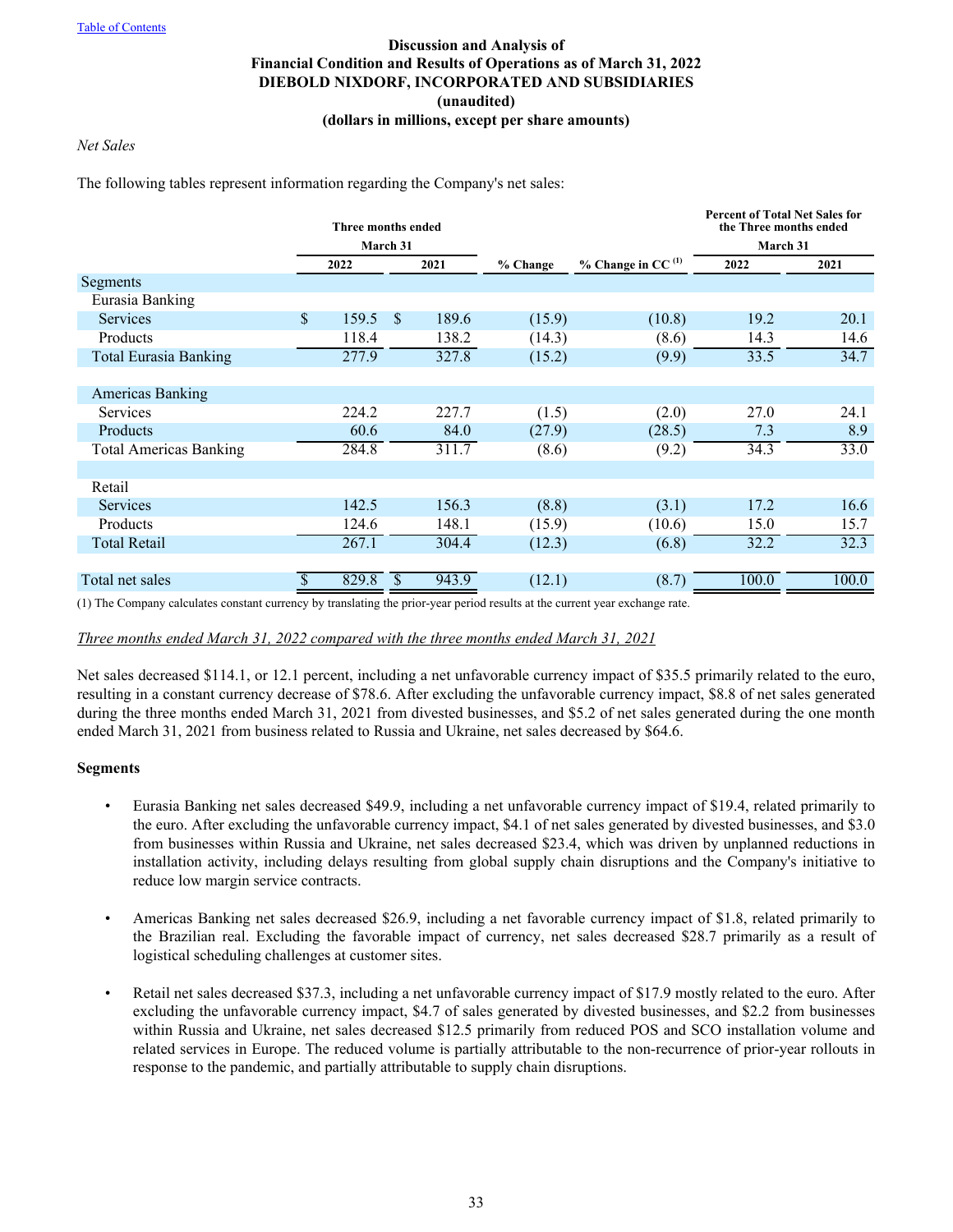#### *Gross Profit*

The following table represents information regarding the Company's gross profit:

|                         | Three months ended |     |        |          |  |  |
|-------------------------|--------------------|-----|--------|----------|--|--|
|                         | March 31           |     |        |          |  |  |
|                         | 2022               |     | 2021   | % Change |  |  |
| Gross profit - services | \$<br>152.0        | S   | 184.0  | (17.4)   |  |  |
| Gross profit - products | 33.3               |     | 89.2   | (62.7)   |  |  |
| Total gross profit      | 185.3              | \$. | 273.2  | (32.2)   |  |  |
|                         |                    |     |        |          |  |  |
| Gross margin - services | 28.9 %             |     | 32.1%  |          |  |  |
| Gross margin - products | 11.0 $%$           |     | 24.1%  |          |  |  |
|                         |                    |     |        |          |  |  |
| Total gross margin      | $22.3\%$           |     | 28.9 % |          |  |  |

Services gross margin decreased 320 basis points in the three months ended March 31, 2022 as a result of inflationary internal labor costs, higher third-party labor costs, reduced high-margin installation activity and lower fixed cost absorption due to the sales decline. Additionally, certain low-margin contracts were entered into within growing Eurasia markets in the interest of growing the Company's geographical footprint.

Product gross margin decreased 1,310 basis points in the three months ended March 31, 2022 due to higher inbound and outbound logistics costs and raw material price inflation.

#### *Operating Expenses*

The following table represents information regarding the Company's operating expenses:

|                                               | Three months ended<br>March 31 |   |       |          |  |
|-----------------------------------------------|--------------------------------|---|-------|----------|--|
|                                               | 2022                           |   | 2021  | % Change |  |
| Selling and administrative expense            | \$<br>181.0                    | S | 203.4 | (11.0)   |  |
| Research, development and engineering expense | 32.3                           |   | 34.1  | (5.3)    |  |
| (Gain) loss on sale of assets, net            | 0.2                            |   | (0.5) | N/M      |  |
| Impairment of assets                          | 55.2                           |   |       | N/M      |  |
| Total operating expenses                      | 268.7                          | S | 237.0 | 13.4     |  |
| Percent of net sales                          | 32.4%                          |   | 25.1% |          |  |

Selling and administrative expense decreased \$22.4 in the three months ended March 31, 2022 compared to the corresponding periods in 2021. The decrease is predominantly the result of \$22.6 of restructuring and DN Now transformation expenses incurred in the first quarter of 2021. As a result of reduced profitability, expense related to the Company's annual incentive plan for the first quarter of 2022 is approximately \$8.0 lower than 2021, which is offset by increased base wages and investments in growth.

In connection with the executive transition that took place in the first quarter of 2022 and the culmination of related process optimization workshops, the decision was made to indefinitely suspend the Company's North American ERP rollout. Due to the decision to focus the Company's cloud-based ERP implementation efforts on the distribution subsidiaries and the process workshops determining that work done for North America was not able to be leveraged at the distribution subsidiaries, the Company recorded an impairment of capitalized cloud-based North America ERP costs of \$38.4 in the first quarter of 2022.

Also during the first quarter of 2022 and as a result of the Russian incursion into Ukraine and the related economic sanctions, the Company impaired \$16.8 of assets connected with the Company's operations in Russia, Ukraine and Belarus.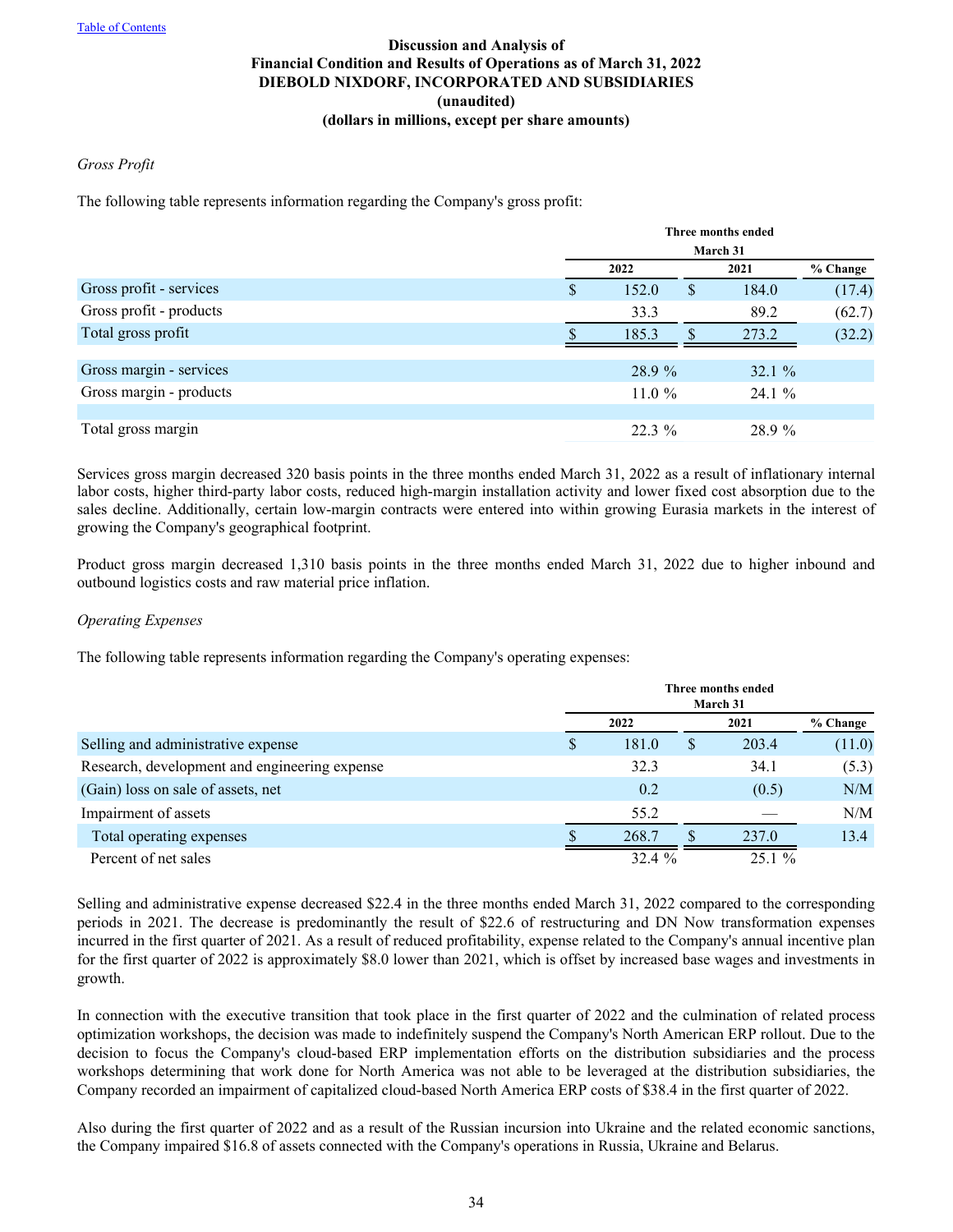#### *Operating Profit (Loss)*

The following table represents information regarding the Company's operating profit (loss):

|                         | Three months ended |            |      |          |          |  |
|-------------------------|--------------------|------------|------|----------|----------|--|
|                         | March 31           |            |      |          |          |  |
|                         |                    | 2022       | 2021 |          | % Change |  |
| Operating profit (loss) | \$                 | (83.4)     |      | 36.2     | N/M      |  |
| Operating margin        |                    | $(10.1)\%$ |      | $3.8 \%$ |          |  |

Operating profit decreased by \$119.6 in the three months ended March 31, 2022, compared to the prior-year period. The decrease in operating profit is primarily the result of a \$87.9 reduction in gross profit attributable to logistical issues and higher input costs. Also contributing to the decrease in gross profit were the \$55.2 of impairment charges taken in the first quarter of 2022 and discussed above. These charges were partially offset by \$22.6 of restructuring and DN Now transformation expenses that were incurred in the first quarter of 2021.

#### *Other Income (Expense)*

The following table represents information regarding the Company's other income (expense), net:

|                                   |   | Three months ended<br>March 31 |  |        |          |  |
|-----------------------------------|---|--------------------------------|--|--------|----------|--|
|                                   |   | 2022                           |  | 2021   | % Change |  |
| Interest income                   | S | 1.3                            |  | 1.7    | (23.5)   |  |
| Interest expense                  |   | (48.1)                         |  | (48.7) | 1.2      |  |
| Foreign exchange gain (loss), net |   | (4.7)                          |  | 5.7    | N/M      |  |
| Miscellaneous, net                |   | 2.6                            |  | (0.7)  | N/M      |  |
| Other income (expense), net       |   | (48.9)                         |  | (42.0) | (16.4)   |  |

Interest income and expense remained materially consistent in for the three month periods ended March 31, 2022 and 2021.

Foreign exchange gain, net for the three months ended March 31, 2022 and March 31, 2021 includes realized gains and losses, primarily related to Brazilian real foreign currency exposure, which was favorable in the current year period and unfavorable in the prior year period. Miscellaneous, net for the three months ended March 31, 2022 is primarily driven by recognition of nonservice pension plan benefits in Germany.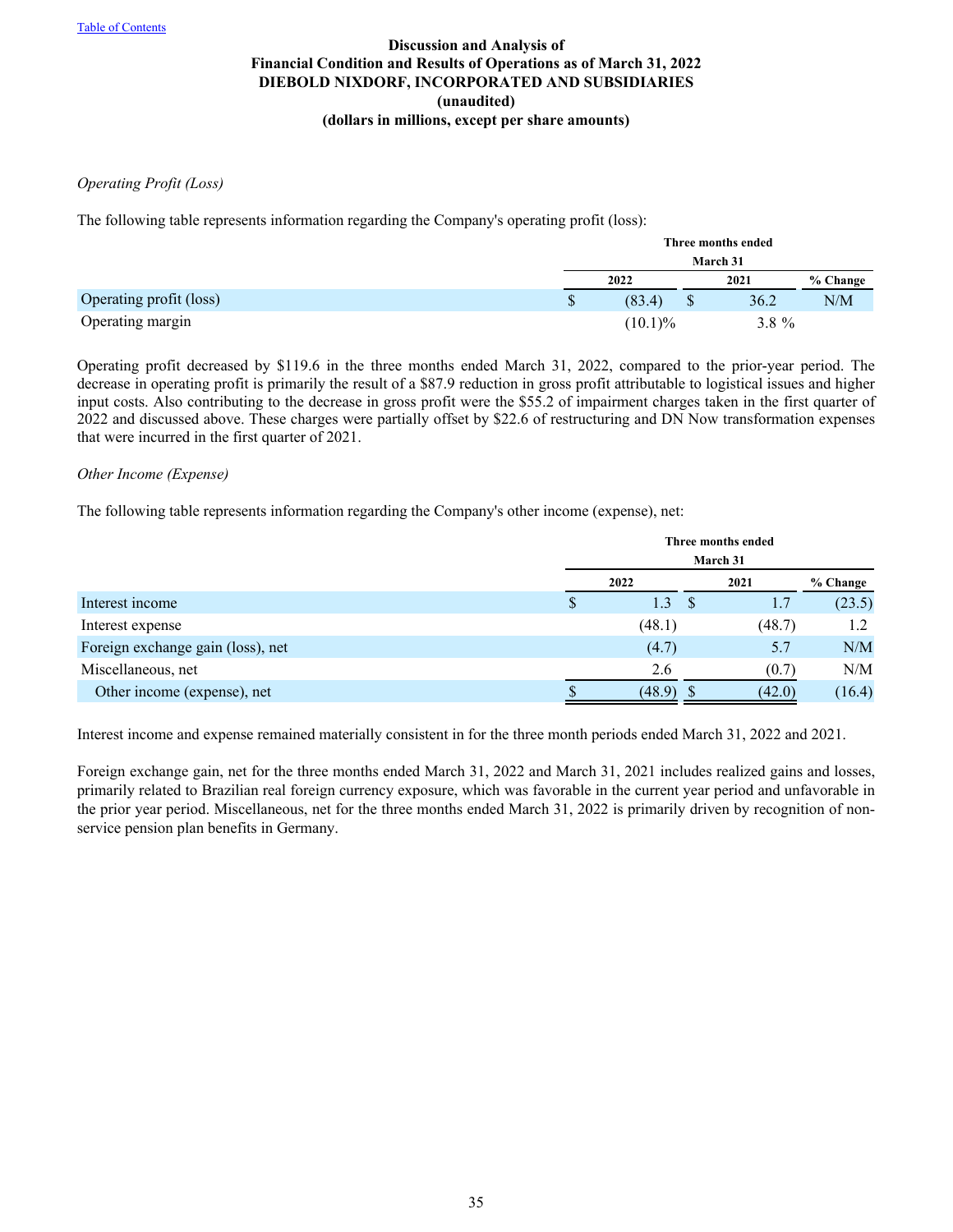### *Net Loss*

The following table represents information regarding the Company's net loss:

|                      |    | Three months ended<br>March 31 |  |           |          |  |
|----------------------|----|--------------------------------|--|-----------|----------|--|
|                      |    |                                |  |           |          |  |
|                      |    | 2022                           |  | 2021      | % Change |  |
| Net loss             | \$ | (183.9)                        |  | (8.1)     | N/M      |  |
| Percent of net sales |    | $(22.2)\%$                     |  | $(0.9)\%$ |          |  |
| Effective tax rate   |    | $35.5\%$                       |  | 17.4%     |          |  |

Changes in net loss are a result of the fluctuations outlined in the previous sections, the most significant of which relates to the impairment charges of \$55.2. The change in net loss is also impacted by a \$49.7 increase in income tax expense for the three months ended March 31, 2022 that is the result of the jurisdictional mix of income and loss, in addition to various discrete tax adjustments for uncertain tax positions, expired and forfeited stock compensation, state tax rate benefit, and a change in valuation allowance. .

#### **Segment Operating Profit Summary**

The following tables represent information regarding the segment operating profit metrics, which exclude the impact of restructuring and non-routine charges, by reporting segment. Refer to note 19 of the condensed consolidated financial statements for further details of net sales and segment operating profit:

|                                 |    |  | Three months ended |  |         |          |  |  |
|---------------------------------|----|--|--------------------|--|---------|----------|--|--|
|                                 |    |  | March 31           |  |         |          |  |  |
| <b>Eurasia Banking:</b>         |    |  | 2022               |  | 2021    | % Change |  |  |
| Net sales                       | S  |  | 277.9              |  | 327.8   | (15.2)   |  |  |
| Segment operating profit        | S. |  | (8.5)              |  | 25.0    | (134.0)  |  |  |
| Segment operating profit margin |    |  | $(3.1)\%$          |  | $7.6\%$ |          |  |  |

Segment operating profit decreased \$33.5 in the three months ended March 31, 2022, as compared to the prior-year period, due to the sales decline, raw material price inflation and higher inbound logistics costs. Operating expenses remained materially consistent in comparison to the prior year period despite significant inflationary wage pressures, which were offset by reduced bonus expense.

|                                 |               | Three months ended |          |  |          |          |  |
|---------------------------------|---------------|--------------------|----------|--|----------|----------|--|
|                                 |               |                    | March 31 |  |          |          |  |
| <b>Americas Banking:</b>        | 2022          |                    |          |  | 2021     | % Change |  |
| Net sales                       | \$            |                    | 284.8    |  | 311.7    | (8.6)    |  |
| Segment operating profit        | <sup>\$</sup> |                    | 17.2     |  | 40.2     | (57.2)   |  |
| Segment operating profit margin |               |                    | $6.0\%$  |  | $12.9\%$ |          |  |

Segment operating profit decreased \$23.0 in the three months ended March 31, 2022 due to the sales decline, higher inbound and outbound logistics costs and raw material price inflation. Operating expenses remained materially consistent in comparison to the prior year period despite significant inflationary wage pressures, which were offset by reduced bonus expense.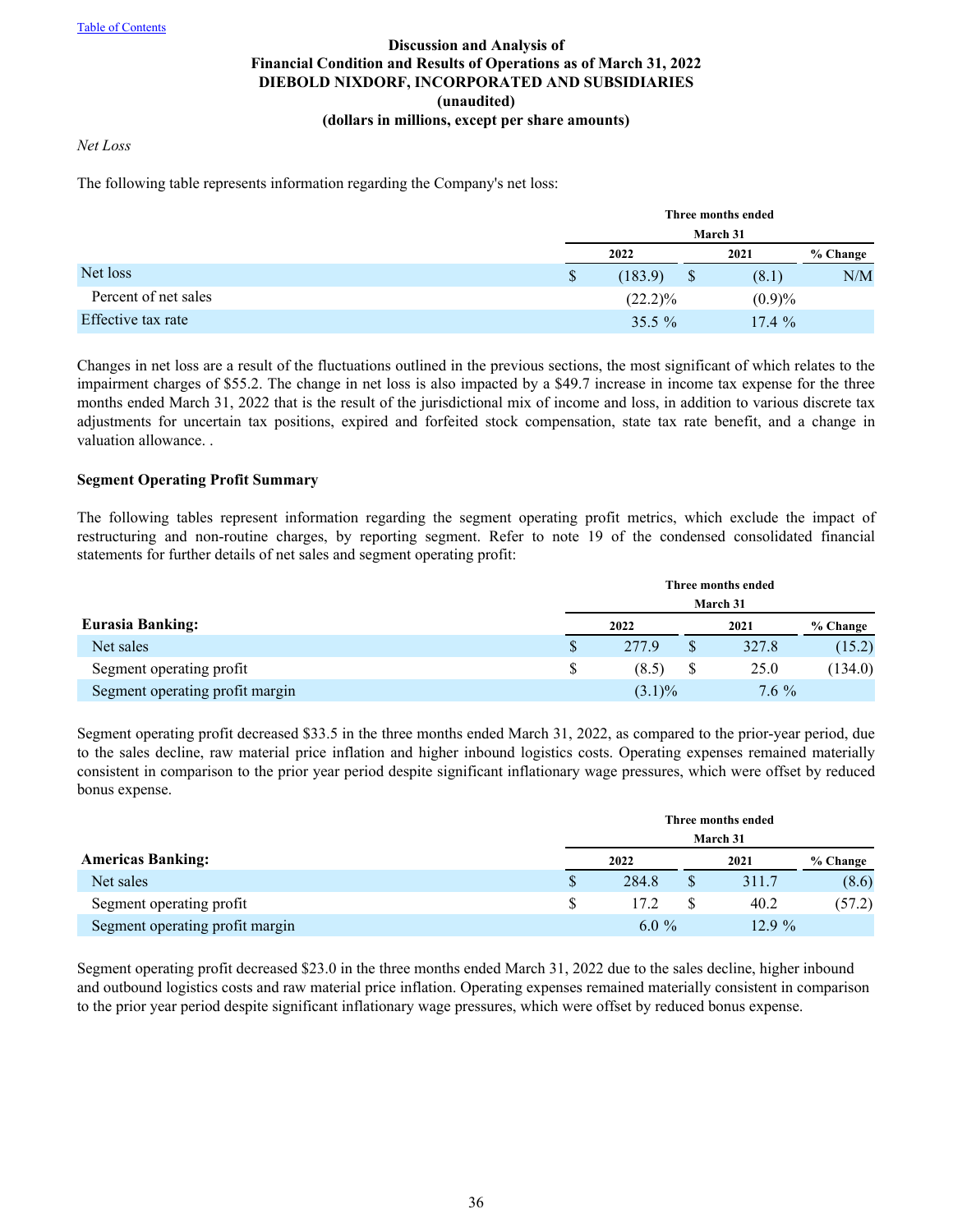|                                 |    | Three months ended |  |          |          |  |  |  |
|---------------------------------|----|--------------------|--|----------|----------|--|--|--|
|                                 |    |                    |  | March 31 |          |  |  |  |
| Retail:                         |    | 2022               |  | 2021     | % Change |  |  |  |
| Net sales                       | \$ | 267.1              |  | 304.4    | (12.3)   |  |  |  |
| Segment operating profit        | \$ | 8.6                |  | 27.1     | (68.3)   |  |  |  |
| Segment operating profit margin |    | $3.2 \%$           |  | $8.9\%$  |          |  |  |  |

Segment operating profit decreased \$18.5 in the three months ended March 31, 2022, as a result of decreased net sales. Gross margin percentage remained materially consistent with the prior year due to a shift towards higher margin sales, offset by inflationary cost pressures. Operating expenses remained materially consistent in comparison to the prior year period.

#### **Liquidity and Capital Resources**

The Company's total cash and cash availability as of March 31, 2022 and December 31, 2021 was as follows:

|                                            |   | <b>March 31, 2022</b> | December 31, 2021 |
|--------------------------------------------|---|-----------------------|-------------------|
| Cash, cash equivalents and restricted cash | S | 224.7 \$              | 388.9             |
| Less: Restricted cash                      |   | (0.4)                 |                   |
| Additional cash availability from:         |   |                       |                   |
| Cash included in assets held for sale      |   | 2.4                   | 3.1               |
| Uncommitted lines of credit                |   | 37.5                  | 27.5              |
| <b>Revolving Facility</b>                  |   | 170.1                 | 284.0             |
| Short-term investments                     |   | 42.1                  | 34.3              |
| Total cash and cash availability           |   | 476.4                 | 737.8             |

Capital resources are obtained from income retained in the business, borrowings under the Company's senior notes, committed and uncommitted credit facilities and operating and capital leasing arrangements. Management expects that the Company's capital resources will be sufficient to finance planned working capital needs, research and development activities, investments in facilities or equipment, and pension contributions for at least the next 12 months and for the foreseeable future thereafter. The Company had \$0.4 and \$0.0 of restricted cash at March 31, 2022 and December 31, 2021, respectively. The balance in restricted cash relates to the Company's liability to a transaction-processing customer for transactions where we have received funds from transacting parties and must pass those funds to the end customer.

The Company has made acquisitions in the past and may make acquisitions in the future. Part of the Company's strategy is to optimize the business portfolio through divestitures and complementary acquisitions. The Company intends to finance any future acquisitions with cash and short-term investments, cash provided from operations, borrowings under available credit facilities, proceeds from debt or equity offerings and/or the issuance of common shares.

As of March 31, 2022, the Company had a revolving facility provided by the Company's credit agreement (the Credit Agreement) of up to \$330.0 (the Revolving Facility). The weighted-average interest rate on outstanding Revolving Facility borrowings as of March 31, 2022 and December 31, 2021 were 4.79 percent and 4.75 percent, respectively which are variable based on the London Interbank Offered Rate (LIBOR). There was \$170.1 available under the Revolving Facility as of March 31, 2022, after excluding giving effect to \$24.0 in outstanding letters of credit.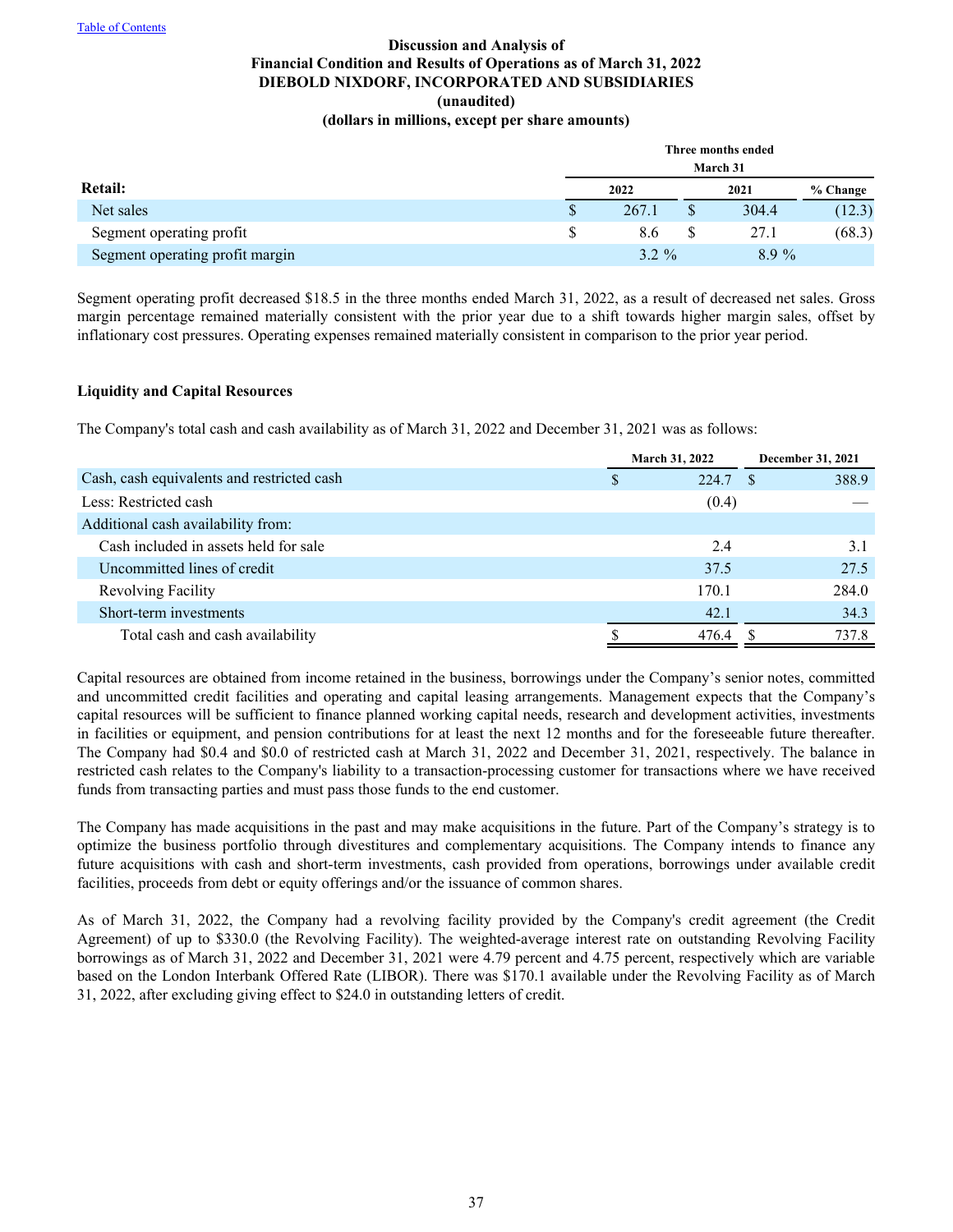# **Discussion and Analysis of Financial Condition and Results of Operations as of March 31, 2022 DIEBOLD NIXDORF, INCORPORATED AND SUBSIDIARIES (unaudited)**

# **(dollars in millions, except per share amounts)**

The following table summarizes the results of the Company's condensed consolidated statement of cash flows for the three months ended March 31, 2022 and 2021:

|                                                                               | <b>Three Months Ended</b> |                       |  |                |
|-------------------------------------------------------------------------------|---------------------------|-----------------------|--|----------------|
| Summary of cash flows:                                                        |                           | <b>March 31, 2022</b> |  | March 31, 2021 |
| Net cash provided (used) by operating activities                              |                           | $(226.2)$ \$          |  | (65.2)         |
| Net cash provided (used) by investing activities                              |                           | (5.8)                 |  | 3.2            |
| Net cash provided (used) by financing activities                              |                           | 65.6                  |  | (24.9)         |
| Effect of exchange rate changes on cash, cash equivalents and restricted cash |                           | 1.5                   |  | (1.8)          |
| Change in cash, cash equivalents and restricted cash                          |                           | (164.9)               |  | (88.7)         |

#### **Operating Activities**

Cash flows from operating activities can fluctuate significantly from period to period as working capital needs and the timing of payments items impact reported cash flows. Net cash used by operating activities was \$226.2 for the three months ended March 31, 2022, a change of \$161.0 from cash use of \$65.2 for the three months ended March 31, 2021.

- Cash flows from operating activities during the three months ended March 31, 2022 compared to the three months ended March 31, 2021 were unfavorably impacted by a \$175.8 increase in net loss. Refer to "Results of Operations" discussed above for further discussion of the Company's net loss.
- The net aggregate of inventories and accounts payable was a decrease in operating cash flow of \$160.7 during the three months ended March 31, 2022, compared to an increase in operating cash flow of \$3.9 during the three months ended March 31, 2021. The \$164.6 reduction is primarily a result of payable disbursement timing as well as an increase in inventory due to longer lead times resulting from supply chain delays as well as unexpected revenue delays.
- The net aggregate of trade receivables and deferred revenue was an increase in operating cash flow of \$89.4 during the three months ended March 31, 2022, compared to an increase in operating cash flow of \$30.9 in the three months ended March 31, 2021. The \$58.5 net change is primarily the result of the impact of reduced sales on the trade receivables balance. Days sales outstanding has remained materially consistent.
- The net aggregate of income taxes and deferred income taxes was a decrease in operating cash flow of \$38.1 of during the three months ended March 31, 2022, compared to an decrease in operating cash flow of \$6.7 during the three months ended March 31, 2021. Refer to Note 4: Income Taxes for additional discussion on income taxes.
- Restructuring resulted in net cash use of \$11.5 and \$10.6 during the three months ended March 31, 2022 and 2021, respectively. Despite no new restructuring accruals being recorded during the quarter, the Company continues to make severance payments related to its DN Now program.
- Non-cash adjustments to net income increased during the three month ended March 31, 2022 compared to the three months ended March 31, 2021. In 2022, the Company recorded \$55.2 in non-cash impairment charges. Refer to Note 20 and Note 21 for further discussion. Depreciation expense decreased from \$19.8 to \$14.5 as a result of consecutive years of reduced capital expenditures.

#### **Investing Activities**

Cash flows from investing activities during the three months ended March 31, 2022 includes \$4.0 and \$7.6 for capital expenditures and software development, respectively, compared to \$2.5 and \$5.9, respectively, for the same period in 2021.

During the three months ended March 31, 2022, the Company received \$5.8 of cash proceeds from the divestiture of its German reverse vending business. There was no acquisition or divestiture activity in the three months ended March 31, 2021.

During the three months ended March 31, 2022, net maturities from investing activity was \$0.0, compared to \$11.6 for the three months ended March 31, 2021.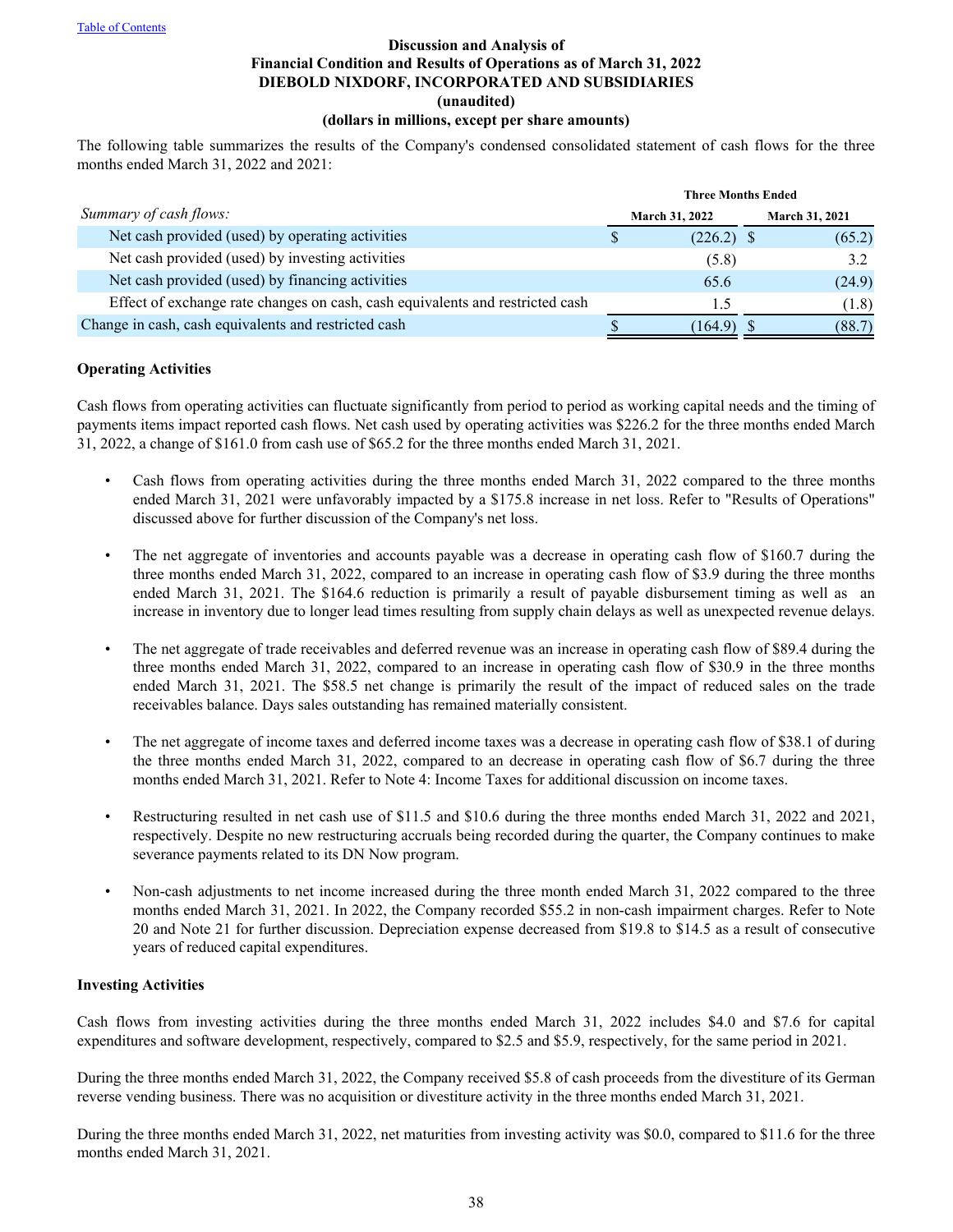#### **Financing Activities**

Net cash provided by financing activities was \$65.6 for the three months ended March 31, 2022 compared to a \$24.9 use of cash for the same period in 2021. The change was primarily a result of net borrowings on the revolving credit facility of \$75.0 during the three months ended March 31, 2022, compared to net repayments of \$30.0 during the three months ended March 31, 2021.

Additionally, during the first quarter of 2021, the Company entered into an agreement whereby its ownership percentage in a certain consolidated but non-wholly owned subsidiary in Europe was reduced by means of capital contributions from noncontrolling shareholders totaling \$12.7, which is considered cash proceeds from financing activities in the Contributions from noncontrolling interest holders caption.

Refer to note 9 of the condensed consolidated financial statements for additional information regarding the Company's debt obligations. The Company paid cash for interest related to its debt of \$58.6 and \$60.0 for the three months ended March 31, 2022 and March 31, 2021, respectively. As defined by the Credit Agreement, the ratio of net debt to trailing 12 months adjusted EBITDA was 6.4 times as of March 31, 2022. As of March 31, 2022, the Company was in compliance with the financial and other covenants in its debt agreements.

**Contractual and Other Obligations** The Company enters into certain purchase commitments due within one year for materials through contract manufacturing agreements for a total negotiated price. At March 31, 2022, the Company had minimal purchase commitments due within one year for materials through contract manufacturing agreements at negotiated prices.

Except for the items noted above, all contractual and other cash obligations with initial and remaining terms in excess of one year and contingent liabilities remained generally unchanged at March 31, 2022 compared to December 31, 2021.

**Off-Balance Sheet Arrangements** The Company enters into various arrangements not recognized in the consolidated balance sheets that have or could have an effect on its financial condition, results of operations, liquidity, capital expenditures or capital resources. The principal off-balance sheet arrangements that the Company enters into are guarantees and sales of finance receivables. The Company provides its global operations guarantees and standby letters of credit through various financial institutions to suppliers, customers, regulatory agencies and insurance providers. If the Company is not able to comply with its contractual obligations, the suppliers, regulatory agencies and insurance providers may draw on the pertinent bank. The Company has sold finance receivables to financial institutions while continuing to service the receivables. The Company records these sales by removing finance receivables from the consolidated balance sheets and recording gains and losses in the consolidated statement of operations (refer to note 5 of the condensed consolidated financial statements).

**Supplemental Guarantor Financial Information** Diebold Nixdorf, Incorporated initially issued the 8.5% Senior Notes due 2024 (the 2024 Senior Notes) in an offering exempt from the registration requirements of the Securities Act of 1933, which were later exchanged in an exchange offer registered under the Securities Act of 1933. The 2024 Senior Notes are and will be guaranteed by certain of Diebold Nixdorf, Incorporated's existing and future subsidiaries which are listed on Exhibit 22.1 to this Quarterly Report on Form 10-Q. The following presents the summarized financial information separately for Diebold Nixdorf, Incorporated (the Parent Company), the issuer of the guaranteed obligations, and the guarantor subsidiaries, as specified in the indenture governing the Company's obligations under the 2024 Senior Notes, on a combined basis.

Each guarantor subsidiary is 100 percent owned by the Parent Company at the date of each balance sheet presented. The 2024 Senior Notes are fully and unconditionally guaranteed on a joint and several basis by each guarantor subsidiary. The guarantees of the guarantor subsidiaries are subject to release in limited circumstances only upon the occurrence of certain conditions. Each entity in the consolidating financial information follows the same accounting policies as described in the condensed consolidated financial statements, except for the use by the Parent Company and the guarantor subsidiaries of the equity method of accounting to reflect ownership interests in subsidiaries which are eliminated upon consolidation.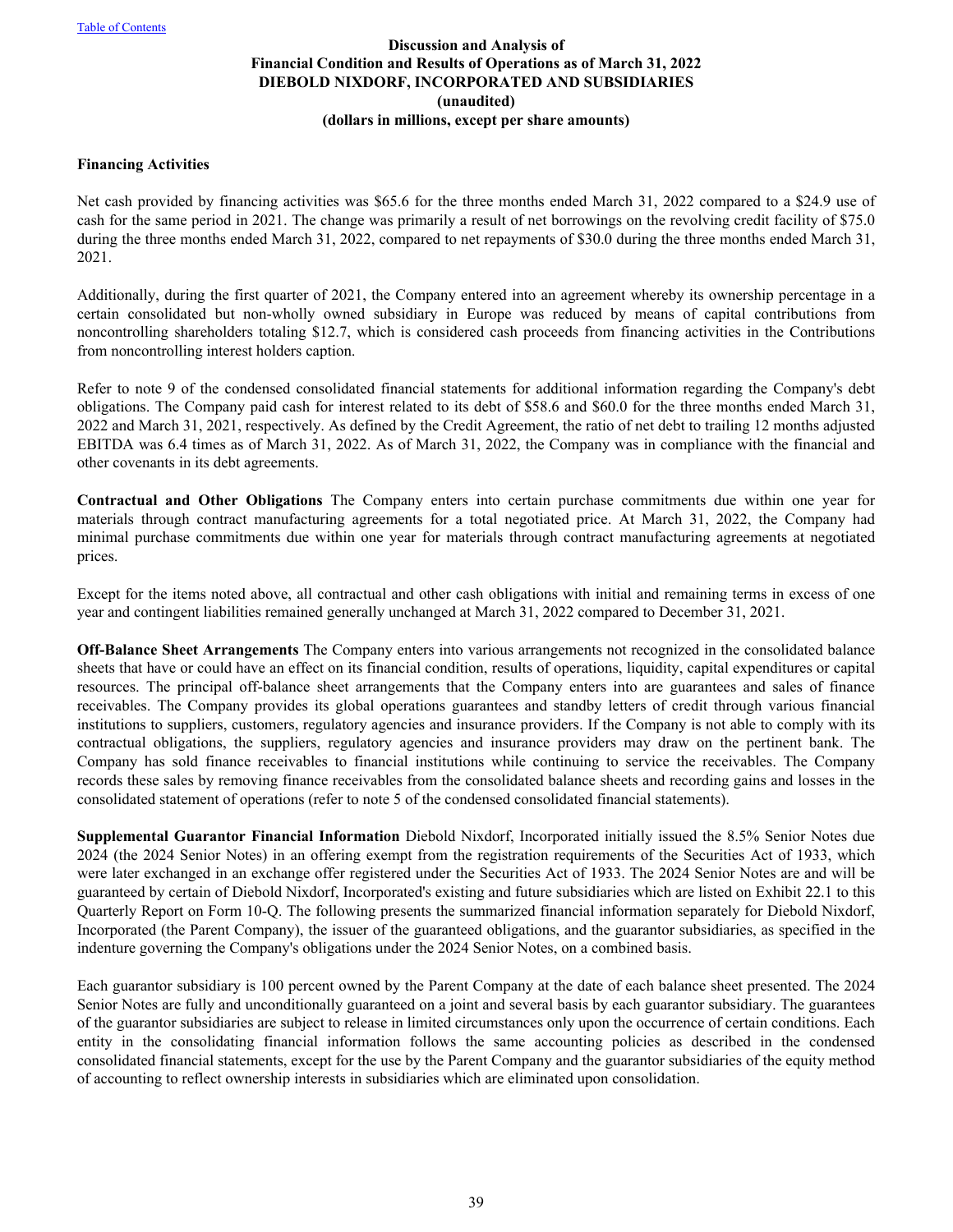# **Discussion and Analysis of Financial Condition and Results of Operations as of March 31, 2022 DIEBOLD NIXDORF, INCORPORATED AND SUBSIDIARIES (unaudited)**

# **(dollars in millions, except per share amounts)**

The following tables present summarized financial information for the Parent Company and the guarantor subsidiaries on a combined basis after elimination of (i) intercompany transactions and balances among the Parent Company and the guarantor subsidiaries and (ii) equity in earnings from and investments in any non-guarantor subsidiary.

|                               |               | <b>Summarized Balance Sheets</b> |   |         |  |
|-------------------------------|---------------|----------------------------------|---|---------|--|
|                               |               | <b>March 31, 2022</b>            |   |         |  |
| Total current assets          |               | 521.1                            |   | 511.8   |  |
| Total non-current assets      | <sup>\$</sup> | 2.092.5                          | S | 2,032.2 |  |
|                               |               |                                  |   |         |  |
| Total current liabilities     | S.            | 1.514.8                          | S | 1,476.0 |  |
| Total non-current liabilities |               | 2,021.8                          |   | 1.970.9 |  |

|                                                                 | <b>Summarized Statements of Operations</b>  |         |                                        |         |
|-----------------------------------------------------------------|---------------------------------------------|---------|----------------------------------------|---------|
|                                                                 | Three months ended<br><b>March 31, 2022</b> |         | Year ended<br><b>December 31, 2021</b> |         |
|                                                                 |                                             |         |                                        |         |
| Net sales                                                       | \$                                          | 225.5   | $\mathcal{S}$                          | 1,038.3 |
| Cost of sales                                                   |                                             | 167.3   |                                        | 767.3   |
| Selling and administrative expense                              |                                             | 81.7    |                                        | 366.9   |
| Research, development and engineering expense                   |                                             | 9.6     |                                        | 35.8    |
| Impairment of assets                                            |                                             | 38.4    |                                        |         |
| Gain on sale of assets, net                                     |                                             |         |                                        | (0.3)   |
| Interest income                                                 |                                             |         |                                        | 1.0     |
| Interest expense                                                |                                             | (36.4)  |                                        | (139.7) |
| Foreign exchange gain (loss), net                               |                                             | 3.0     |                                        | 8.3     |
| Miscellaneous, net                                              |                                             | 15.7    |                                        | 100.1   |
| Loss from continuing operations before taxes                    | $\mathbf{\hat{S}}$                          | (89.2)  | $\sqrt{\ }$                            | (161.7) |
|                                                                 |                                             |         |                                        |         |
| Net (loss) income                                               | $\mathsf{\$}$                               | (183.9) | $\$$                                   | (78.8)  |
| Net (loss) income attributable to Diebold Nixdorf, Incorporated | \$                                          | (183.1) | \$                                     | (78.8)  |

As of March 31, 2022 and December 31, 2021, the Parent Company and the guarantor subsidiaries on a combined basis had the following balances with non-guarantor subsidiaries:

|                          | <b>Summarized Balance Sheets</b> |  |                          |  |
|--------------------------|----------------------------------|--|--------------------------|--|
|                          | <b>March 31, 2022</b>            |  | <b>December 31, 2021</b> |  |
| Total current assets     | 194.3                            |  | 218.4                    |  |
| Total non-current assets | 610.6                            |  | 622.9                    |  |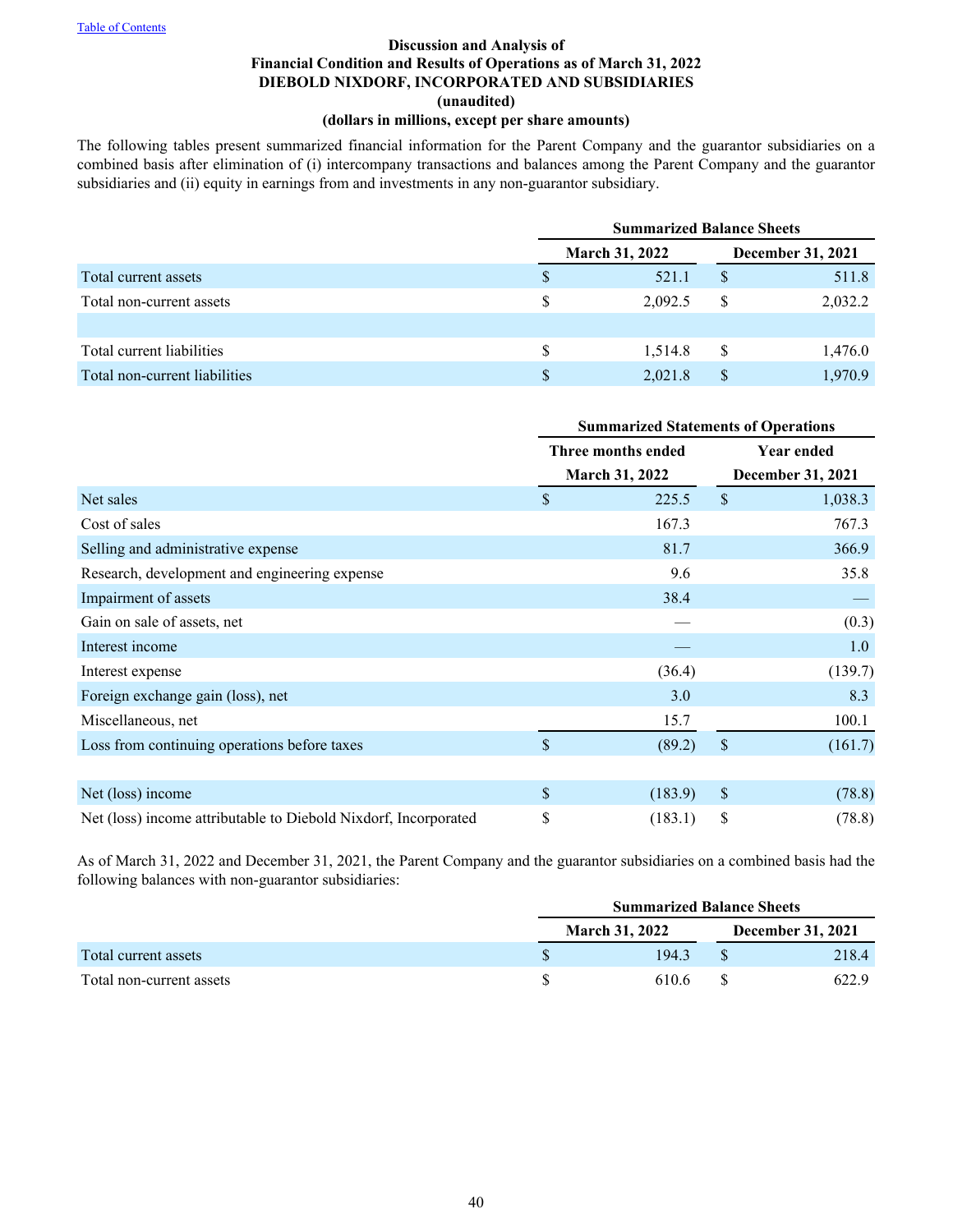# **Critical Accounting Policies and Estimates**

Management's discussion and analysis of the Company's financial condition and results of operations are based upon the Company's condensed consolidated financial statements. The consolidated financial statements of the Company are prepared in conformity with generally accepted accounting principles in the United States (U.S. GAAP). The preparation of the accompanying consolidated financial statements in conformity with U.S. GAAP requires management to make estimates and assumptions about future events. These estimates and the underlying assumptions affect the amounts of assets and liabilities reported, disclosures about contingent assets and liabilities and reported amounts of revenues and expenses. Such estimates include revenue recognition, the valuation of trade and financing receivables, inventories, goodwill, intangible assets, other long-lived assets, legal contingencies, guarantee obligations, and assumptions used in the calculation of income taxes, pension and post-retirement benefits and customer incentives, among others. These estimates and assumptions are based on management's best estimates and judgment. Management evaluates its estimates and assumptions on an ongoing basis using historical experience and other factors. Management monitors the economic conditions and other factors and will adjust such estimates and assumptions when facts and circumstances dictate. As future events and their effects cannot be determined with precision, actual results could differ significantly from these estimates.

There have been no material changes to the critical accounting policies and estimates described in the Company's Annual Report on Form 10-K for the year ended December 31, 2021.

#### **Forward-Looking Statement Disclosure**

In this Quarterly Report on Form 10-Q, statements that are not reported financial results or other historical information are "forward-looking statements." Forward-looking statements give current expectations or forecasts of future events and are not guarantees of future performance. These forward-looking statements include, but are not limited to, statements regarding the Company's expected future performance (including expected results of operations and financial guidance), future financial condition, future operating results, strategy and plans. Forward-looking statements may be identified by the use of the words "anticipates," "expects," "intends," "plans," "will," "believes," "estimates," "potential," "target," "predict," "project," "seek," and variations thereof or similar expressions. These statements are used to identify forward-looking statements. These forwardlooking statements reflect the current views of the Company with respect to future events and involve significant risks and uncertainties that could cause actual results to differ materially. Although the Company believes that these forward-looking statements are based upon reasonable assumptions regarding, among other things, the economy, its knowledge of its business, and key performance indicators that impact the Company, these forward-looking statements involve risks, uncertainties and other factors that may cause actual results to differ materially from those expressed in or implied by the forward-looking statements.

Readers are cautioned not to place undue reliance on these forward-looking statements, which speak only as of the date hereof. Some of the risks, uncertainties and other factors that could cause actual results to differ materially from those expressed in or implied by the forward-looking statements include, but are not limited to:

- the overall impact of global supply chain complexities on the Company and its business, including delays in sourcing key components as well as longer transport times, especially for container ships and U.S. trucking, given the Company's reliance on suppliers, subcontractors and availability of raw materials and other components;
- the ultimate impact of the ongoing COVID-19 pandemic, including further adverse effects to the Company's supply chain, maintenance of increased order backlog, and the effects of any COVID-19 pandemic-related cancellations;
- the Company's ability to continue to sustain benefits from its cost-reduction initiatives and to achieve benefits from its growth and other strategic initiatives;
- the success of the Company's new products, including its DN Series line, EASY family of retail checkout solutions, and EV charging service business;
- the impact of a cybersecurity breach or operational failure on the Company's business;
- the Company's ability to generate sufficient cash to service its debt, to comply with the covenants contained in the agreements governing its debt, or to refinance its existing indebtedness;
- the Company's ability to attract, retain and motivate key employees;
- the Company's reliance on suppliers, subcontractors and availability of raw materials and other components;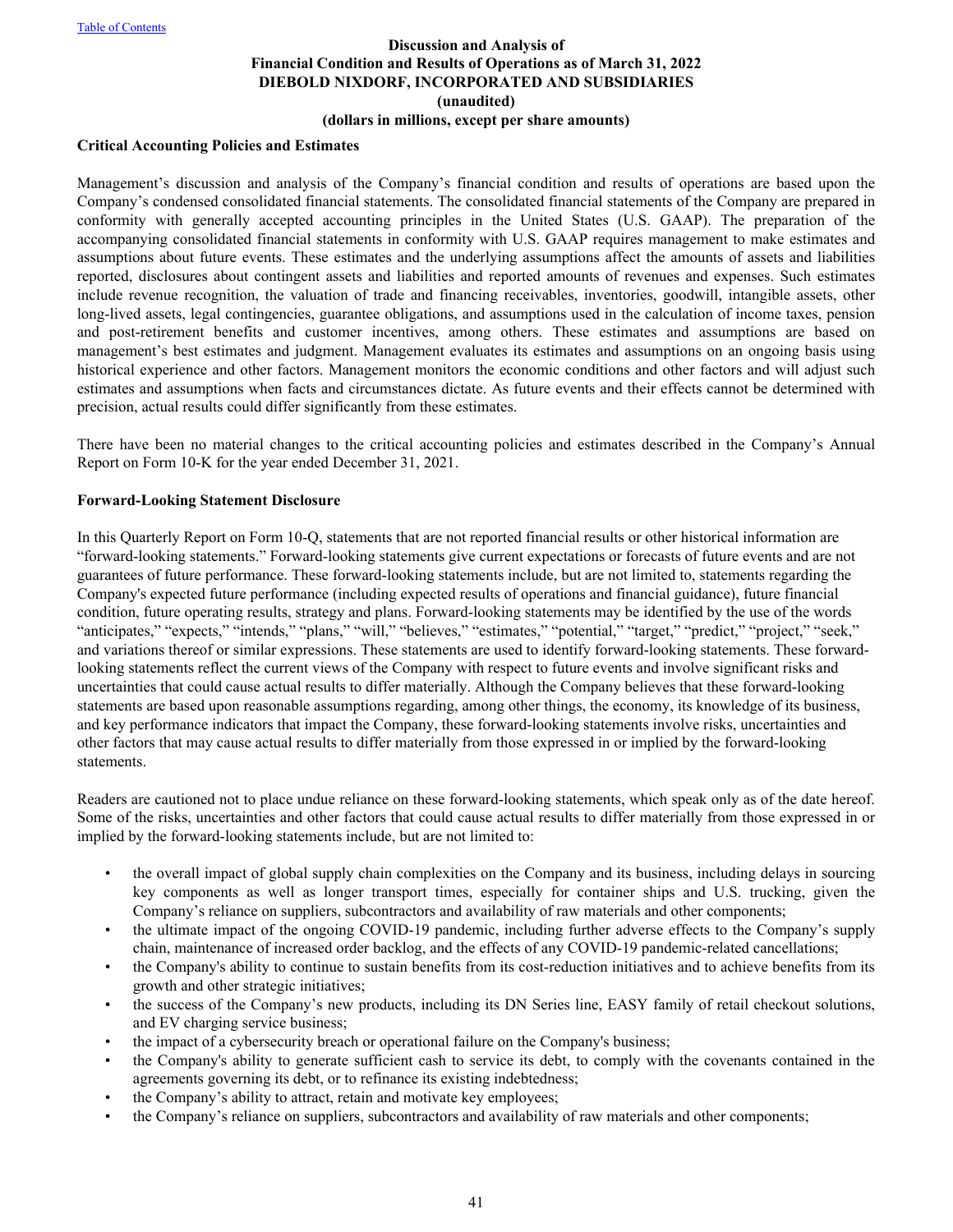#### **Discussion and Analysis of**

# **Financial Condition and Results of Operations as of March 31, 2022 DIEBOLD NIXDORF, INCORPORATED AND SUBSIDIARIES (unaudited)**

#### **(dollars in millions, except per share amounts)**

- the outcome of the appraisal proceedings initiated in connection with the implementation of the DPLTA with the former Diebold Nixdorf AG and the merger/squeeze-out;
- changes in the Company's intention to further repatriate cash and cash equivalents and short-term investments residing in international tax jurisdictions, which could negatively impact foreign and domestic taxes;
- the Company's ability to successfully manage acquisitions, divestitures, and alliances;
- the impact of market and economic conditions, including the proliferation of cash and any deterioration or disruption in the financial and service markets, including the bankruptcies, restructurings or consolidations of financial institutions, which could reduce our customer base and/or adversely affect our customers' ability to make capital expenditures, as well as adversely impact the availability and cost of credit;
- competitive pressures, including pricing pressures and technological developments;
- changes in political, economic or other factors such as currency exchange rates, inflation rates (including the impact of possible currency devaluations in countries experiencing high inflation rates), recessionary or expansive trends, hostilities or conflicts (including the conflict between Russia and Ukraine), taxes and regulations and laws affecting the worldwide business in each of the Company's operations;
- the Company's ability to maintain effective internal controls;
- unanticipated litigation, claims or assessments, as well as the outcome/impact of any current/pending litigation, claims or assessments; and
- the effect of changes in law and regulations or the manner of enforcement in in the U.S. and internationally and the Company's ability to comply with government regulations.

Except to the extent required by applicable law or regulation, the Company undertakes no obligation to update these forwardlooking statements to reflect future events or circumstances or to reflect the occurrence of unanticipated events.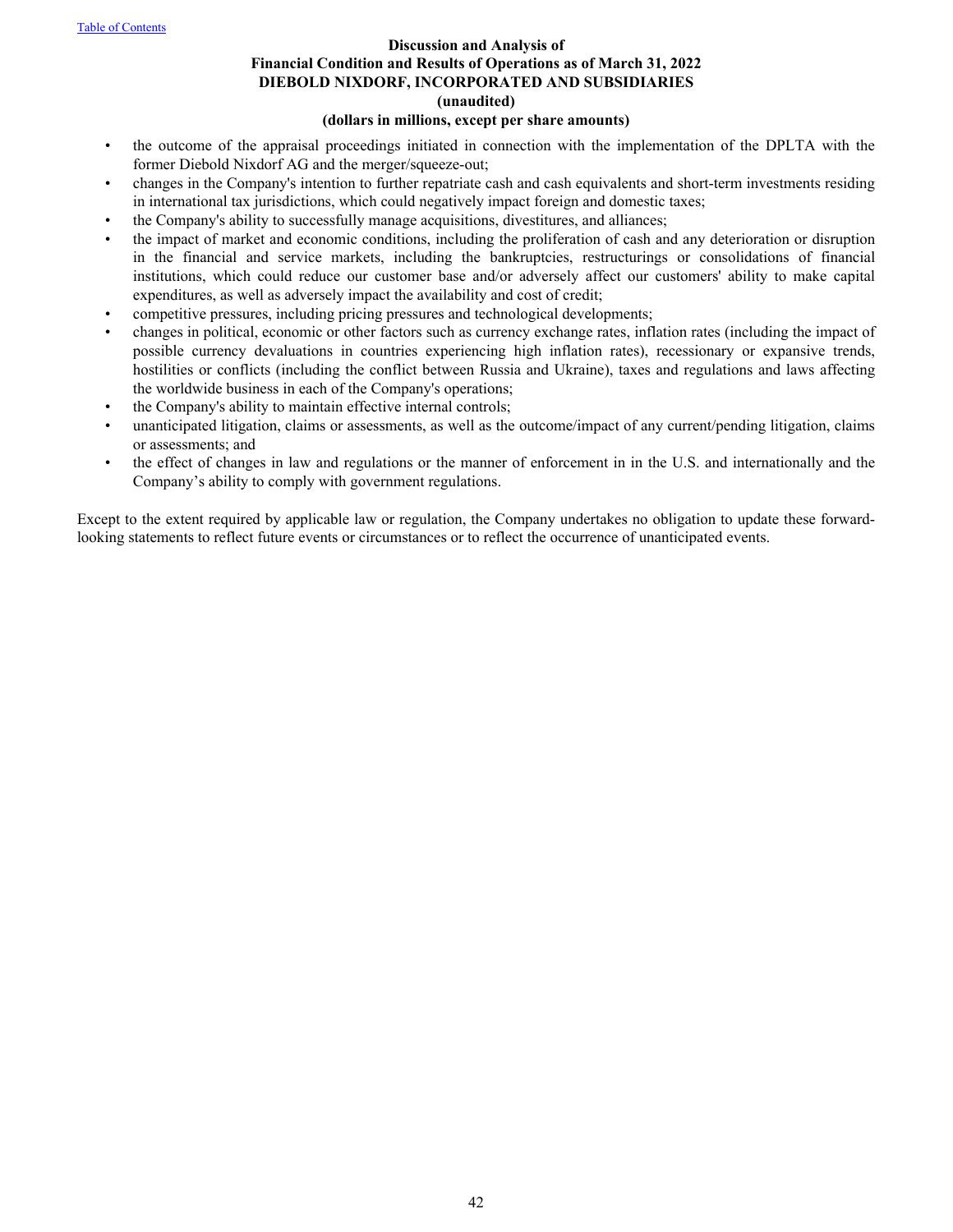#### **DIEBOLD NIXDORF, INCORPORATED AND SUBSIDIARIES FORM 10-Q as of March 31, 2022 (in millions, except share and per share amounts)**

#### <span id="page-42-0"></span>**Item 3: Quantitative and Qualitative Disclosures About Market Risk**

Refer to the Company's Annual Report on Form 10-K for the year ended December 31, 2021 for a discussion of market risk exposures. As discussed elsewhere in this Quarterly Report on Form 10-Q, the COVID-19 pandemic and related impacts on the global supply chain have negatively impacted our business and results of operations. As the Company cannot predict the full duration or extent of the pandemic, the future impact on the results of operations, financial position and cash flows, among others, cannot be reasonably estimated, but could be material. There have been no other material changes in this information since December 31, 2021.

#### **Item 4: Controls and Procedures**

This Quarterly Report on Form 10-Q includes the certifications of the Company's Chief Executive Officer (CEO) and Chief Financial Officer (CFO) required by Rule 13a-14 of the Securities Exchange Act of 1934 (the Exchange Act). See Exhibits 31.1 and 31.2. This Item 4 includes information concerning the controls and control evaluations referred to in those certifications.

Based on the performance of procedures by management, designed to ensure the reliability of financial reporting, management believes that the unaudited condensed consolidated financial statements fairly present, in all material respects, the Company's financial position, results of operations and cash flows as of the dates, and for the periods presented.

#### **Disclosure Controls and Procedures**

Disclosure controls and procedures (as defined in Rules 13a-15(e) and 15d-15(e) promulgated under the Exchange Act) are designed to ensure that information required to be disclosed in the reports filed or submitted under the Exchange Act is recorded, processed, summarized and reported within the time periods specified in the Securities and Exchange Commission's (SEC) rules and forms and that such information is accumulated and communicated to management, including the CEO and CFO as appropriate, to allow timely decisions regarding required disclosures.

In connection with the preparation of this Quarterly Report on Form 10-Q, the Company's management, under the supervision and with the participation of the CEO and CFO, conducted an evaluation of disclosure controls and procedures as of the end of the period covered by this report. Based on this evaluation, the CEO and CFO have concluded that such disclosure controls and procedures were effective as of March 31, 2022.

## **Change in Internal Controls**

During the first quarter ended March 31, 2022, there have been no changes in the Company's internal control over financial reporting that have materially affected, or are reasonably likely to materially affect, its internal control over financial reporting.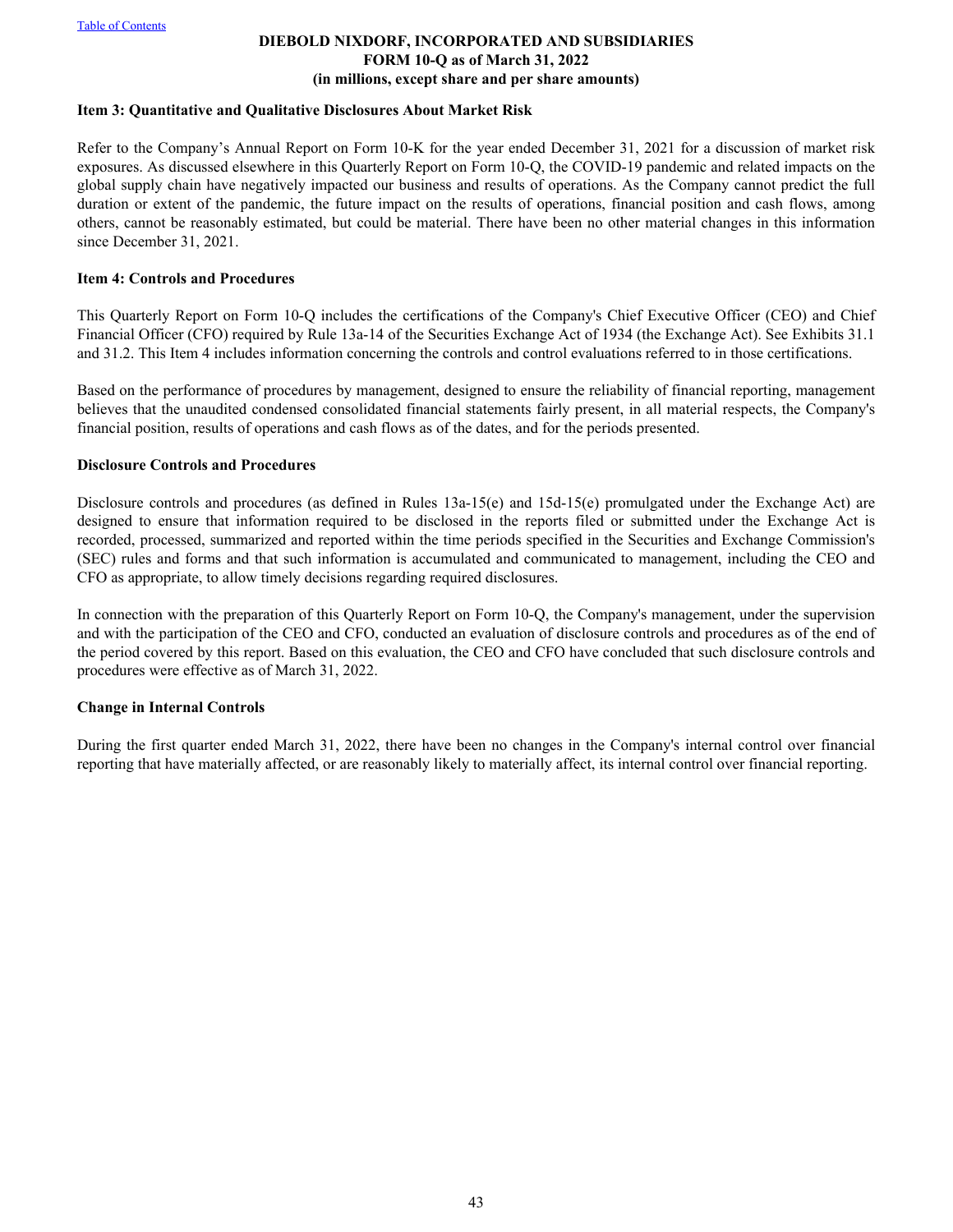## **DIEBOLD NIXDORF, INCORPORATED AND SUBSIDIARIES FORM 10-Q as of March 31, 2022 (in millions, except share and per share amounts)**

#### <span id="page-43-0"></span>**Part II – Other Information**

#### **Item 1: Legal Proceedings**

At March 31, 2022, the Company was a party to several lawsuits that were incurred in the normal course of business, which neither individually nor in the aggregate are considered material by management in relation to the Company's financial position or results of operations. In management's opinion, the Company's condensed consolidated financial statements would not be materially affected by the outcome of these legal proceedings, commitments or asserted claims.

For more information regarding legal proceedings, please refer to Part I, Item 3 of the Company's Annual Report on Form 10-K for the year ended December 31, 2021 and to "Legal Contingencies" in note 16 of the condensed consolidated financial statements included in this Quarterly Report on Form 10-Q. Other than as described in "Legal Contingencies" in note 16 of the condensed consolidated financial statements included in this Quarterly Report on Form 10-Q, there have been no material developments with respect to the legal proceedings reported in the Company's Annual Report on Form 10-K for the year ended December 31, 2021.

#### **Item 1A: Risk Factors**

Refer to the Company's Annual Report on Form 10-K for the year ended December 31, 2021. There has been no material change to this information since December 31, 2021.

#### **Item 2: Unregistered Sales of Equity Securities and Use of Proceeds**

Information concerning the Company's share repurchases made during the first quarter ended March 31, 2022:

| Period   | <b>Total Number of</b><br><b>Shares</b><br>Purchased <sup>(1)</sup> | <b>Average Price</b><br><b>Paid Per Share</b> | <b>Total Number of</b><br><b>Shares Purchased</b><br>as Part of Publicly<br>Announced Plans <sup>(2)</sup> | <b>Maximum Number</b><br>of Shares that May<br><b>Yet Be Purchased</b><br>Under the Plans (2) |
|----------|---------------------------------------------------------------------|-----------------------------------------------|------------------------------------------------------------------------------------------------------------|-----------------------------------------------------------------------------------------------|
| January  | 21.719                                                              | 8.89                                          |                                                                                                            | 2,426,177                                                                                     |
| February | 367,193                                                             | 8.48                                          |                                                                                                            | 2,426,177                                                                                     |
| March    | 1,635                                                               | 7.27                                          |                                                                                                            | 2,426,177                                                                                     |
| Total    | 390,547                                                             | 8.50                                          |                                                                                                            |                                                                                               |

(1) All shares were surrendered or deemed surrendered to the Company in connection with the Company's share-based compensation plans.

The initial share repurchase plan was approved by the Board of Directors in 1997 and subsequently increased from time to time through 2012. The Company may purchase shares from time to time in open market purchases or privately negotiated transactions. The Company may make all or part of the purchases pursuant to accelerated share repurchases or Rule 10b5-1 plans. The share repurchase plan has no expiration date.

#### **Item 3: Defaults Upon Senior Securities**

None.

#### **Item 4: Mine Safety Disclosures**

Not applicable.

#### **Item 5: Other Information**

None.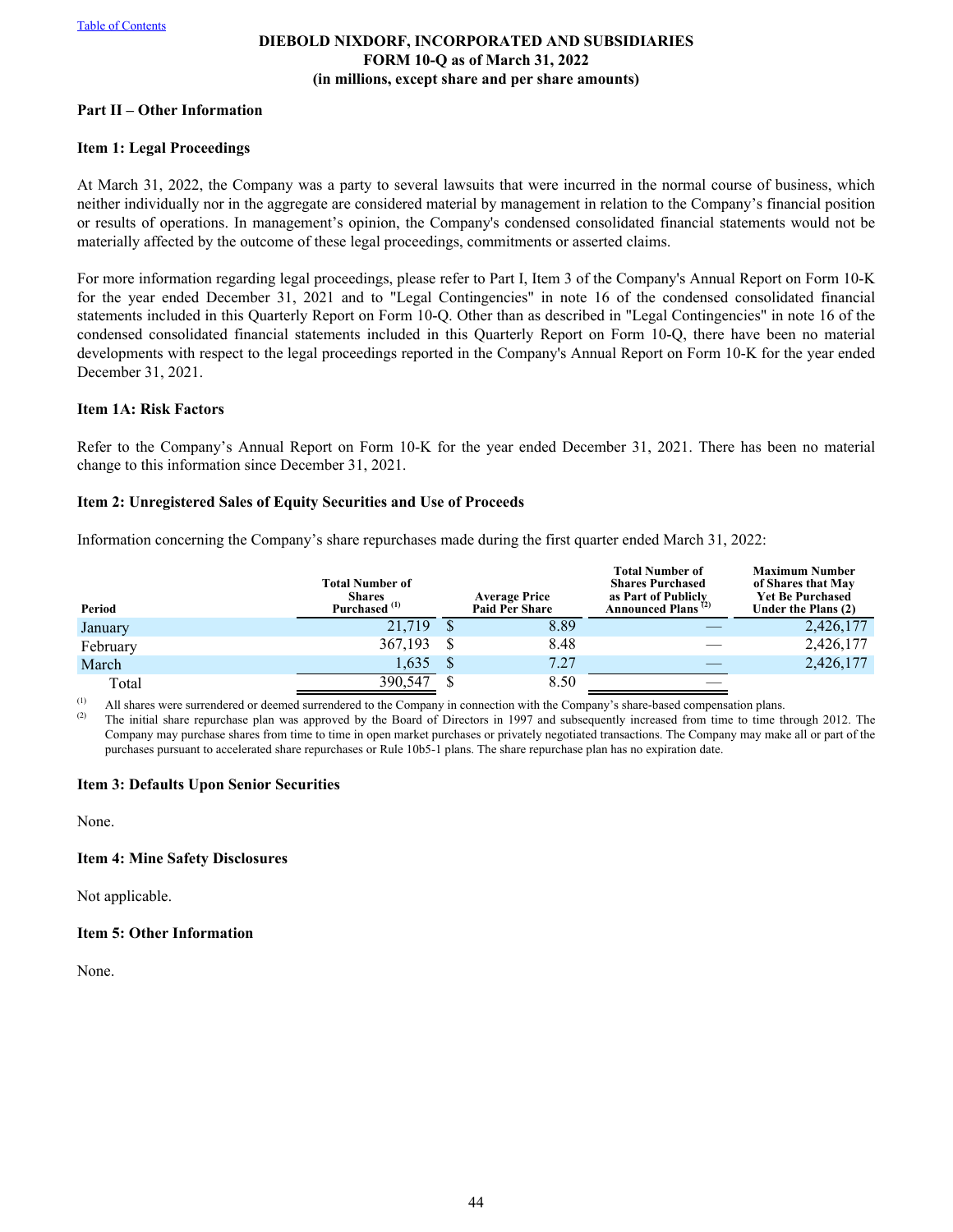# **DIEBOLD NIXDORF, INCORPORATED AND SUBSIDIARIES FORM 10-Q as of March 31, 2022 (in millions, except share and per share amounts)**

#### <span id="page-44-0"></span>**Item 6: Exhibits**

- [3.1\(i\)](http://www.sec.gov/Archives/edgar/data/28823/0000950152-95-000292.txt) [Amended and Restated Articles of Incorporation of Diebold, Incorporated incorporated by reference to Exhib](http://www.sec.gov/Archives/edgar/data/28823/0000950152-95-000292.txt)it [3.1\(i\) to Registrant's Annual Report on Form 10-K for the year ended December 31, 1994 \(Commission File No](http://www.sec.gov/Archives/edgar/data/28823/0000950152-95-000292.txt). [1-4879\)](http://www.sec.gov/Archives/edgar/data/28823/0000950152-95-000292.txt)
- [3.1\(ii\)](http://www.sec.gov/Archives/edgar/data/28823/0000950152-96-001930.txt) [Certificate of Amendment by Shareholders to Amended Articles of Incorporation of Diebold, Incorpora](http://www.sec.gov/Archives/edgar/data/28823/0000950152-96-001930.txt)ted [incorporated by reference to Exhibit 3.2 to Registrant's Quarterly Report on Form 10-Q for the quarter e](http://www.sec.gov/Archives/edgar/data/28823/0000950152-96-001930.txt)nded [March 31, 1996 \(Commission File No. 1-4879\)](http://www.sec.gov/Archives/edgar/data/28823/0000950152-96-001930.txt)
- [3.1\(iii\)](http://www.sec.gov/Archives/edgar/data/28823/0000950152-99-001688.txt) [Certificate of Amendment to Amended Articles of Incorporation of Diebold, Incorporated incorporate](http://www.sec.gov/Archives/edgar/data/28823/0000950152-99-001688.txt)d by [reference to Exhibit 3.3 to Registrant's Annual Report on Form 10-K for the year ended December 31,](http://www.sec.gov/Archives/edgar/data/28823/0000950152-99-001688.txt) 1998 [\(Commission File No. 1-4879\)](http://www.sec.gov/Archives/edgar/data/28823/0000950152-99-001688.txt)
- [3.1\(iv\)](http://www.sec.gov/Archives/edgar/data/28823/000119312516790181/d366434dex31i.htm) [Certificate of Amendment to Amended Articles of Incorporation of Diebold Nixdorf, Incorporated incorporated](http://www.sec.gov/Archives/edgar/data/28823/000119312516790181/d366434dex31i.htm) [by reference to Exhibit 3.1\(i\) to Registrant's Current Report on Form 8-K filed on Decembe](http://www.sec.gov/Archives/edgar/data/28823/000119312516790181/d366434dex31i.htm)r 12, 2016 [\(Commission File No. 1-4879\)](http://www.sec.gov/Archives/edgar/data/28823/000119312516790181/d366434dex31i.htm)
- [3.1\(v\)](http://www.sec.gov/Archives/edgar/data/28823/000002882317000090/dbd3312017ex35.htm) [Certificate of Amendment to Amended Articles of Incorporation of Diebold Nixdorf, Incorporated, effective April](http://www.sec.gov/Archives/edgar/data/28823/000002882317000090/dbd3312017ex35.htm)  [26, 2017 – incorporated by reference to Exhibit 3.5 to Registrant's Quarterly Report on Form 10-Q for the quarter](http://www.sec.gov/Archives/edgar/data/28823/000002882317000090/dbd3312017ex35.htm) [ended March 31, 2017 \(Commission File No. 1-4879\)](http://www.sec.gov/Archives/edgar/data/28823/000002882317000090/dbd3312017ex35.htm)
- [3.1\(vi\)](https://www.sec.gov/Archives/edgar/data/28823/000002882322000058/dbd12312021ex-31.htm) [Certificate of Amendment to Amended Articles of Incorporation of Diebold Nixdorf, Incorporated, effe](https://www.sec.gov/Archives/edgar/data/28823/000002882322000058/dbd12312021ex-31.htm)ctive [March 9, 2022 – incorporated by reference to Exhibit 3.1\(vi\) to Registrant's Annual Report on Form 10-K for the](https://www.sec.gov/Archives/edgar/data/28823/000002882322000058/dbd12312021ex-31.htm) [year ended December 31, 2021 \(Commission File No. 1-4879\)](https://www.sec.gov/Archives/edgar/data/28823/000002882322000058/dbd12312021ex-31.htm)
	- [3.2](http://www.sec.gov/Archives/edgar/data/28823/000002882317000046/ex31iiarcodeofregulat17c.htm) [Amended and Restated Code of Regulations incorporated by reference to Exhibit 3.1\(ii\) to Registrant's Curren](http://www.sec.gov/Archives/edgar/data/28823/000002882317000046/ex31iiarcodeofregulat17c.htm)t [Report on Form 8-K filed on February 17, 2017 \(Commission File No. 1-4879\)](http://www.sec.gov/Archives/edgar/data/28823/000002882317000046/ex31iiarcodeofregulat17c.htm)
- [10.1](https://www.sec.gov/Archives/edgar/data/28823/000002882322000058/dbd12312021ex-108xiii.htm) [Eleventh Amendment to Credit Agreement, dated as of March 11, 2022, by and among Diebold](https://www.sec.gov/Archives/edgar/data/28823/000002882322000058/dbd12312021ex-108xiii.htm) Nixdorf, [Incorporated, as borrower, the subsidiary borrowers named therein, the guarantors party thereto from time to time,](https://www.sec.gov/Archives/edgar/data/28823/000002882322000058/dbd12312021ex-108xiii.htm)  [JPMorgan Chase Bank, as administrative agent and other institutions named on the signature pages ther](https://www.sec.gov/Archives/edgar/data/28823/000002882322000058/dbd12312021ex-108xiii.htm)eto – [incorporated by reference to Exhibit 10.8\(xiii\) to Registrant's Annual Report on Form 10-K for the year en](https://www.sec.gov/Archives/edgar/data/28823/000002882322000058/dbd12312021ex-108xiii.htm)ded [December 31, 2021 \(Commission File No. 1-4879\)](https://www.sec.gov/Archives/edgar/data/28823/000002882322000058/dbd12312021ex-108xiii.htm)
- [10.2](https://www.sec.gov/Archives/edgar/data/0000028823/000002882322000038/ex101.htm) [Offer Letter, dated February 9, 2022, by and between Diebold Nixdorf, Incorporated and Octavio Marqu](https://www.sec.gov/Archives/edgar/data/0000028823/000002882322000038/ex101.htm)ez [incorporated by reference to Exhibit 10.1 to Registrant's Current Report on Form 8-K filed February 10, 2](https://www.sec.gov/Archives/edgar/data/0000028823/000002882322000038/ex101.htm)022 [\(Commission File No. 1-4879\)](https://www.sec.gov/Archives/edgar/data/0000028823/000002882322000038/ex101.htm)
- [10.3](https://www.sec.gov/Archives/edgar/data/0000028823/000002882322000038/ex102.htm) [Separation and Transition Agreement, dated February 9, 2022, by and between Diebold Nixdorf, Incorporated and](https://www.sec.gov/Archives/edgar/data/0000028823/000002882322000038/ex102.htm)  [Gerrard B. Schmid – incorporated by reference to Exhibit 10.2 \(Commission File No. 1-4879\)](https://www.sec.gov/Archives/edgar/data/0000028823/000002882322000038/ex102.htm)
- 22.1 List of Subsidiary Guarantors
- 31.1 Certification of Chief Executive Officer Pursuant to Section 302 of the Sarbanes-Oxley Act of 2002
- 31.2 Certification of Chief Financial Officer Pursuant to Section 302 of the Sarbanes-Oxley Act of 2002
- 32.1 Certification of Chief Executive Officer Pursuant to Section 906 of the Sarbanes-Oxley Act of 2002, 18 U.S.C. Section 1350
- 32.2 Certification of Chief Financial Officer Pursuant to Section 906 of the Sarbanes-Oxley Act of 2002, 18 U.S.C. Section 1350
- 101.INS Inline XBRL Instance Document
- 101.SCH Inline XBRL Taxonomy Extension Schema Document
- 101.CAL Inline XBRL Taxonomy Extension Calculation Linkbase Document
- 101.DEF Inline XBRL Taxonomy Extension Definition Linkbase Document
- 101.LAB Inline XBRL Taxonomy Extension Label Linkbase Document
- 101.PRE Inline XBRL Taxonomy Extension Presentation Linkbase Document
- 104 Cover Page Interactive Data File (embedded within the Inline XBRL document included in Exhibit 101)